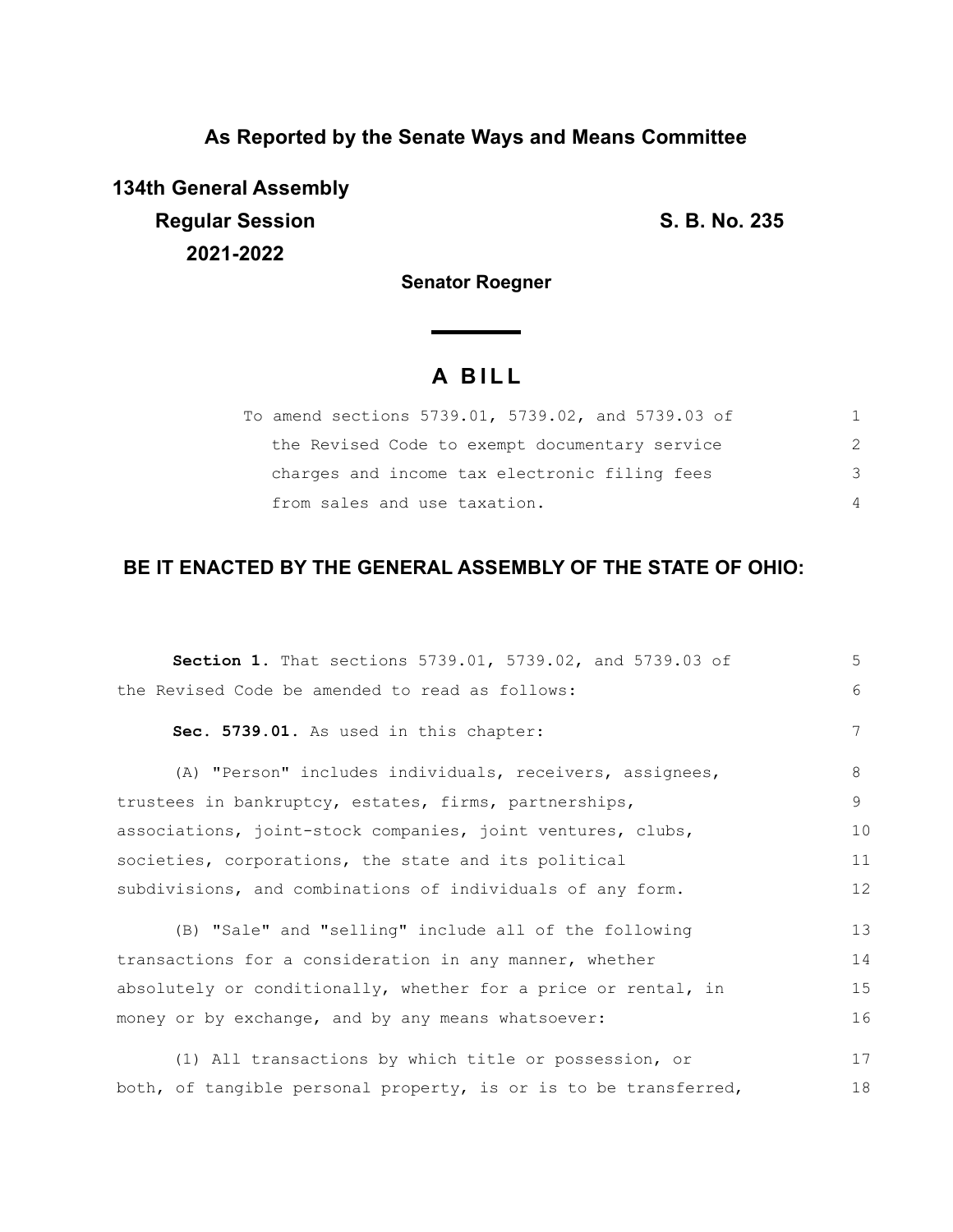## **S. B. No. 235 Page 2 As Reported by the Senate Ways and Means Committee**

| or a license to use or consume tangible personal property is or | 19 |
|-----------------------------------------------------------------|----|
| is to be granted;                                               | 20 |
| (2) All transactions by which lodging by a hotel is or is       | 21 |
| to be furnished to transient quests;                            | 22 |
| (3) All transactions by which:                                  | 23 |
| (a) An item of tangible personal property is or is to be        | 24 |
| repaired, except property, the purchase of which would not be   | 25 |
| subject to the tax imposed by section 5739.02 of the Revised    | 26 |
| Code;                                                           | 27 |
| (b) An item of tangible personal property is or is to be        | 28 |
| installed, except property, the purchase of which would not be  | 29 |
| subject to the tax imposed by section 5739.02 of the Revised    | 30 |
| Code or property that is or is to be incorporated into and will | 31 |
| become a part of a production, transmission, transportation, or | 32 |
| distribution system for the delivery of a public utility        | 33 |
| service;                                                        | 34 |
| (c) The service of washing, cleaning, waxing, polishing,        | 35 |
| or painting a motor vehicle is or is to be furnished;           | 36 |
| (d) Laundry and dry cleaning services are or are to be          | 37 |
| provided;                                                       | 38 |
| (e) Automatic data processing, computer services, or            | 39 |
| electronic information services are or are to be provided for   | 40 |
| use in business when the true object of the transaction is the  | 41 |
| receipt by the consumer of automatic data processing, computer  | 42 |
| services, or electronic information services rather than the    | 43 |
| receipt of personal or professional services to which automatic | 44 |
| data processing, computer services, or electronic information   | 45 |
| services are incidental or supplemental. Notwithstanding any    | 46 |
| other provision of this chapter, such transactions that occur   | 47 |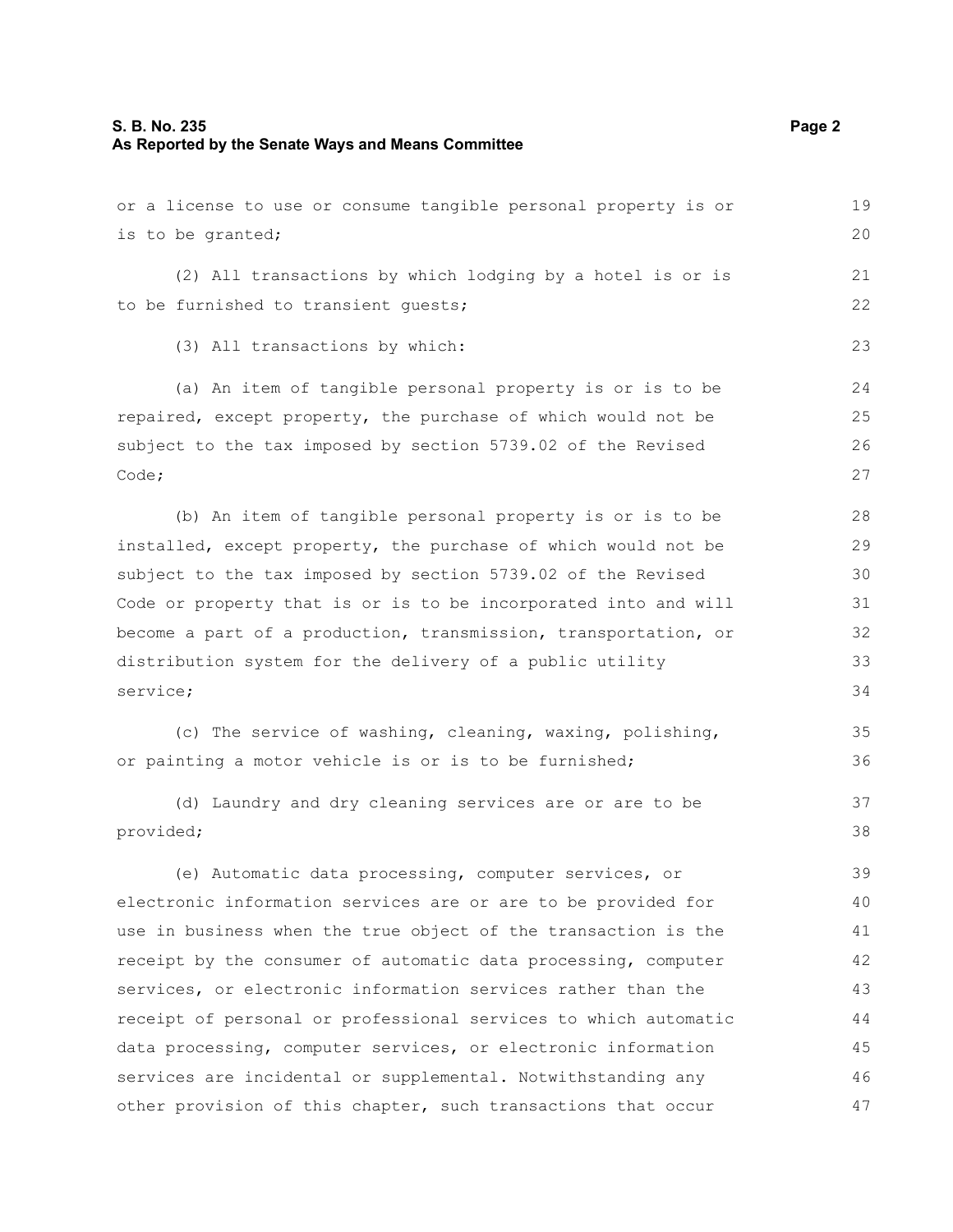#### **S. B. No. 235** Page 3 **As Reported by the Senate Ways and Means Committee**

between members of an affiliated group are not sales. An "affiliated group" means two or more persons related in such a way that one person owns or controls the business operation of another member of the group. In the case of corporations with stock, one corporation owns or controls another if it owns more than fifty per cent of the other corporation's common stock with voting rights. (f) Telecommunications service, including prepaid calling service, prepaid wireless calling service, or ancillary service, is or is to be provided, but not including coin-operated telephone service; (g) Landscaping and lawn care service is or is to be provided; (h) Private investigation and security service is or is to be provided; (i) Information services or tangible personal property is provided or ordered by means of a nine hundred telephone call; (j) Building maintenance and janitorial service is or is to be provided; (k) Exterminating service is or is to be provided; (l) Physical fitness facility service is or is to be provided; (m) Recreation and sports club service is or is to be provided; (n) Satellite broadcasting service is or is to be provided; (o) Personal care service is or is to be provided to an 48 49 50 51 52 53 54 55 56 57 58 59 60 61 62 63 64 65 66 67 68 69 70 71 72 73 74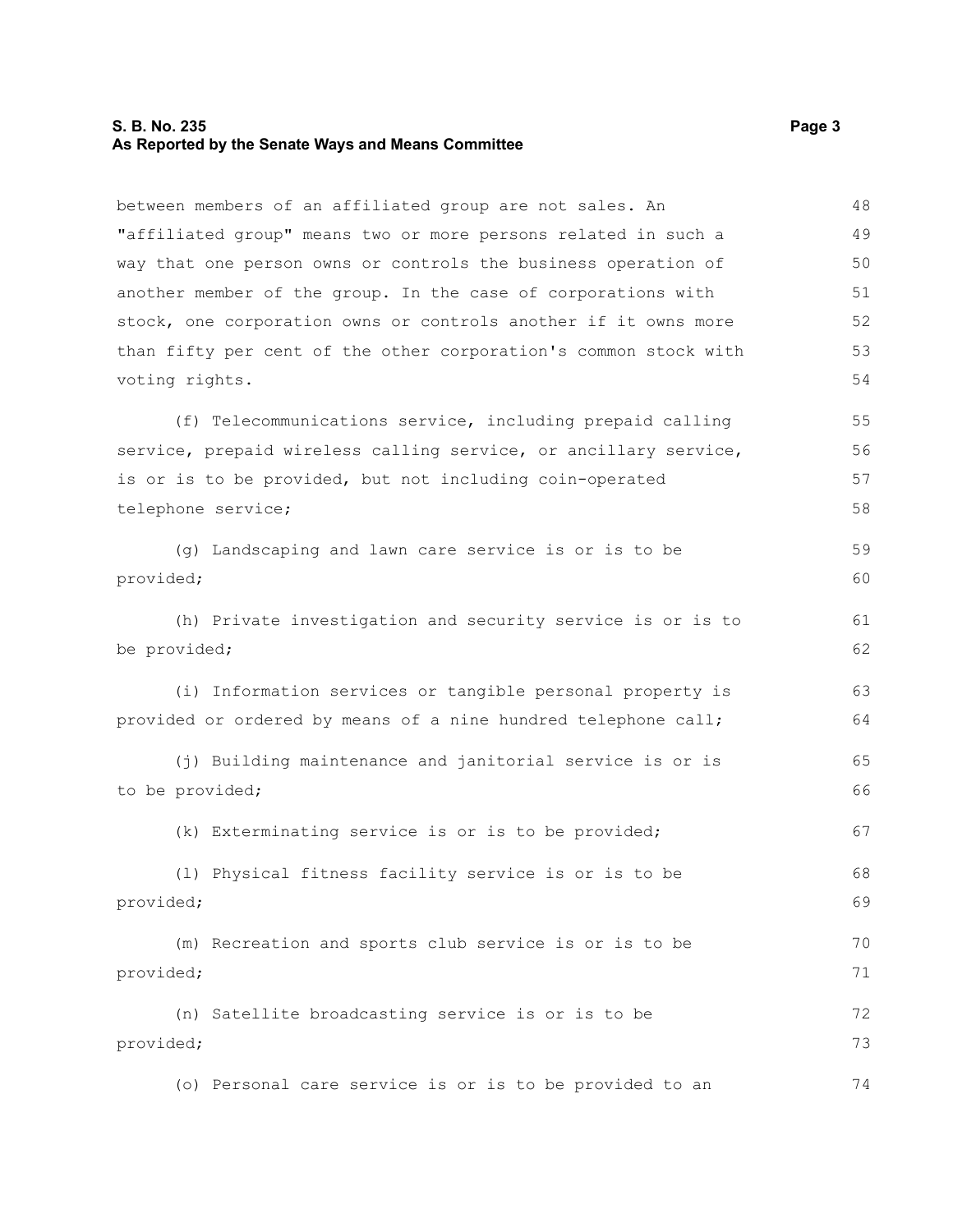#### **S. B. No. 235** Page 4 **As Reported by the Senate Ways and Means Committee**

individual. As used in this division, "personal care service" includes skin care, the application of cosmetics, manicuring, pedicuring, hair removal, tattooing, body piercing, tanning, massage, and other similar services. "Personal care service" does not include a service provided by or on the order of a licensed physician or licensed chiropractor, or the cutting, coloring, or styling of an individual's hair. 75 76 77 78 79 80 81

(p) The transportation of persons by motor vehicle or aircraft is or is to be provided, when the transportation is entirely within this state, except for transportation provided by an ambulance service, by a transit bus, as defined in section 5735.01 of the Revised Code, and transportation provided by a citizen of the United States holding a certificate of public convenience and necessity issued under 49 U.S.C. 41102; 82 83 84 85 86 87 88

(q) Motor vehicle towing service is or is to be provided. As used in this division, "motor vehicle towing service" means the towing or conveyance of a wrecked, disabled, or illegally parked motor vehicle.

(r) Snow removal service is or is to be provided. As used in this division, "snow removal service" means the removal of snow by any mechanized means, but does not include the providing of such service by a person that has less than five thousand dollars in sales of such service during the calendar year. 93 94 95 96 97

(s) Electronic publishing service is or is to be provided to a consumer for use in business, except that such transactions occurring between members of an affiliated group, as defined in division (B)(3)(e) of this section, are not sales. 98 99 100 101

(4) All transactions by which printed, imprinted, overprinted, lithographic, multilithic, blueprinted, 102 103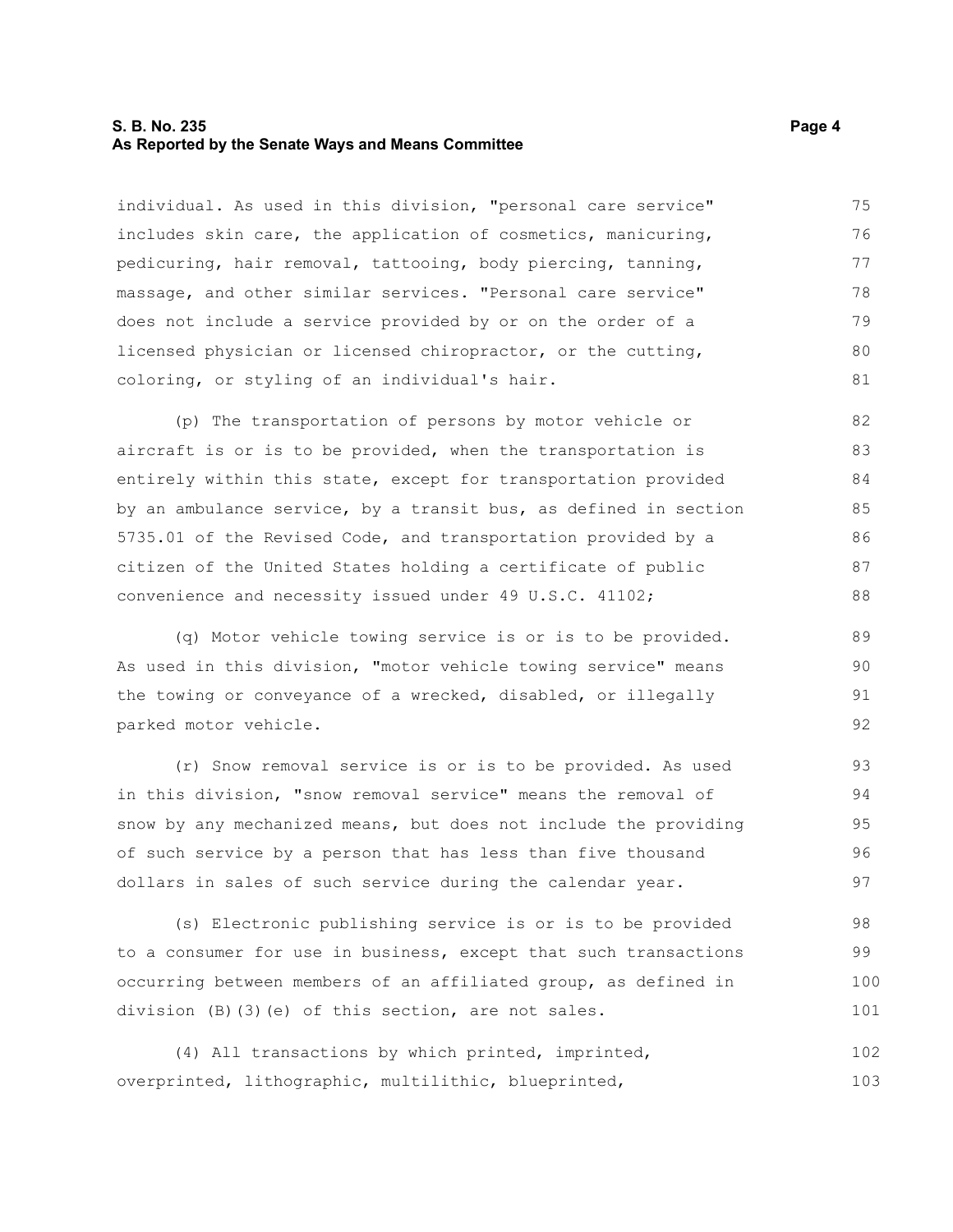#### **S. B. No. 235** Page 5 **As Reported by the Senate Ways and Means Committee**

photostatic, or other productions or reproductions of written or graphic matter are or are to be furnished or transferred; (5) The production or fabrication of tangible personal property for a consideration for consumers who furnish either directly or indirectly the materials used in the production of fabrication work; and include the furnishing, preparing, or serving for a consideration of any tangible personal property consumed on the premises of the person furnishing, preparing, or serving such tangible personal property. Except as provided in section 5739.03 of the Revised Code, a construction contract pursuant to which tangible personal property is or is to be incorporated into a structure or improvement on and becoming a part of real property is not a sale of such tangible personal property. The construction contractor is the consumer of such tangible personal property, provided that the sale and installation of carpeting, the sale and installation of agricultural land tile, the sale and erection or installation of portable grain bins, or the provision of landscaping and lawn care service and the transfer of property as part of such service is never a construction contract. As used in division (B)(5) of this section: 104 105 106 107 108 109 110 111 112 113 114 115 116 117 118 119 120 121 122 123 124

(a) "Agricultural land tile" means fired clay or concrete tile, or flexible or rigid perforated plastic pipe or tubing, incorporated or to be incorporated into a subsurface drainage system appurtenant to land used or to be used primarily in production by farming, agriculture, horticulture, or floriculture. The term does not include such materials when they are or are to be incorporated into a drainage system appurtenant to a building or structure even if the building or structure is used or to be used in such production. 125 126 127 128 129 130 131 132 133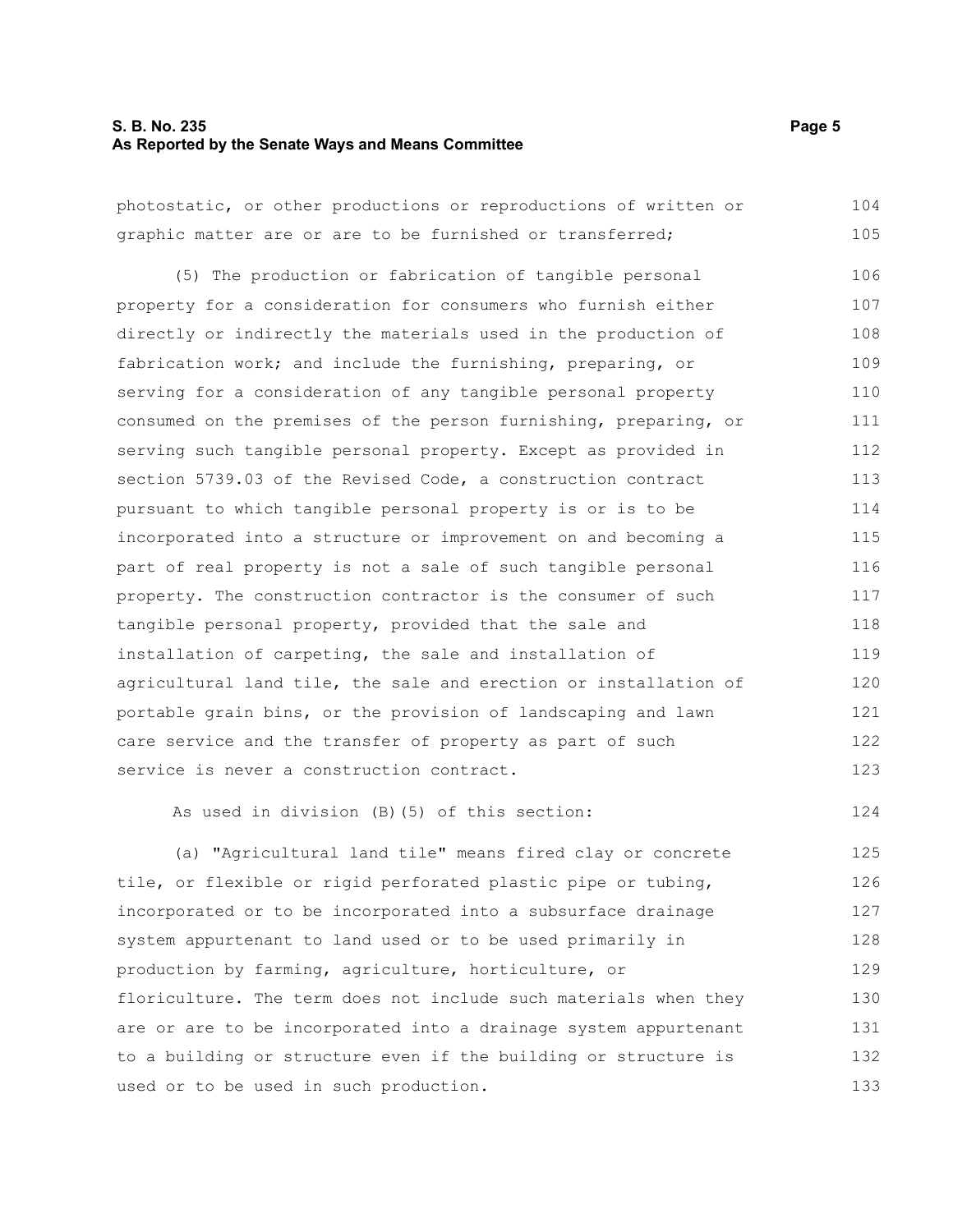#### **S. B. No. 235** Page 6 **As Reported by the Senate Ways and Means Committee**

(b) "Portable grain bin" means a structure that is used or to be used by a person engaged in farming or agriculture to shelter the person's grain and that is designed to be disassembled without significant damage to its component parts. 134 135 136 137

(6) All transactions in which all of the shares of stock of a closely held corporation are transferred, or an ownership interest in a pass-through entity, as defined in section 5733.04 of the Revised Code, is transferred, if the corporation or passthrough entity is not engaging in business and its entire assets consist of boats, planes, motor vehicles, or other tangible personal property operated primarily for the use and enjoyment of the shareholders or owners; 138 139 140 141 142 143 144 145

(7) All transactions in which a warranty, maintenance or service contract, or similar agreement by which the vendor of the warranty, contract, or agreement agrees to repair or maintain the tangible personal property of the consumer is or is to be provided;

(8) The transfer of copyrighted motion picture films used solely for advertising purposes, except that the transfer of such films for exhibition purposes is not a sale; 151 152 153

(9) All transactions by which tangible personal property is or is to be stored, except such property that the consumer of the storage holds for sale in the regular course of business; 154 155 156

(10) All transactions in which "guaranteed auto protection" is provided whereby a person promises to pay to the consumer the difference between the amount the consumer receives from motor vehicle insurance and the amount the consumer owes to a person holding title to or a lien on the consumer's motor vehicle in the event the consumer's motor vehicle suffers a 157 158 159 160 161 162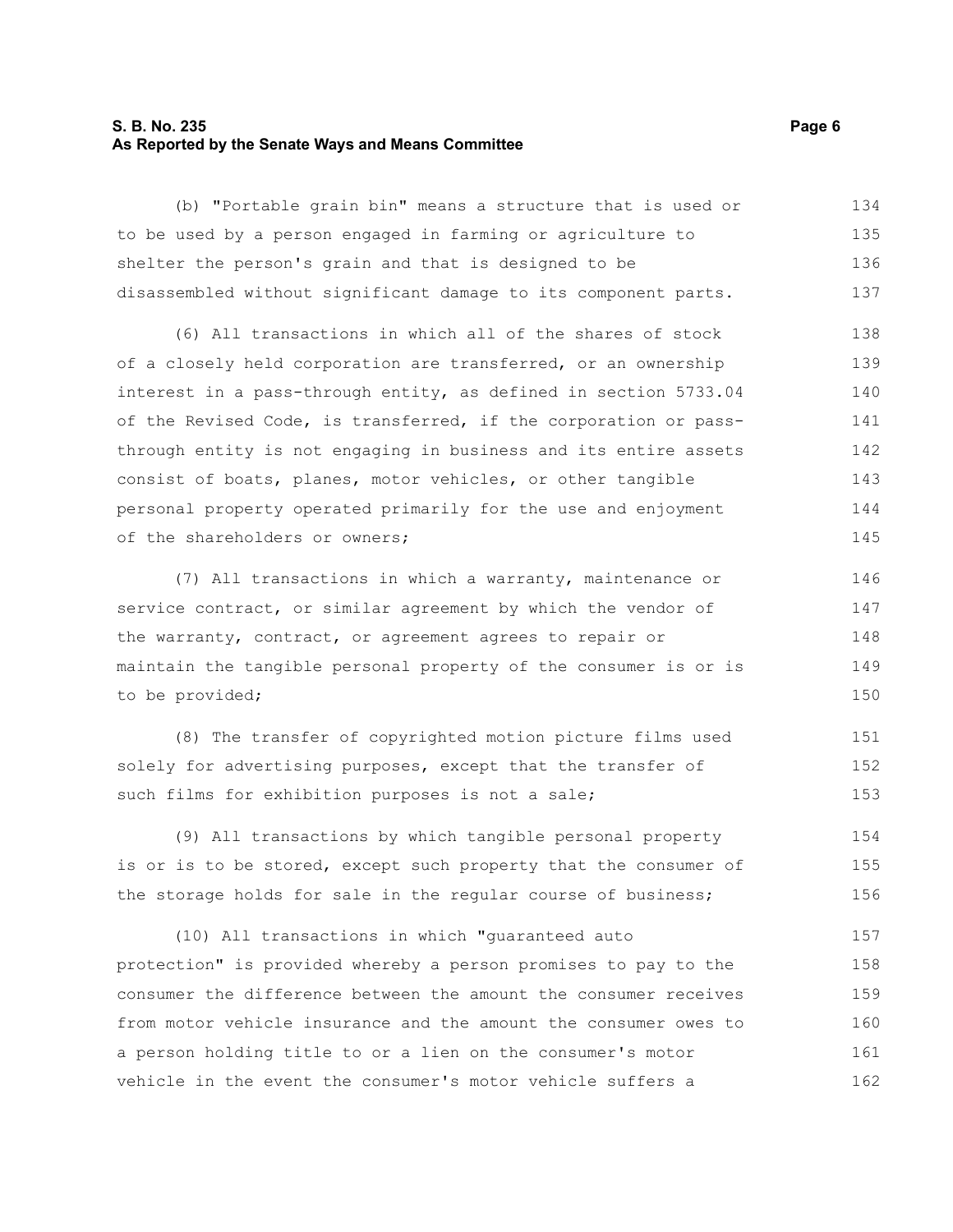#### **S. B. No. 235** Page 7 **As Reported by the Senate Ways and Means Committee**

total loss under the terms of the motor vehicle insurance policy or is stolen and not recovered, if the protection and its price are included in the purchase or lease agreement; 163 164 165

(11)(a) Except as provided in division (B)(11)(b) of this section, all transactions by which health care services are paid for, reimbursed, provided, delivered, arranged for, or otherwise made available by a medicaid health insuring corporation pursuant to the corporation's contract with the state. 166 167 168 169 170

(b) If the centers for medicare and medicaid services of the United States department of health and human services determines that the taxation of transactions described in division (B)(11)(a) of this section constitutes an impermissible health care-related tax under the "Social Security Act," section 1903(w), 42 U.S.C. 1396b(w), and regulations adopted thereunder, the medicaid director shall notify the tax commissioner of that determination. Beginning with the first day of the month following that notification, the transactions described in division (B)(11)(a) of this section are not sales for the purposes of this chapter or Chapter 5741. of the Revised Code. The tax commissioner shall order that the collection of taxes under sections 5739.02, 5739.021, 5739.023, 5739.026, 5741.02, 5741.021, 5741.022, and 5741.023 of the Revised Code shall cease for transactions occurring on or after that date. 171 172 173 174 175 176 177 178 179 180 181 182 183 184 185

(12) All transactions by which a specified digital product is provided for permanent use or less than permanent use, regardless of whether continued payment is required. 186 187 188

Except as provided in this section, "sale" and "selling" do not include transfers of interest in leased property where the original lessee and the terms of the original lease agreement remain unchanged, or professional, insurance, or 189 190 191 192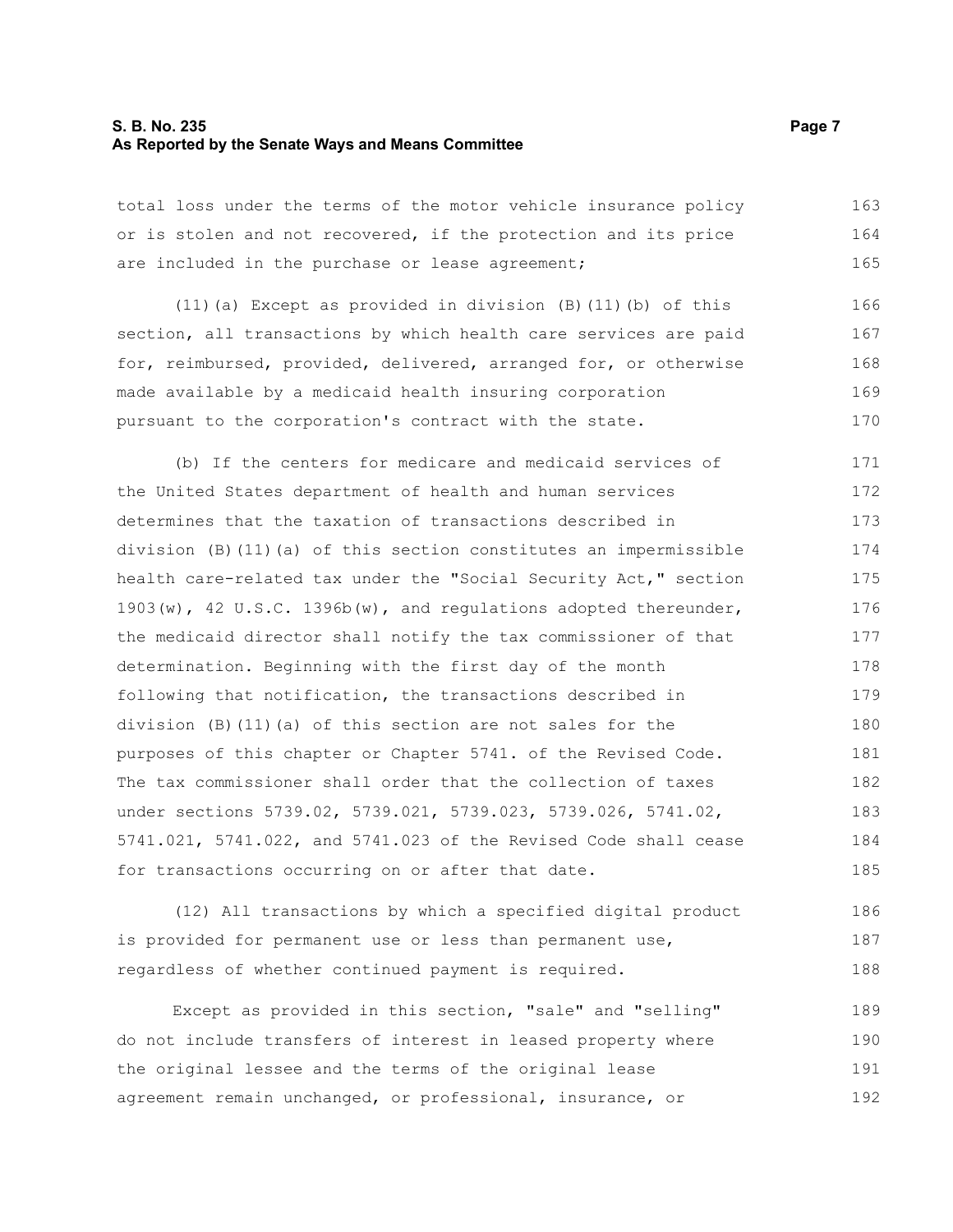#### **S. B. No. 235** Page 8 **As Reported by the Senate Ways and Means Committee**

personal service transactions that involve the transfer of tangible personal property as an inconsequential element, for which no separate charges are made. 193 194 195

(C) "Vendor" means the person providing the service or by whom the transfer effected or license given by a sale is or is to be made or given and, for sales described in division (B)(3) (i) of this section, the telecommunications service vendor that provides the nine hundred telephone service; if two or more persons are engaged in business at the same place of business under a single trade name in which all collections on account of sales by each are made, such persons shall constitute a single vendor. 196 197 198 199 200 201 202 203 204

Physicians, dentists, hospitals, and veterinarians who are engaged in selling tangible personal property as received from others, such as eyeglasses, mouthwashes, dentifrices, or similar articles, are vendors. Veterinarians who are engaged in transferring to others for a consideration drugs, the dispensing of which does not require an order of a licensed veterinarian or physician under federal law, are vendors. 205 206 207 208 209 210 211

The operator of any peer-to-peer car sharing program shall be considered to be the vendor.

(D)(1) "Consumer" means the person for whom the service is provided, to whom the transfer effected or license given by a sale is or is to be made or given, to whom the service described in division (B)(3)(f) or (i) of this section is charged, or to whom the admission is granted. 214 215 216 217 218

(2) Physicians, dentists, hospitals, and blood banks operated by nonprofit institutions and persons licensed to practice veterinary medicine, surgery, and dentistry are 219 220 221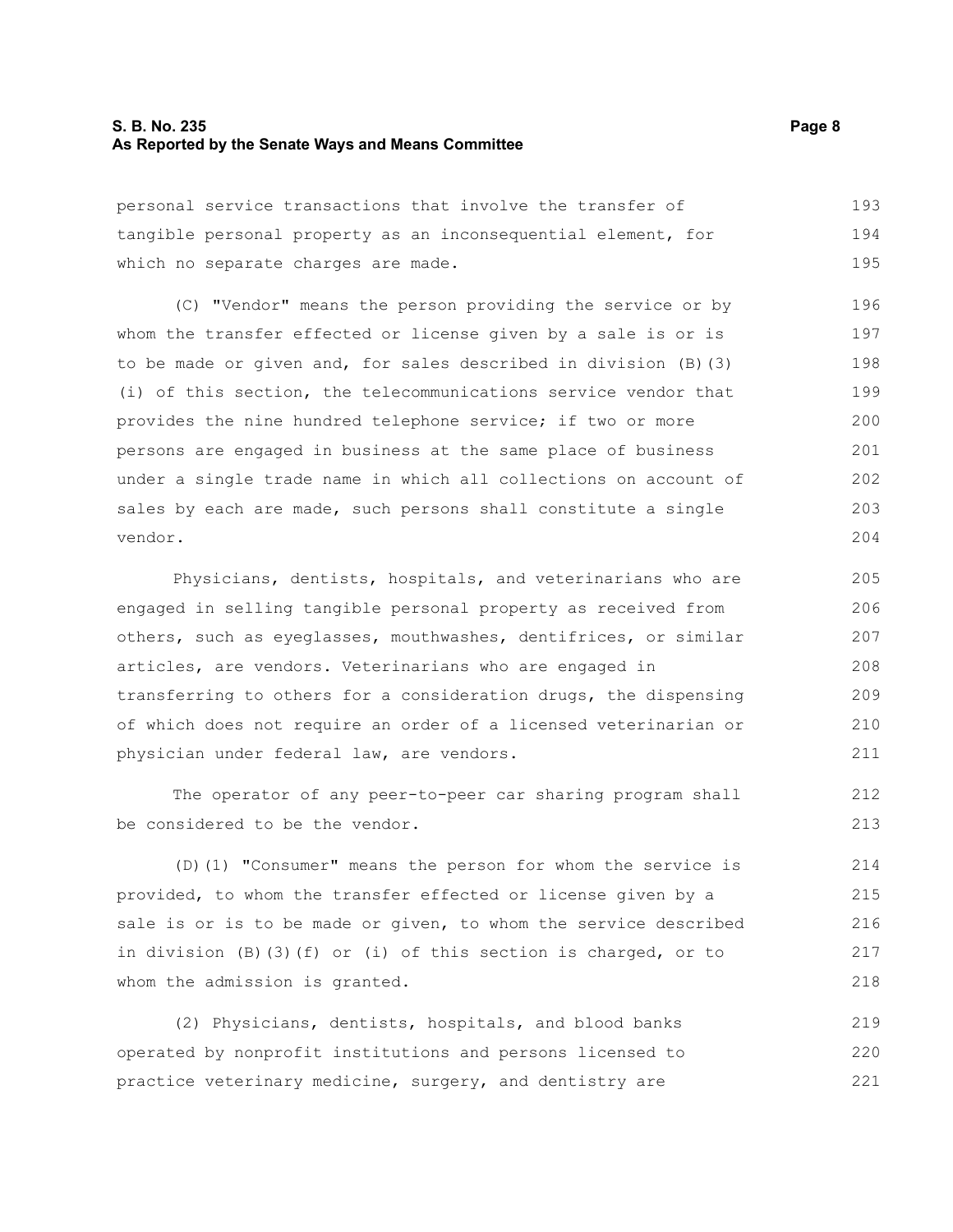#### **S. B. No. 235** Page 9 **As Reported by the Senate Ways and Means Committee**

consumers of all tangible personal property and services purchased by them in connection with the practice of medicine, dentistry, the rendition of hospital or blood bank service, or the practice of veterinary medicine, surgery, and dentistry. In addition to being consumers of drugs administered by them or by their assistants according to their direction, veterinarians also are consumers of drugs that under federal law may be dispensed only by or upon the order of a licensed veterinarian or physician, when transferred by them to others for a consideration to provide treatment to animals as directed by the veterinarian. 222 223 224 225 226 227 228 229 230 231 232

(3) A person who performs a facility management, or similar service contract for a contractee is a consumer of all tangible personal property and services purchased for use in connection with the performance of such contract, regardless of whether title to any such property vests in the contractee. The purchase of such property and services is not subject to the exception for resale under division (E) of this section.

(4)(a) In the case of a person who purchases printed matter for the purpose of distributing it or having it distributed to the public or to a designated segment of the public, free of charge, that person is the consumer of that printed matter, and the purchase of that printed matter for that purpose is a sale. 240 241 242 243 244 245

(b) In the case of a person who produces, rather than purchases, printed matter for the purpose of distributing it or having it distributed to the public or to a designated segment of the public, free of charge, that person is the consumer of all tangible personal property and services purchased for use or consumption in the production of that printed matter. That 246 247 248 249 250 251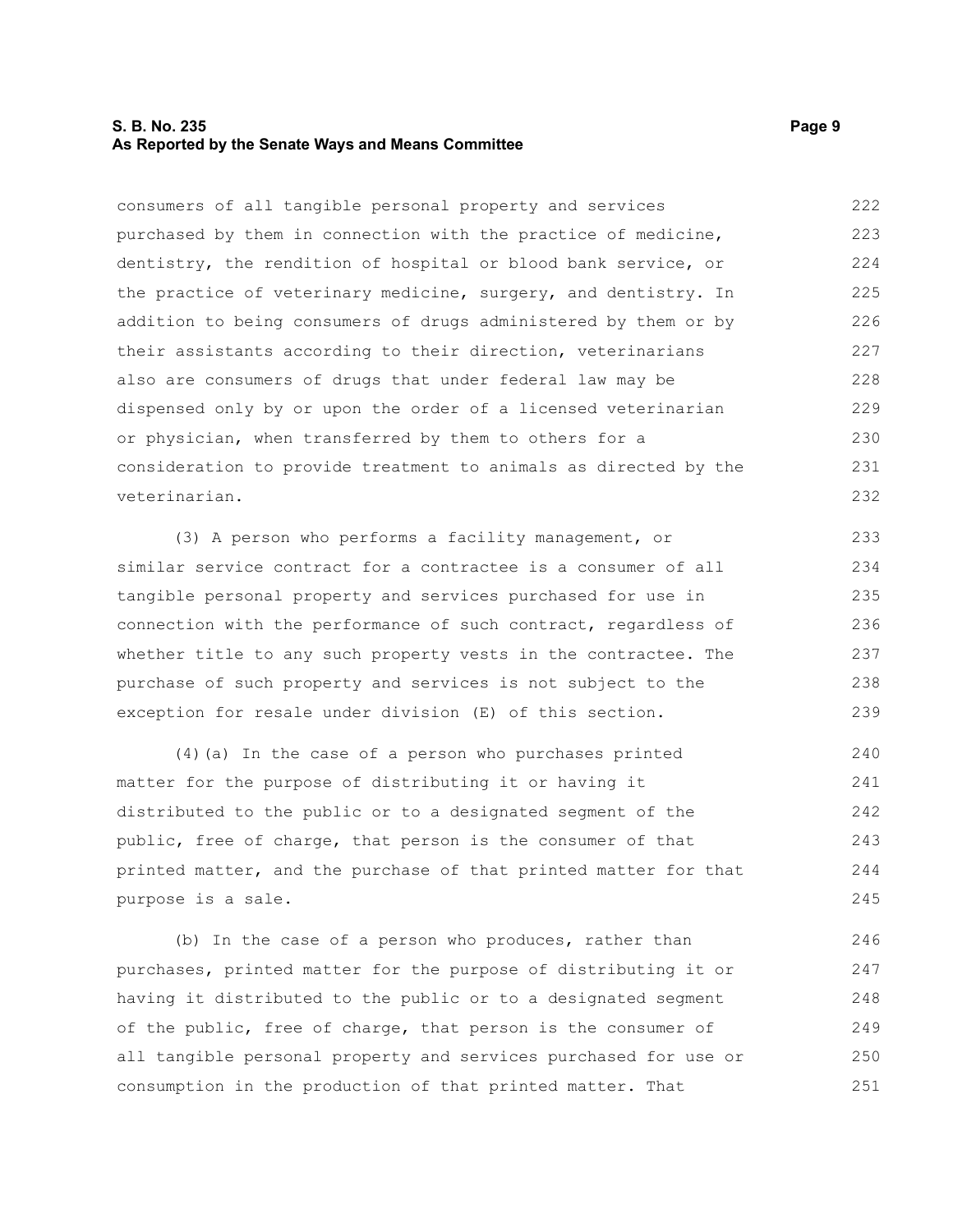#### **S. B. No. 235 Page 10 As Reported by the Senate Ways and Means Committee**

person is not entitled to claim exemption under division (B)(42) (f) of section 5739.02 of the Revised Code for any material incorporated into the printed matter or any equipment, supplies, or services primarily used to produce the printed matter. 252 253 254 255

(c) The distribution of printed matter to the public or to a designated segment of the public, free of charge, is not a sale to the members of the public to whom the printed matter is distributed or to any persons who purchase space in the printed matter for advertising or other purposes. 256 257 258 259 260

(5) A person who makes sales of any of the services listed in division (B)(3) of this section is the consumer of any tangible personal property used in performing the service. The purchase of that property is not subject to the resale exception under division (E) of this section. 261 262 263 264 265

(6) A person who engages in highway transportation for hire is the consumer of all packaging materials purchased by that person and used in performing the service, except for packaging materials sold by such person in a transaction separate from the service. 266 267 268 269 270

(7) In the case of a transaction for health care services under division (B)(11) of this section, a medicaid health insuring corporation is the consumer of such services. The purchase of such services by a medicaid health insuring corporation is not subject to the exception for resale under division (E) of this section or to the exemptions provided under divisions (B)(12), (18), (19), and (22) of section 5739.02 of the Revised Code. 271 272 273 274 275 276 277 278

(E) "Retail sale" and "sales at retail" include all sales, except those in which the purpose of the consumer is to resell 279 280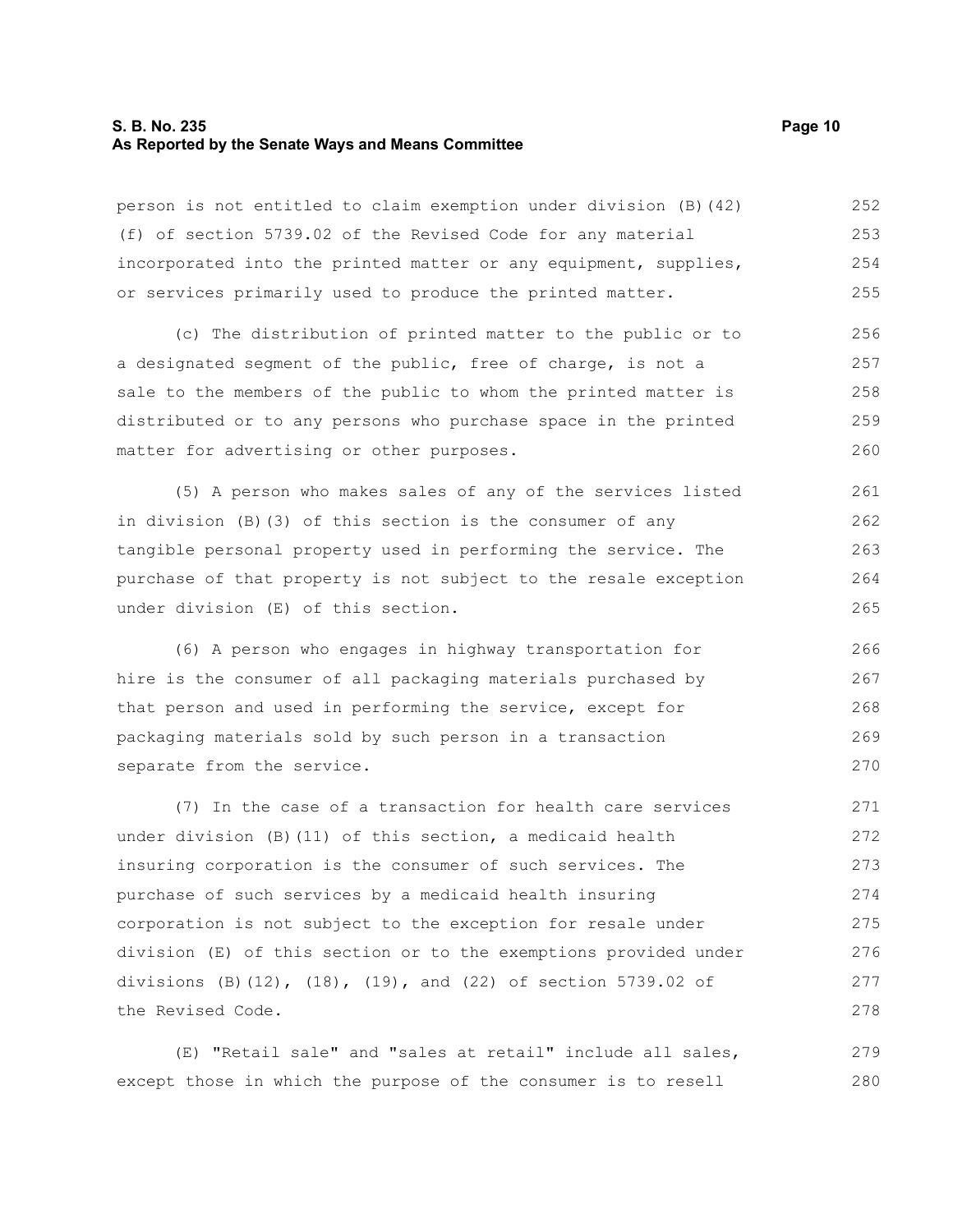#### **S. B. No. 235 Page 11 As Reported by the Senate Ways and Means Committee**

the thing transferred or benefit of the service provided, by a person engaging in business, in the form in which the same is, or is to be, received by the person. 281 282 283

(F) "Business" includes any activity engaged in by any person with the object of gain, benefit, or advantage, either direct or indirect. "Business" does not include the activity of a person in managing and investing the person's own funds. 284 285 286 287

(G) "Engaging in business" means commencing, conducting, or continuing in business, and liquidating a business when the liquidator thereof holds itself out to the public as conducting such business. Making a casual sale is not engaging in business. 288 289 290 291

(H)(1)(a) "Price," except as provided in divisions  $(H)(2)$ , (3), and (4) of this section, means the total amount of consideration, including cash, credit, property, and services, for which tangible personal property or services are sold, leased, or rented, valued in money, whether received in money or otherwise, without any deduction for any of the following: 292 293 294 295 296 297

(i) The vendor's cost of the property sold;

(ii) The cost of materials used, labor or service costs, interest, losses, all costs of transportation to the vendor, all taxes imposed on the vendor, including the tax imposed under Chapter 5751. of the Revised Code, and any other expense of the vendor; 299 300 301 302 303

(iii) Charges by the vendor for any services necessary to complete the sale; 304 305

(iv) Delivery charges. As used in this division, "delivery charges" means charges by the vendor for preparation and delivery to a location designated by the consumer of tangible personal property or a service, including transportation, 306 307 308 309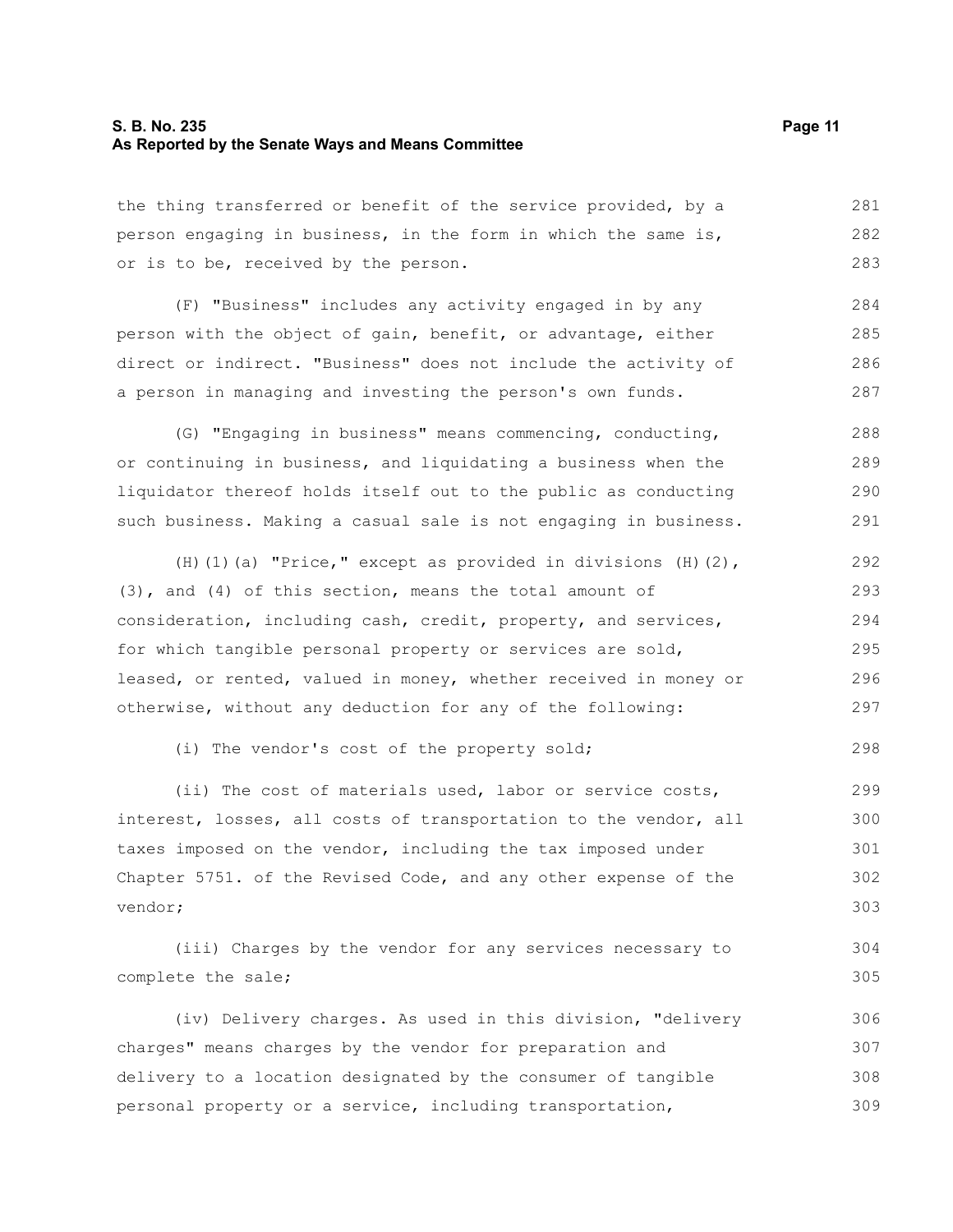|  |                           | shipping, postage, handling, crating, and packing. | 310 |
|--|---------------------------|----------------------------------------------------|-----|
|  | (v) Installation charges; |                                                    | 311 |

(vi) Credit for any trade-in.

(b) "Price" includes consideration received by the vendor from a third party, if the vendor actually receives the consideration from a party other than the consumer, and the consideration is directly related to a price reduction or discount on the sale; the vendor has an obligation to pass the price reduction or discount through to the consumer; the amount of the consideration attributable to the sale is fixed and determinable by the vendor at the time of the sale of the item to the consumer; and one of the following criteria is met: 313 314 315 316 317 318 319 320 321

(i) The consumer presents a coupon, certificate, or other document to the vendor to claim a price reduction or discount where the coupon, certificate, or document is authorized, distributed, or granted by a third party with the understanding that the third party will reimburse any vendor to whom the coupon, certificate, or document is presented; 322 323 324 325 326 327

(ii) The consumer identifies the consumer's self to the seller as a member of a group or organization entitled to a price reduction or discount. A preferred customer card that is available to any patron does not constitute membership in such a group or organization. 328 329 330 331 332

(iii) The price reduction or discount is identified as a third party price reduction or discount on the invoice received by the consumer, or on a coupon, certificate, or other document presented by the consumer. 333 334 335 336

(c) "Price" does not include any of the following:

312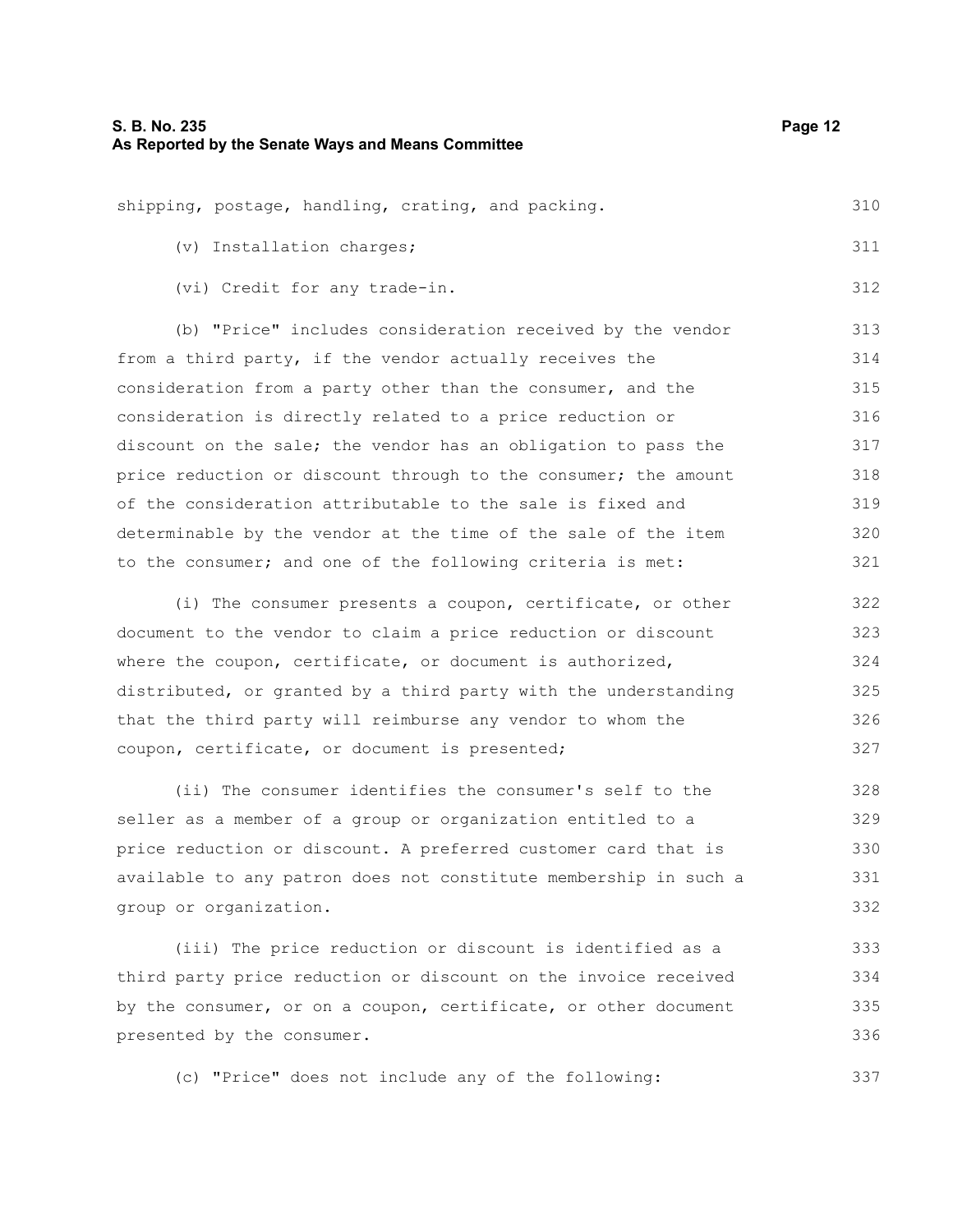#### **S. B. No. 235 Page 13 As Reported by the Senate Ways and Means Committee**

(i) Discounts, including cash, term, or coupons that are not reimbursed by a third party that are allowed by a vendor and taken by a consumer on a sale; 338 339 340

(ii) Interest, financing, and carrying charges from credit extended on the sale of tangible personal property or services, if the amount is separately stated on the invoice, bill of sale, or similar document given to the purchaser; 341 342 343 344

(iii) Any taxes legally imposed directly on the consumer that are separately stated on the invoice, bill of sale, or similar document given to the consumer. For the purpose of this division, the tax imposed under Chapter 5751. of the Revised Code is not a tax directly on the consumer, even if the tax or a portion thereof is separately stated. 345 346 347 348 349 350

(iv) Notwithstanding divisions (H)(1)(b)(i) to (iii) of this section, any discount allowed by an automobile manufacturer to its employee, or to the employee of a supplier, on the purchase of a new motor vehicle from a new motor vehicle dealer in this state.

(v) The dollar value of a gift card that is not sold by a vendor or purchased by a consumer and that is redeemed by the consumer in purchasing tangible personal property or services if the vendor is not reimbursed and does not receive compensation from a third party to cover all or part of the gift card value. For the purposes of this division, a gift card is not sold by a vendor or purchased by a consumer if it is distributed pursuant to an awards, loyalty, or promotional program. Past and present purchases of tangible personal property or services by the consumer shall not be treated as consideration exchanged for a gift card. 356 357 358 359 360 361 362 363 364 365 366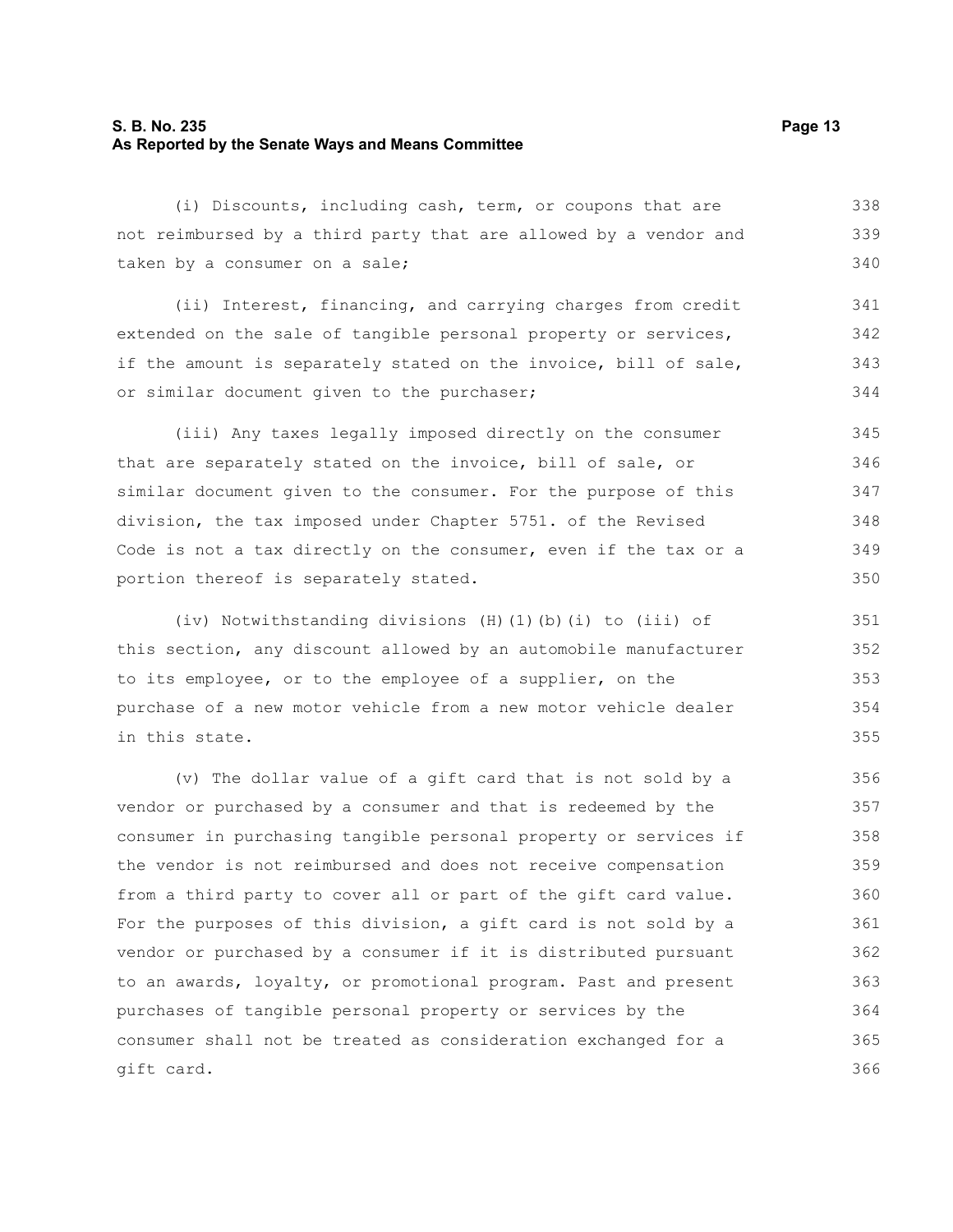#### **S. B. No. 235 Page 14 As Reported by the Senate Ways and Means Committee**

(2) In the case of a sale of any new motor vehicle by a new motor vehicle dealer, as defined in section 4517.01 of the Revised Code, in which another motor vehicle is accepted by the dealer as part of the consideration received, "price" has the same meaning as in division (H)(1) of this section, reduced by the credit afforded the consumer by the dealer for the motor vehicle received in trade. 367 368 369 370 371 372 373

(3) In the case of a sale of any watercraft or outboard motor by a watercraft dealer licensed in accordance with section 1547.543 of the Revised Code, in which another watercraft, watercraft and trailer, or outboard motor is accepted by the dealer as part of the consideration received, "price" has the same meaning as in division (H)(1) of this section, reduced by the credit afforded the consumer by the dealer for the watercraft, watercraft and trailer, or outboard motor received in trade. As used in this division, "watercraft" includes an outdrive unit attached to the watercraft. 374 375 376 377 378 379 380 381 382 383

(4) In the case of transactions for health care services under division (B)(11) of this section, "price" means the amount of managed care premiums received each month by a medicaid health insuring corporation. 384 385 386 387

(I) "Receipts" means the total amount of the prices of the sales of vendors, provided that the dollar value of gift cards distributed pursuant to an awards, loyalty, or promotional program, and cash discounts allowed and taken on sales at the time they are consummated are not included, minus any amount deducted as a bad debt pursuant to section 5739.121 of the Revised Code. "Receipts" does not include the sale price of property returned or services rejected by consumers when the full sale price and tax are refunded either in cash or by 388 389 390 391 392 393 394 395 396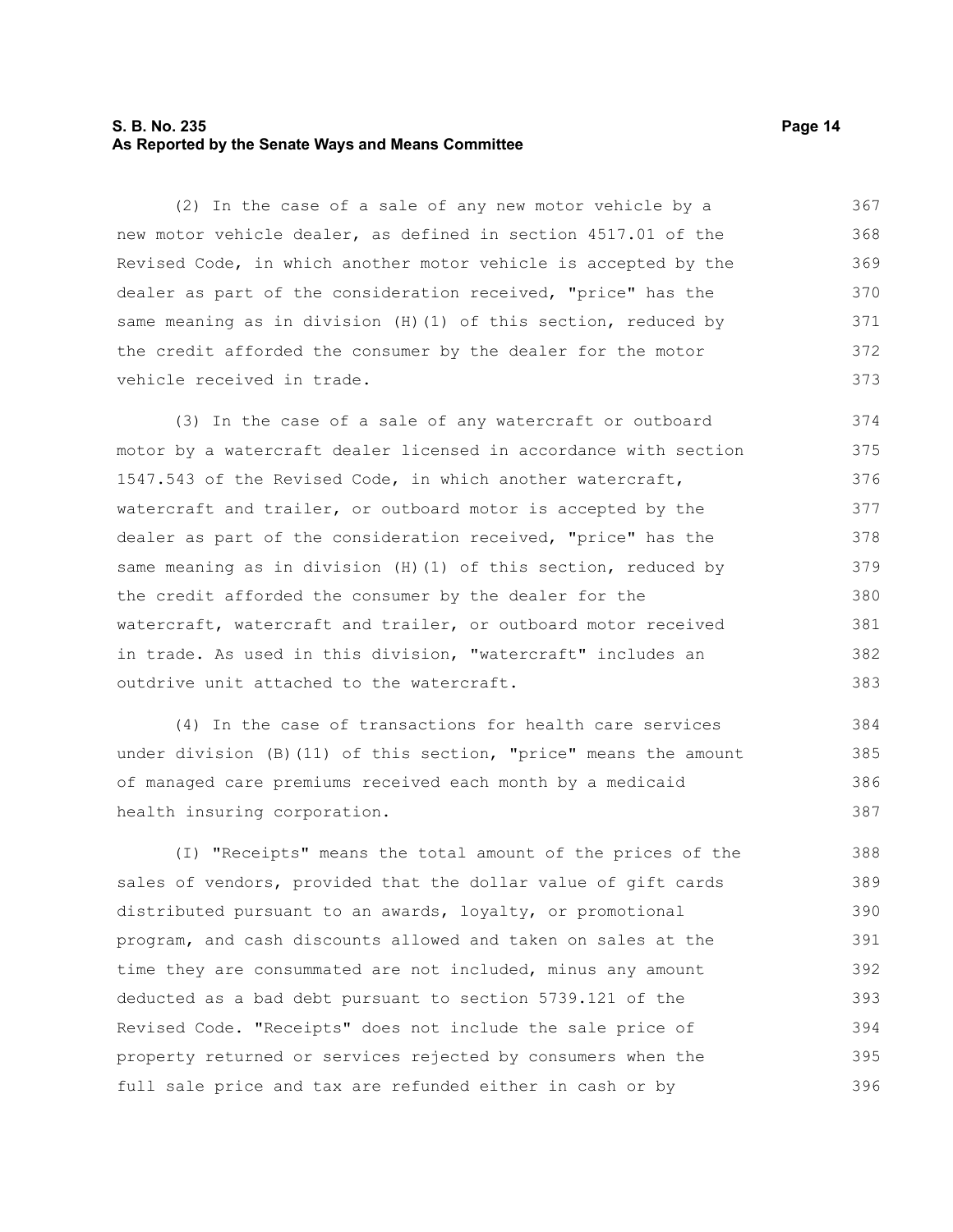#### **S. B. No. 235 Page 15 As Reported by the Senate Ways and Means Committee**

| credit.                                                          | 397 |
|------------------------------------------------------------------|-----|
| (J) "Place of business" means any location at which a            | 398 |
| person engages in business.                                      | 399 |
| (K) "Premises" includes any real property or portion             | 400 |
| thereof upon which any person engages in selling tangible        | 401 |
| personal property at retail or making retail sales and also      | 402 |
| includes any real property or portion thereof designated for, or | 403 |
| devoted to, use in conjunction with the business engaged in by   | 404 |
| such person.                                                     | 405 |

(L) "Casual sale" means a sale of an item of tangible personal property that was obtained by the person making the sale, through purchase or otherwise, for the person's own use and was previously subject to any state's taxing jurisdiction on its sale or use, and includes such items acquired for the seller's use that are sold by an auctioneer employed directly by the person for such purpose, provided the location of such sales is not the auctioneer's permanent place of business. As used in this division, "permanent place of business" includes any location where such auctioneer has conducted more than two auctions during the year. 406 407 408 409 410 411 412 413 414 415 416

(M) "Hotel" means every establishment kept, used, maintained, advertised, or held out to the public to be a place where sleeping accommodations are offered to quests, in which five or more rooms are used for the accommodation of such guests, whether the rooms are in one or several structures, except as otherwise provided in section 5739.091 of the Revised Code. 417 418 419 420 421 422 423

(N) "Transient guests" means persons occupying a room or rooms for sleeping accommodations for less than thirty 424 425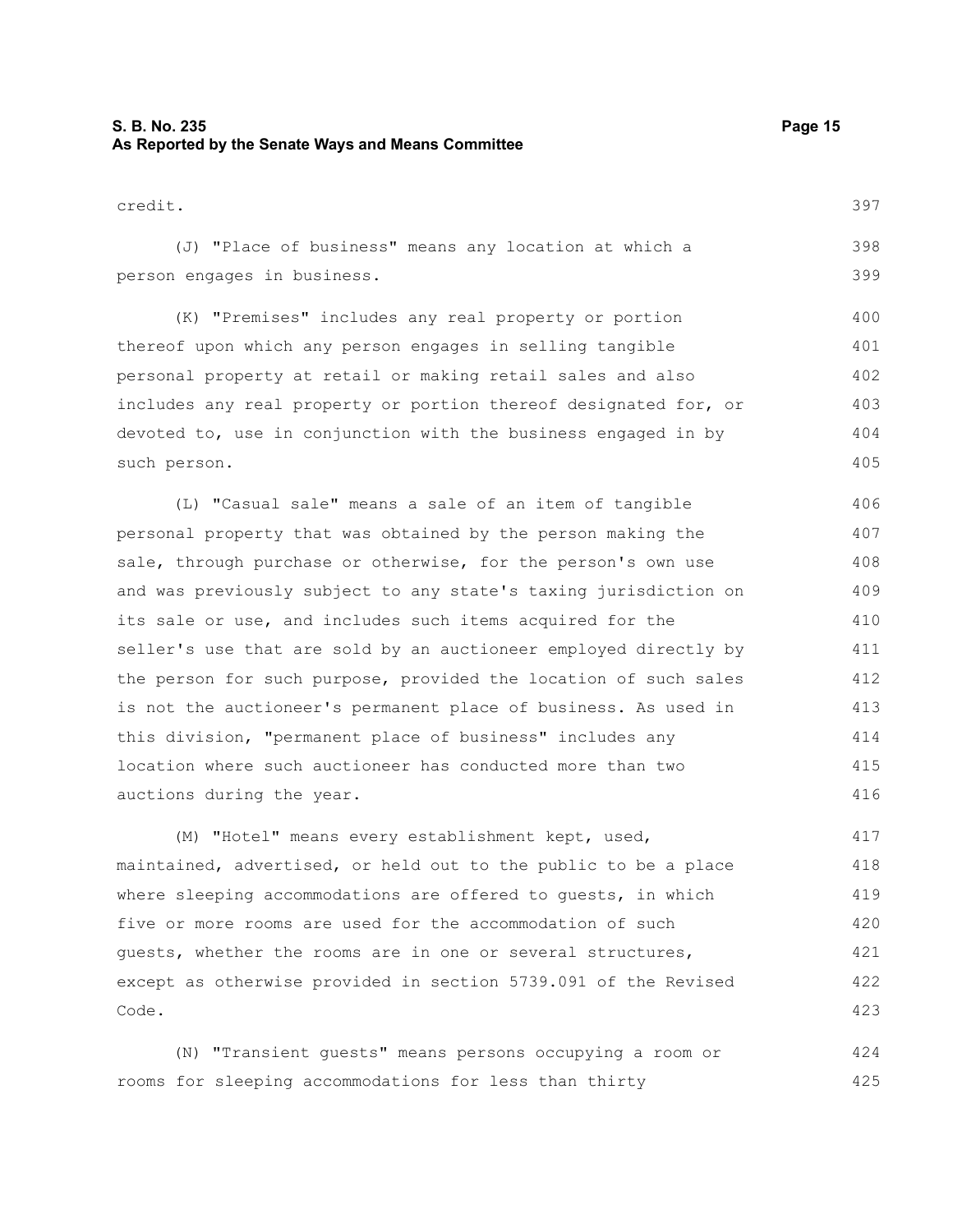#### **S. B. No. 235 Page 16 As Reported by the Senate Ways and Means Committee**

consecutive days.

(O) "Making retail sales" means the effecting of transactions wherein one party is obligated to pay the price and the other party is obligated to provide a service or to transfer title to or possession of the item sold. "Making retail sales" does not include the preliminary acts of promoting or soliciting the retail sales, other than the distribution of printed matter which displays or describes and prices the item offered for sale, nor does it include delivery of a predetermined quantity of tangible personal property or transportation of property or personnel to or from a place where a service is performed. 427 428 429 430 431 432 433 434 435 436

(P) "Used directly in the rendition of a public utility service" means that property that is to be incorporated into and will become a part of the consumer's production, transmission, transportation, or distribution system and that retains its classification as tangible personal property after such incorporation; fuel or power used in the production, transmission, transportation, or distribution system; and tangible personal property used in the repair and maintenance of the production, transmission, transportation, or distribution system, including only such motor vehicles as are specially designed and equipped for such use. Tangible personal property and services used primarily in providing highway transportation for hire are not used directly in the rendition of a public utility service. In this definition, "public utility" includes a citizen of the United States holding, and required to hold, a certificate of public convenience and necessity issued under 49 U.S.C. 41102. 437 438 439 440 441 442 443 444 445 446 447 448 449 450 451 452 453

(Q) "Refining" means removing or separating a desirable product from raw or contaminated materials by distillation or 454 455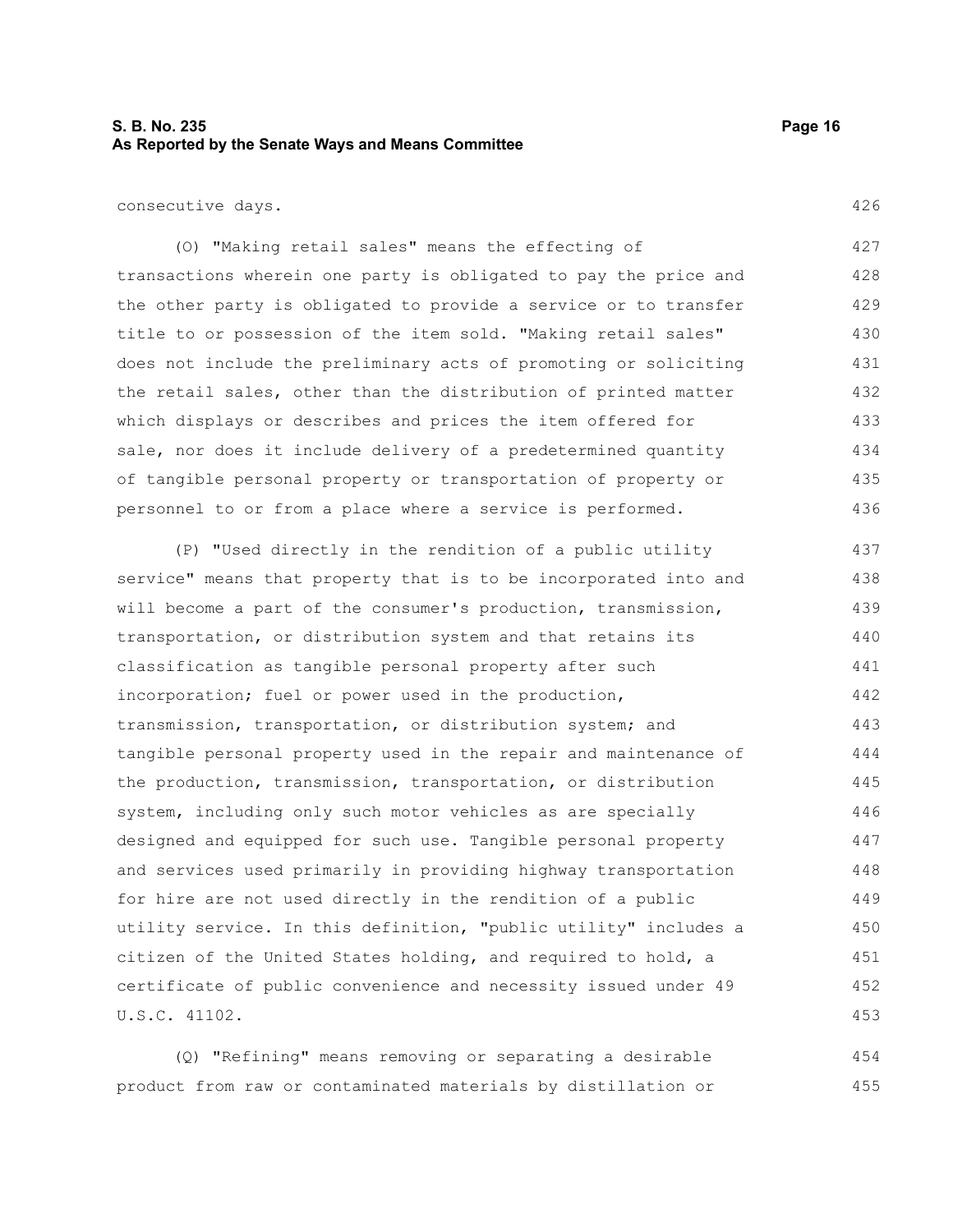#### **S. B. No. 235 Page 17 As Reported by the Senate Ways and Means Committee**

physical, mechanical, or chemical processes.

(R) "Assembly" and "assembling" mean attaching or fitting together parts to form a product, but do not include packaging a product. 457 458 459

(S) "Manufacturing operation" means a process in which materials are changed, converted, or transformed into a different state or form from which they previously existed and includes refining materials, assembling parts, and preparing raw materials and parts by mixing, measuring, blending, or otherwise committing such materials or parts to the manufacturing process. "Manufacturing operation" does not include packaging. 460 461 462 463 464 465 466

(T) "Fiscal officer" means, with respect to a regional transit authority, the secretary-treasurer thereof, and with respect to a county that is a transit authority, the fiscal officer of the county transit board if one is appointed pursuant to section 306.03 of the Revised Code or the county auditor if the board of county commissioners operates the county transit system.

(U) "Transit authority" means a regional transit authority created pursuant to section 306.31 of the Revised Code or a county in which a county transit system is created pursuant to section 306.01 of the Revised Code. For the purposes of this chapter, a transit authority must extend to at least the entire area of a single county. A transit authority that includes territory in more than one county must include all the area of the most populous county that is a part of such transit authority. County population shall be measured by the most recent census taken by the United States census bureau. 474 475 476 477 478 479 480 481 482 483

(V) "Legislative authority" means, with respect to a

456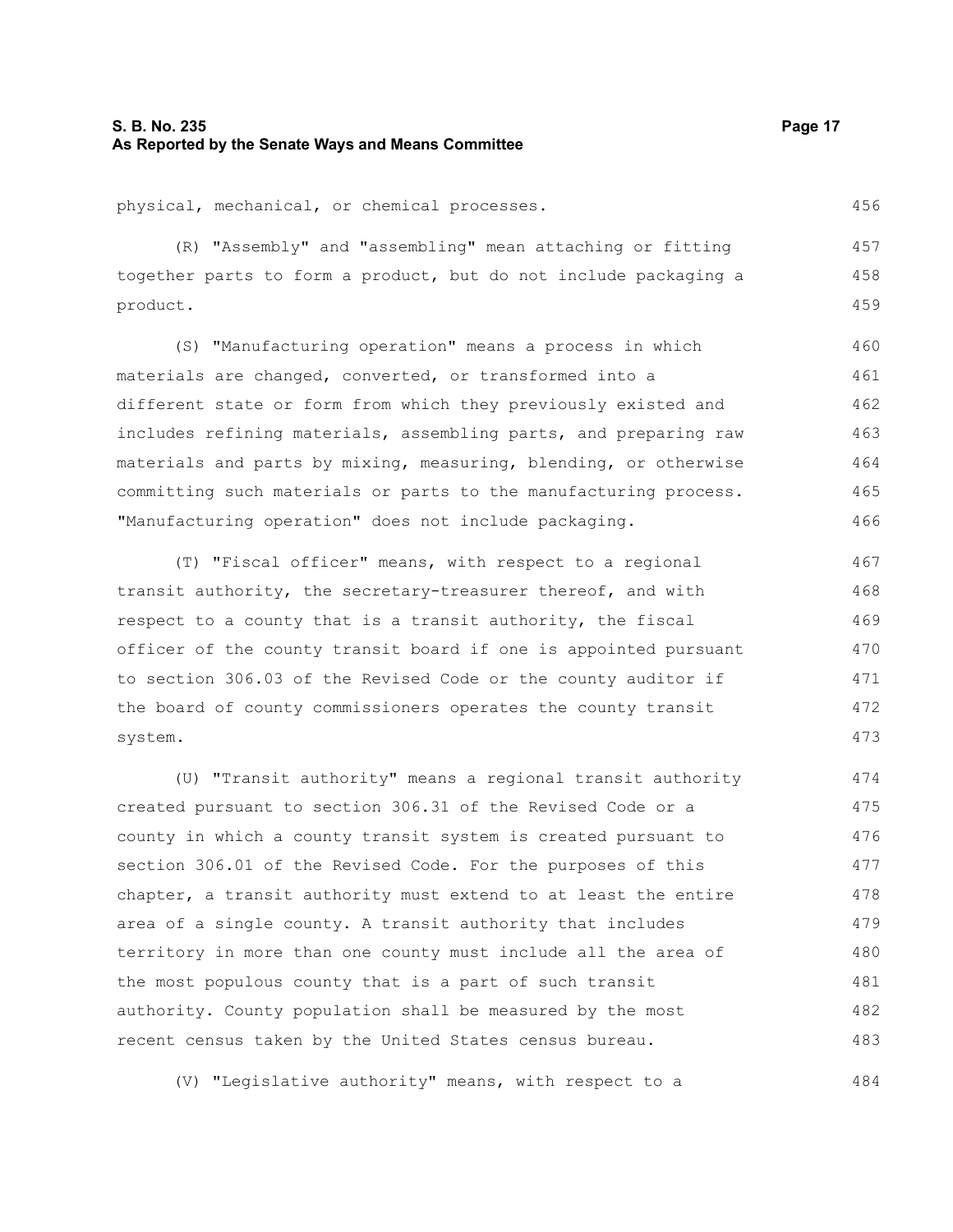#### **S. B. No. 235 Page 18 As Reported by the Senate Ways and Means Committee**

regional transit authority, the board of trustees thereof, and with respect to a county that is a transit authority, the board of county commissioners. 485 486 487

(W) "Territory of the transit authority" means all of the area included within the territorial boundaries of a transit authority as they from time to time exist. Such territorial boundaries must at all times include all the area of a single county or all the area of the most populous county that is a part of such transit authority. County population shall be measured by the most recent census taken by the United States census bureau. 488 489 490 491 492 493 494 495

(X) "Providing a service" means providing or furnishing anything described in division (B)(3) of this section for consideration. 496 497 498

(Y)(1)(a) "Automatic data processing" means processing of others' data, including keypunching or similar data entry services together with verification thereof, or providing access to computer equipment for the purpose of processing data. 499 500 501 502

(b) "Computer services" means providing services consisting of specifying computer hardware configurations and evaluating technical processing characteristics, computer programming, and training of computer programmers and operators, provided in conjunction with and to support the sale, lease, or operation of taxable computer equipment or systems. 503 504 505 506 507 508

(c) "Electronic information services" means providing access to computer equipment by means of telecommunications equipment for the purpose of either of the following: 509 510 511

(i) Examining or acquiring data stored in or accessible to the computer equipment; 512 513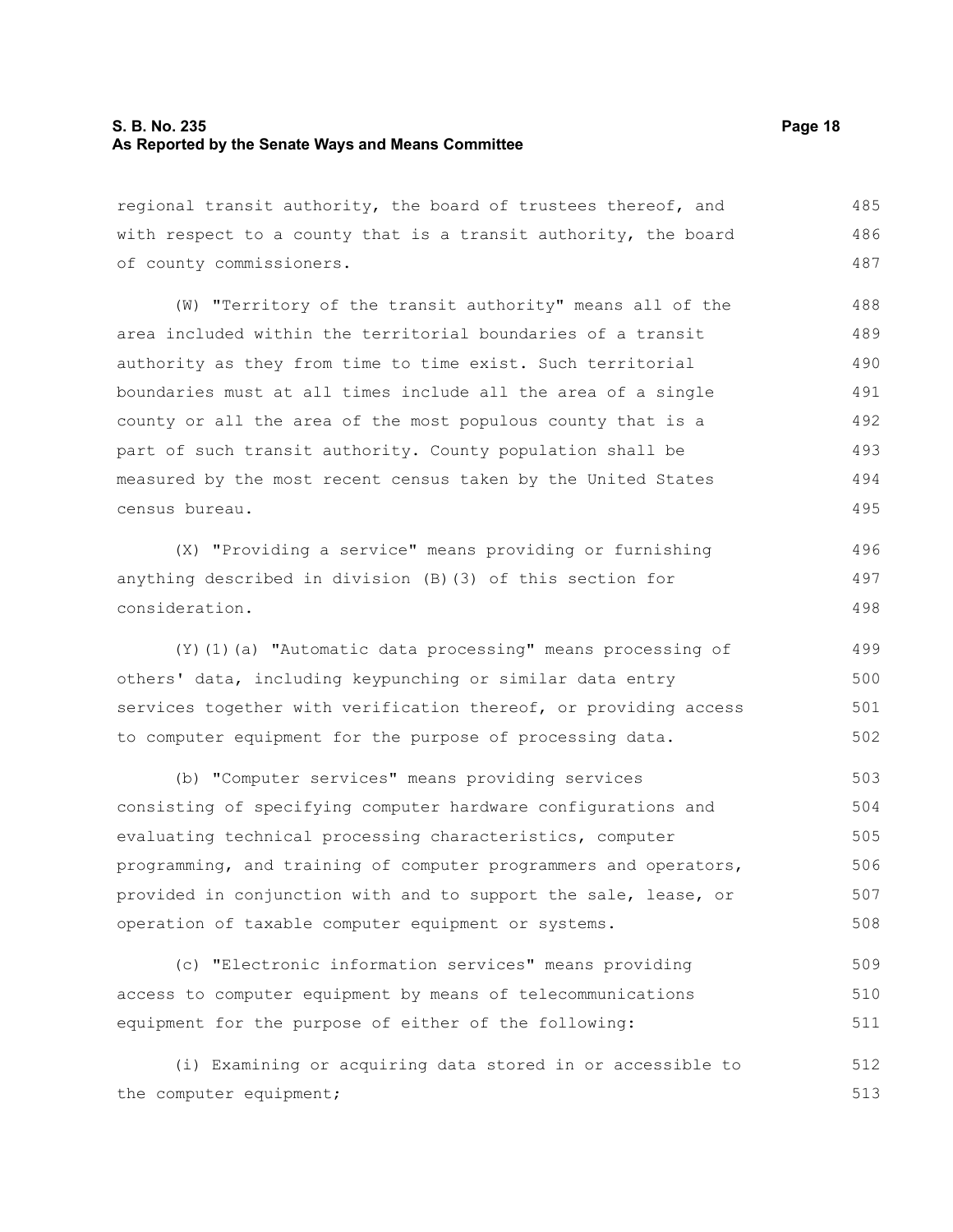#### **S. B. No. 235 Page 19 As Reported by the Senate Ways and Means Committee**

(ii) Placing data into the computer equipment to be retrieved by designated recipients with access to the computer equipment. 514 515 516

"Electronic information services" does not include electronic publishing.

(d) "Automatic data processing, computer services, or electronic information services" shall not include personal or professional services. 519 520 521

(2) As used in divisions (B)(3)(e) and (Y)(1) of this section, "personal and professional services" means all services other than automatic data processing, computer services, or electronic information services, including but not limited to: 522 523 524 525

(a) Accounting and legal services such as advice on tax matters, asset management, budgetary matters, quality control, information security, and auditing and any other situation where the service provider receives data or information and studies, alters, analyzes, interprets, or adjusts such material; 526 527 528 529 530

(b) Analyzing business policies and procedures; 531

(c) Identifying management information needs; 532

(d) Feasibility studies, including economic and technical analysis of existing or potential computer hardware or software needs and alternatives; 533 534 535

(e) Designing policies, procedures, and custom software for collecting business information, and determining how data should be summarized, sequenced, formatted, processed, controlled, and reported so that it will be meaningful to management; 536 537 538 539 540

(f) Developing policies and procedures that document how 541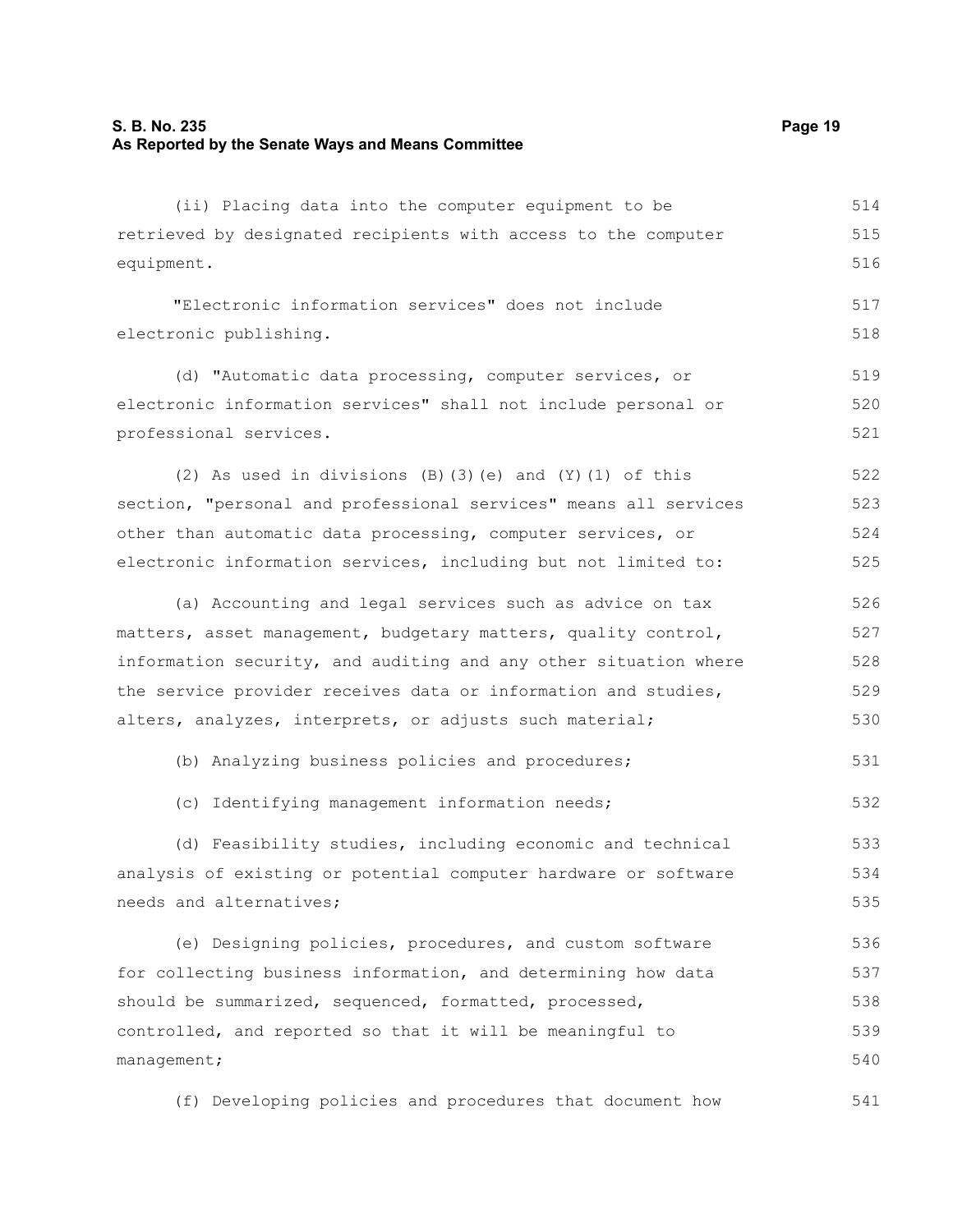business events and transactions are to be authorized, executed, and controlled; (g) Testing of business procedures; (h) Training personnel in business procedure applications; (i) Providing credit information to users of such information by a consumer reporting agency, as defined in the "Fair Credit Reporting Act," 84 Stat. 1114, 1129 (1970), 15 U.S.C. 1681a(f), or as hereafter amended, including but not limited to gathering, organizing, analyzing, recording, and furnishing such information by any oral, written, graphic, or electronic medium; (j) Providing debt collection services by any oral, written, graphic, or electronic means; (k) Providing digital advertising services; (l) Providing services to electronically file any federal, state, or local individual income tax return, report, or other related document or schedule with a federal, state, or local government entity or to electronically remit a payment of any such individual income tax to such an entity. For the purpose of this division, "individual income tax" does not include federal, state, or local taxes withheld by an employer from an employee's compensation. The services listed in divisions (Y)(2)(a) to  $(k)$  (l) of this section are not automatic data processing or computer services. (Z) "Highway transportation for hire" means the transportation of personal property belonging to others for consideration by any of the following: 542 543 544 545 546 547 548 549 550 551 552 553 554 555 556 557 558 559 560 561 562 563 564 565 566 567 568 569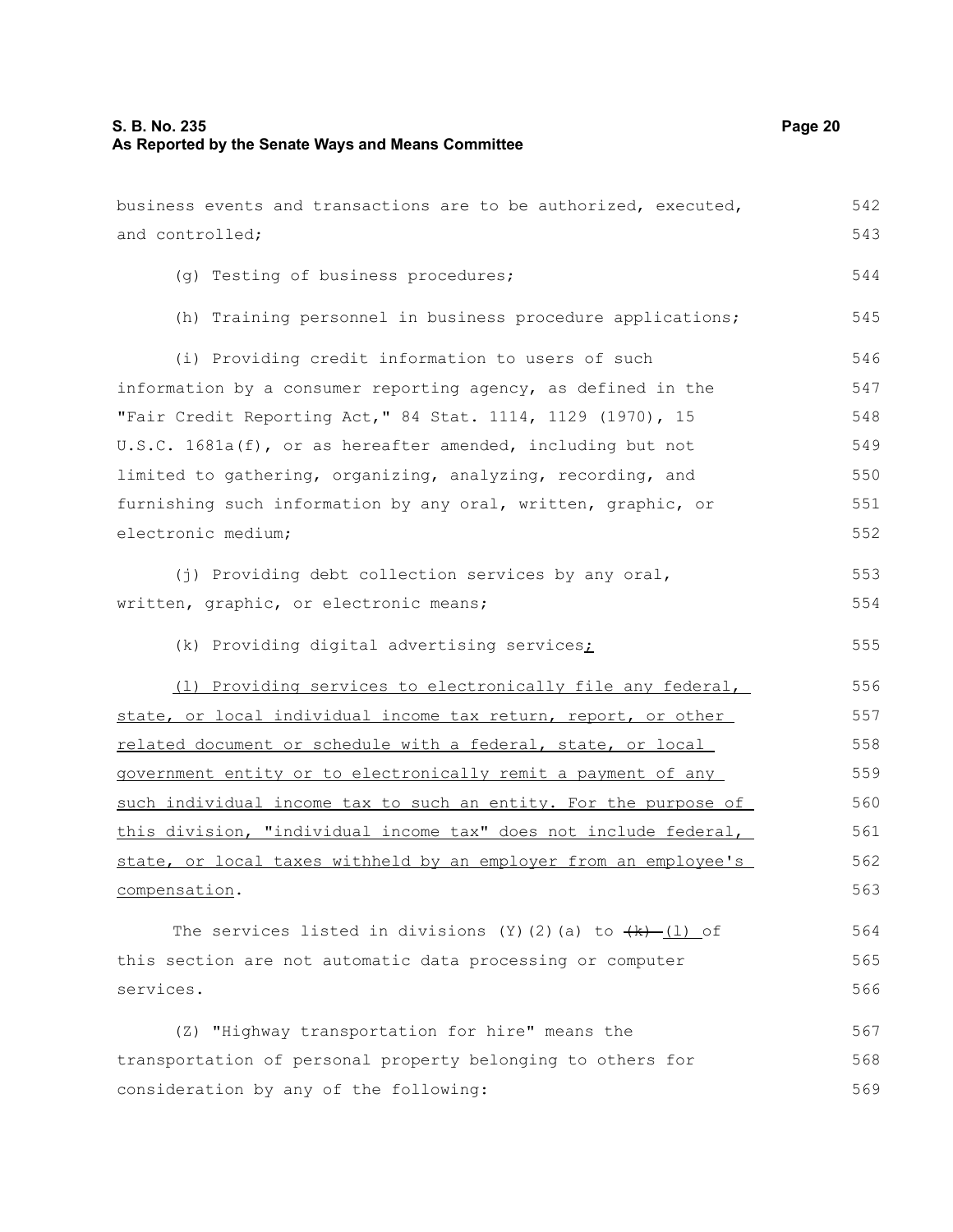#### **S. B. No. 235 Page 21 As Reported by the Senate Ways and Means Committee**

(1) The holder of a permit or certificate issued by this state or the United States authorizing the holder to engage in transportation of personal property belonging to others for consideration over or on highways, roadways, streets, or any similar public thoroughfare; 570 571 572 573 574

(2) A person who engages in the transportation of personal property belonging to others for consideration over or on highways, roadways, streets, or any similar public thoroughfare but who could not have engaged in such transportation on December 11, 1985, unless the person was the holder of a permit or certificate of the types described in division (Z)(1) of this section; 575 576 577 578 579 580 581

(3) A person who leases a motor vehicle to and operates it for a person described by division  $(Z)$  (1) or  $(2)$  of this section.

(AA)(1) "Telecommunications service" means the electronic transmission, conveyance, or routing of voice, data, audio, video, or any other information or signals to a point, or between or among points. "Telecommunications service" includes such transmission, conveyance, or routing in which computer processing applications are used to act on the form, code, or protocol of the content for purposes of transmission, conveyance, or routing without regard to whether the service is referred to as voice-over internet protocol service or is classified by the federal communications commission as enhanced or value-added. "Telecommunications service" does not include any of the following: 585 586 587 588 589 590 591 592 593 594 595 596

(a) Data processing and information services that allow data to be generated, acquired, stored, processed, or retrieved and delivered by an electronic transmission to a consumer where 597 598 599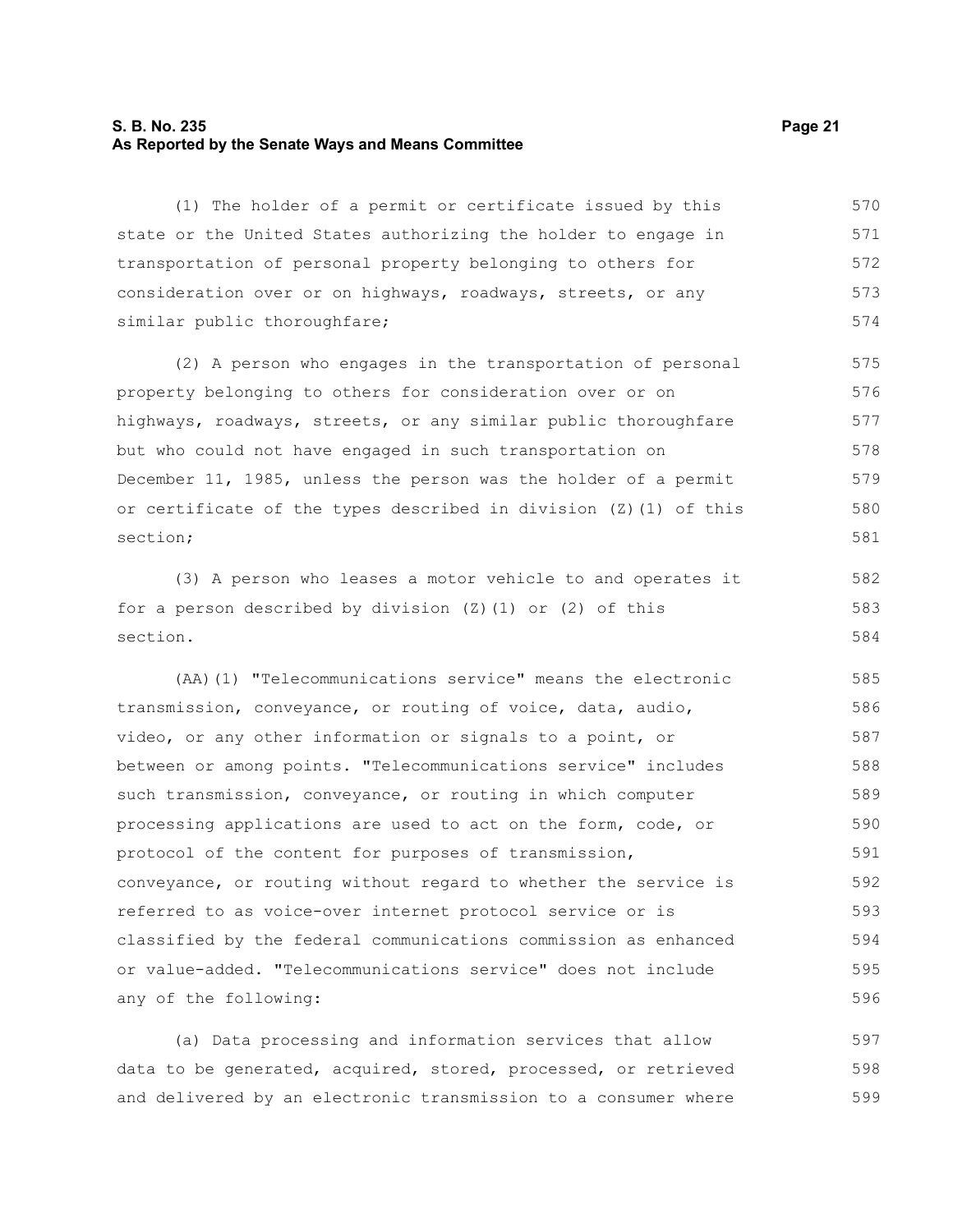### **S. B. No. 235 Page 22 As Reported by the Senate Ways and Means Committee**

| the consumer's primary purpose for the underlying transaction is | 600 |
|------------------------------------------------------------------|-----|
| the processed data or information;                               | 601 |
| (b) Installation or maintenance of wiring or equipment on        | 602 |
| a customer's premises;                                           | 603 |
|                                                                  |     |
| (c) Tangible personal property;                                  | 604 |
| (d) Advertising, including directory advertising;                | 605 |
| (e) Billing and collection services provided to third            | 606 |
| parties;                                                         | 607 |
| (f) Internet access service;                                     | 608 |
|                                                                  |     |
| (g) Radio and television audio and video programming             | 609 |
| services, regardless of the medium, including the furnishing of  | 610 |
| transmission, conveyance, and routing of such services by the    | 611 |
| programming service provider. Radio and television audio and     | 612 |
| video programming services include, but are not limited to,      | 613 |
| cable service, as defined in 47 U.S.C. 522(6), and audio and     | 614 |
| video programming services delivered by commercial mobile radio  | 615 |
| service providers, as defined in 47 C.F.R. 20.3;                 | 616 |
| (h) Ancillary service;                                           | 617 |
| (i) Digital products delivered electronically, including         | 618 |
| software, music, video, reading materials, or ring tones.        | 619 |
| (2) "Ancillary service" means a service that is associated       | 620 |
| with or incidental to the provision of telecommunications        | 621 |
| service, including conference bridging service, detailed         | 622 |
| telecommunications billing service, directory assistance,        | 623 |
| vertical service, and voice mail service. As used in this        | 624 |
| division:                                                        | 625 |
| (a) "Conference bridging service" means an ancillary             | 626 |
|                                                                  |     |

(a) "Conference bridging service" means an ancillary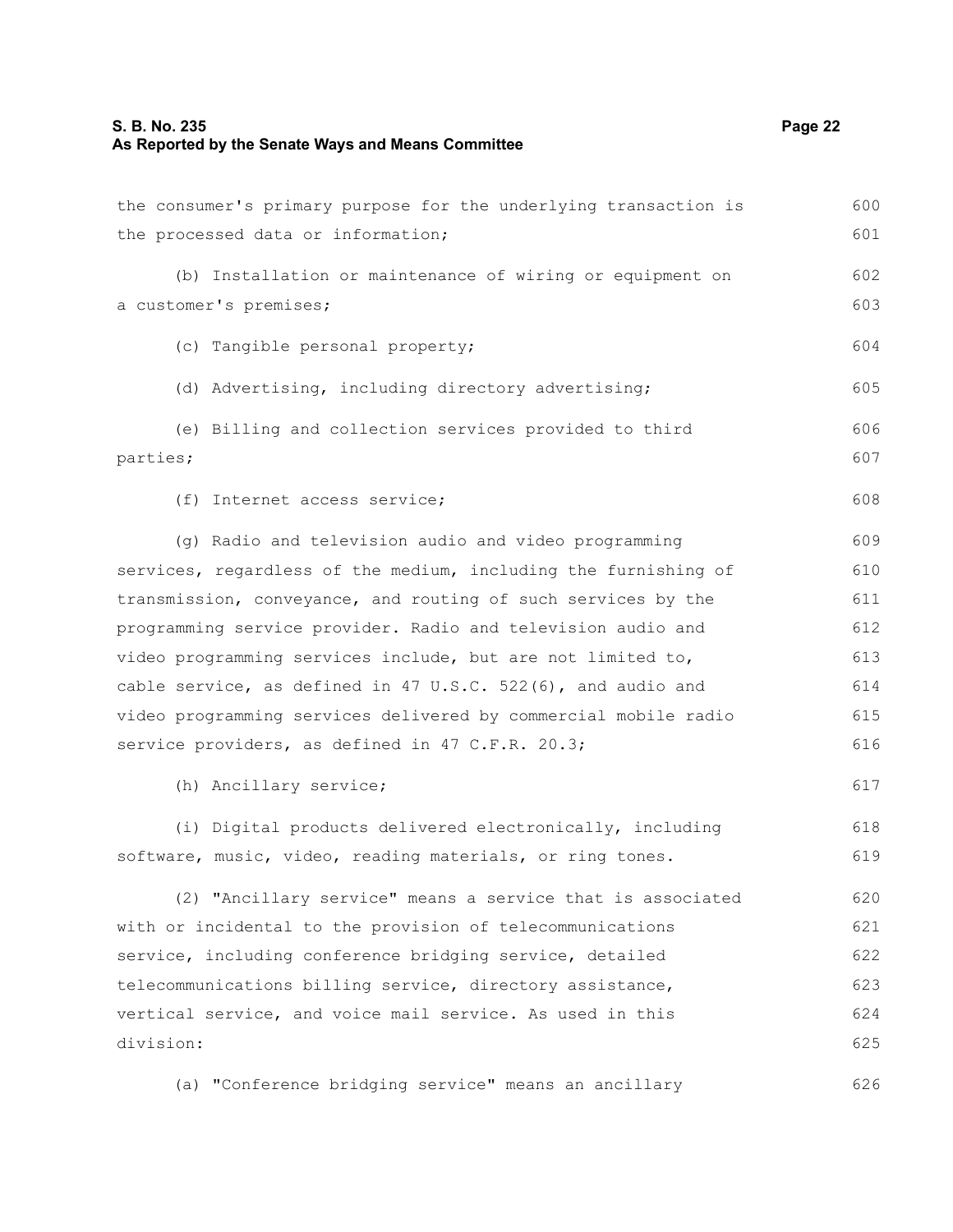#### **S. B. No. 235 Page 23 As Reported by the Senate Ways and Means Committee**

service that links two or more participants of an audio or video conference call, including providing a telephone number. "Conference bridging service" does not include telecommunications services used to reach the conference bridge. (b) "Detailed telecommunications billing service" means an ancillary service of separately stating information pertaining to individual calls on a customer's billing statement. (c) "Directory assistance" means an ancillary service of providing telephone number or address information. (d) "Vertical service" means an ancillary service that is offered in connection with one or more telecommunications services, which offers advanced calling features that allow customers to identify callers and manage multiple calls and call connections, including conference bridging service. (e) "Voice mail service" means an ancillary service that enables the customer to store, send, or receive recorded messages. "Voice mail service" does not include any vertical services that the customer may be required to have in order to utilize the voice mail service. (3) "900 service" means an inbound toll telecommunications service purchased by a subscriber that allows the subscriber's customers to call in to the subscriber's prerecorded announcement or live service, and which is typically marketed under the name "900 service" and any subsequent numbers designated by the federal communications commission. "900 service" does not include the charge for collection services 627 628 629 630 631 632 633 634 635 636 637 638 639 640 641 642 643 644 645 646 647 648 649 650 651 652

provided by the seller of the telecommunications service to the subscriber, or services or products sold by the subscriber to the subscriber's customer. 653 654 655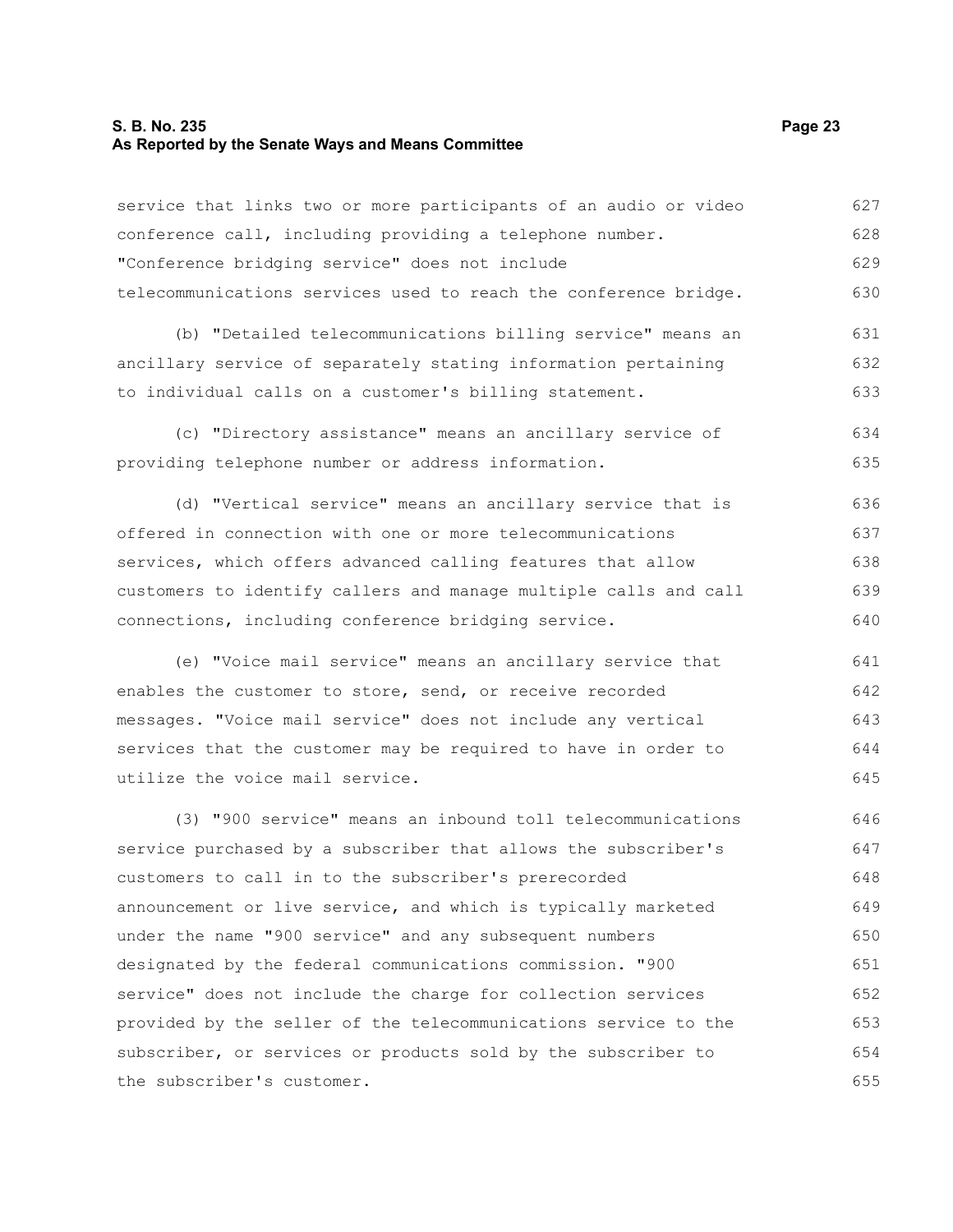#### **S. B. No. 235 Page 24 As Reported by the Senate Ways and Means Committee**

(4) "Prepaid calling service" means the right to access exclusively telecommunications services, which must be paid for in advance and which enables the origination of calls using an access number or authorization code, whether manually or electronically dialed, and that is sold in predetermined units or dollars of which the number declines with use in a known amount. 656 657 658 659 660 661 662

(5) "Prepaid wireless calling service" means a telecommunications service that provides the right to utilize mobile telecommunications service as well as other nontelecommunications services, including the download of digital products delivered electronically, and content and ancillary services, that must be paid for in advance and that is sold in predetermined units or dollars of which the number declines with use in a known amount. 663 664 665 666 667 668 669 670

(6) "Value-added non-voice data service" means a telecommunications service in which computer processing applications are used to act on the form, content, code, or protocol of the information or data primarily for a purpose other than transmission, conveyance, or routing. 671 672 673 674 675

(7) "Coin-operated telephone service" means a telecommunications service paid for by inserting money into a telephone accepting direct deposits of money to operate. 676 677 678

(8) "Customer" has the same meaning as in section 5739.034 of the Revised Code. 679 680

(BB) "Laundry and dry cleaning services" means removing soil or dirt from towels, linens, articles of clothing, or other fabric items that belong to others and supplying towels, linens, articles of clothing, or other fabric items. "Laundry and dry 681 682 683 684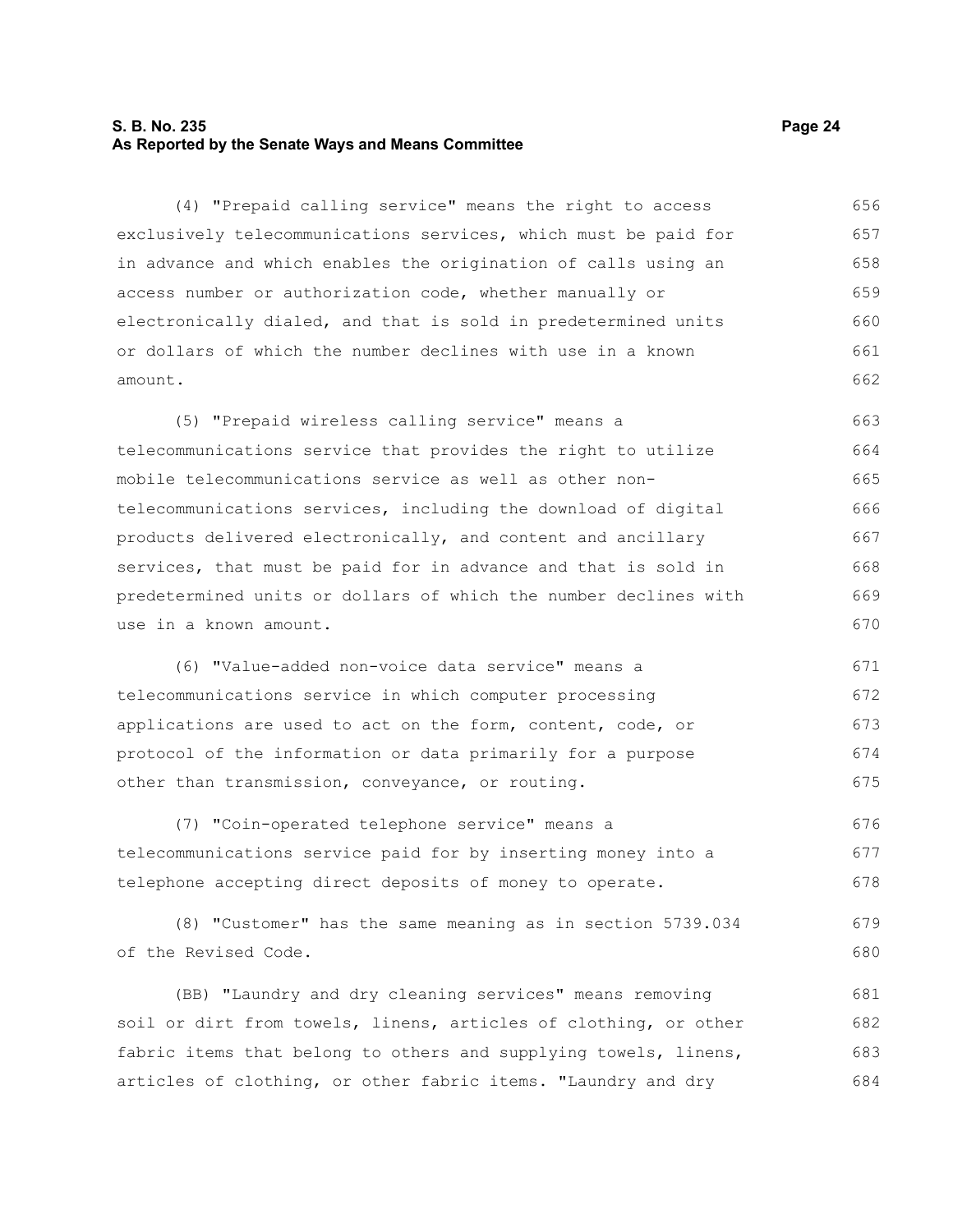#### **S. B. No. 235 Page 25 As Reported by the Senate Ways and Means Committee**

cleaning services" does not include the provision of selfservice facilities for use by consumers to remove soil or dirt from towels, linens, articles of clothing, or other fabric items. 685 686 687 688

(CC) "Magazines distributed as controlled circulation publications" means magazines containing at least twenty-four pages, at least twenty-five per cent editorial content, issued at regular intervals four or more times a year, and circulated without charge to the recipient, provided that such magazines are not owned or controlled by individuals or business concerns which conduct such publications as an auxiliary to, and essentially for the advancement of the main business or calling of, those who own or control them. 693 695 696

(DD) "Landscaping and lawn care service" means the services of planting, seeding, sodding, removing, cutting, trimming, pruning, mulching, aerating, applying chemicals, watering, fertilizing, and providing similar services to establish, promote, or control the growth of trees, shrubs, flowers, grass, ground cover, and other flora, or otherwise maintaining a lawn or landscape grown or maintained by the owner for ornamentation or other nonagricultural purpose. However, "landscaping and lawn care service" does not include the providing of such services by a person who has less than five thousand dollars in sales of such services during the calendar year. 698 699 700 701 702 703 704 705 706 707 708 709

(EE) "Private investigation and security service" means the performance of any activity for which the provider of such service is required to be licensed pursuant to Chapter 4749. of the Revised Code, or would be required to be so licensed in performing such services in this state, and also includes the 710 711 712 713 714

694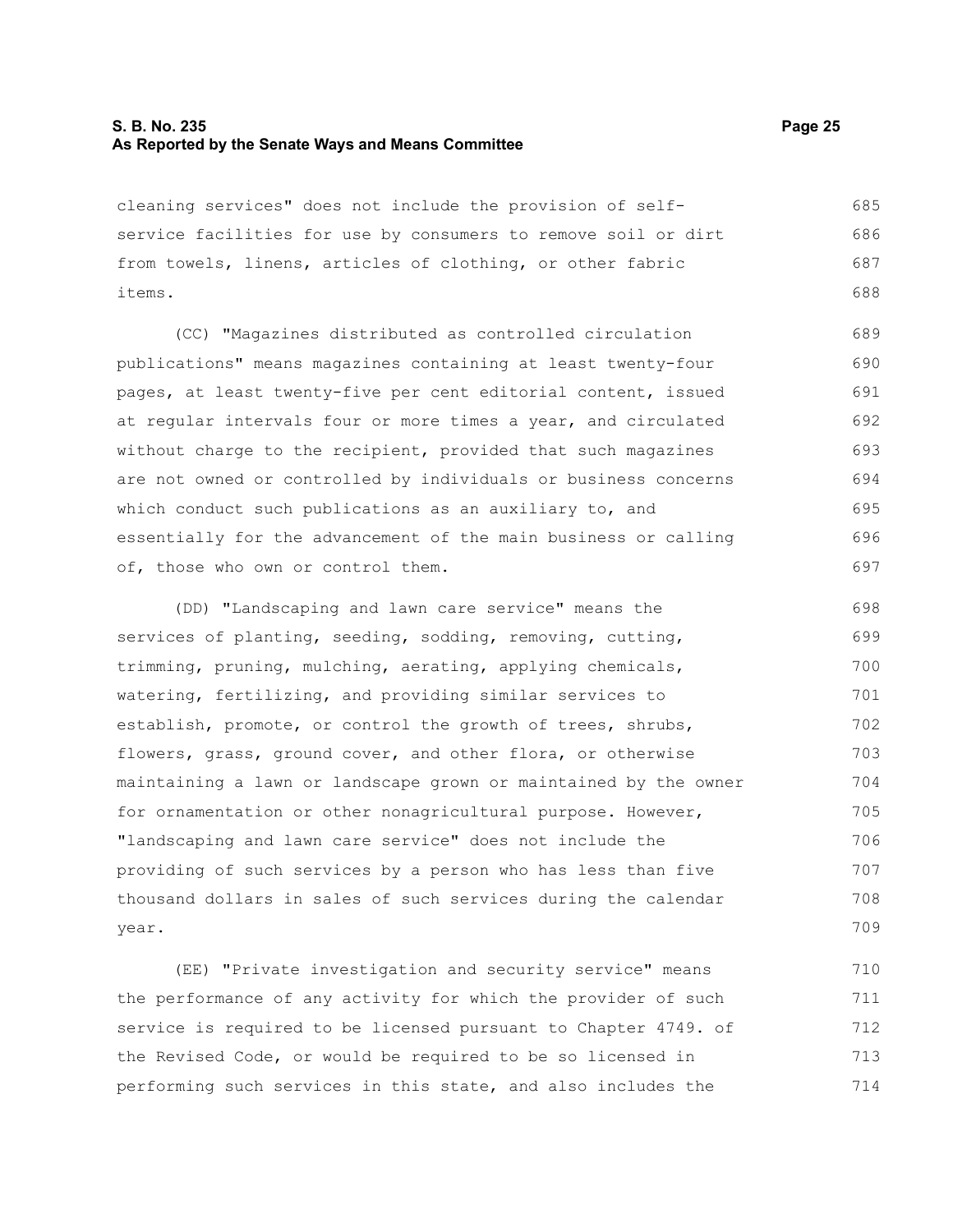#### **S. B. No. 235 Page 26 As Reported by the Senate Ways and Means Committee**

services of conducting polygraph examinations and of monitoring or overseeing the activities on or in, or the condition of, the consumer's home, business, or other facility by means of electronic or similar monitoring devices. "Private investigation and security service" does not include special duty services provided by off-duty police officers, deputy sheriffs, and other peace officers regularly employed by the state or a political subdivision. 715 716 717 718 719 720 721 722

(FF) "Information services" means providing conversation, giving consultation or advice, playing or making a voice or other recording, making or keeping a record of the number of callers, and any other service provided to a consumer by means of a nine hundred telephone call, except when the nine hundred telephone call is the means by which the consumer makes a contribution to a recognized charity. 723 724 725 726 727 728 729

(GG) "Research and development" means designing, creating, or formulating new or enhanced products, equipment, or manufacturing processes, and also means conducting scientific or technological inquiry and experimentation in the physical sciences with the goal of increasing scientific knowledge which may reveal the bases for new or enhanced products, equipment, or manufacturing processes. 730 731 732 733 734 735 736

(HH) "Qualified research and development equipment" means capitalized tangible personal property, and leased personal property that would be capitalized if purchased, used by a person primarily to perform research and development. Tangible personal property primarily used in testing, as defined in division (A)(4) of section 5739.011 of the Revised Code, or used for recording or storing test results, is not qualified research and development equipment unless such property is primarily used 737 738 739 740 741 742 743 744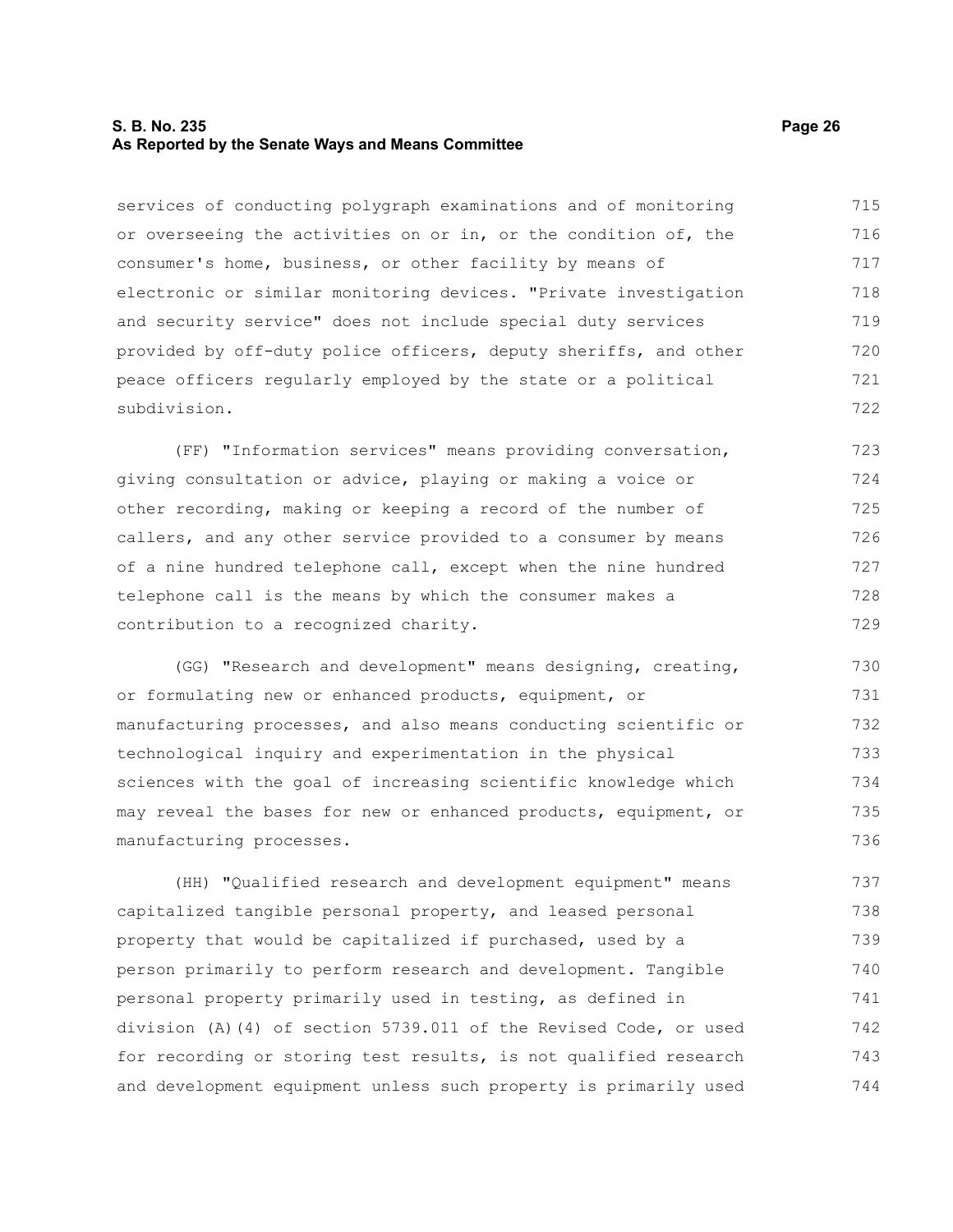#### **S. B. No. 235 Page 27 As Reported by the Senate Ways and Means Committee**

by the consumer in testing the product, equipment, or manufacturing process being created, designed, or formulated by the consumer in the research and development activity or in recording or storing such test results. 745 746 747 748

(II) "Building maintenance and janitorial service" means cleaning the interior or exterior of a building and any tangible personal property located therein or thereon, including any services incidental to such cleaning for which no separate charge is made. However, "building maintenance and janitorial service" does not include the providing of such service by a person who has less than five thousand dollars in sales of such service during the calendar year. As used in this division, "cleaning" does not include sanitation services necessary for an establishment described in 21 U.S.C. 608 to comply with rules and regulations adopted pursuant to that section. 749 750 751 752 753 754 755 756 757 758 759

(JJ) "Exterminating service" means eradicating or attempting to eradicate vermin infestations from a building or structure, or the area surrounding a building or structure, and includes activities to inspect, detect, or prevent vermin infestation of a building or structure. 760 761 762 763 764

(KK) "Physical fitness facility service" means all transactions by which a membership is granted, maintained, or renewed, including initiation fees, membership dues, renewal fees, monthly minimum fees, and other similar fees and dues, by a physical fitness facility such as an athletic club, health spa, or gymnasium, which entitles the member to use the facility for physical exercise. 765 766 767 768 769 770 771

(LL) "Recreation and sports club service" means all transactions by which a membership is granted, maintained, or renewed, including initiation fees, membership dues, renewal 772 773 774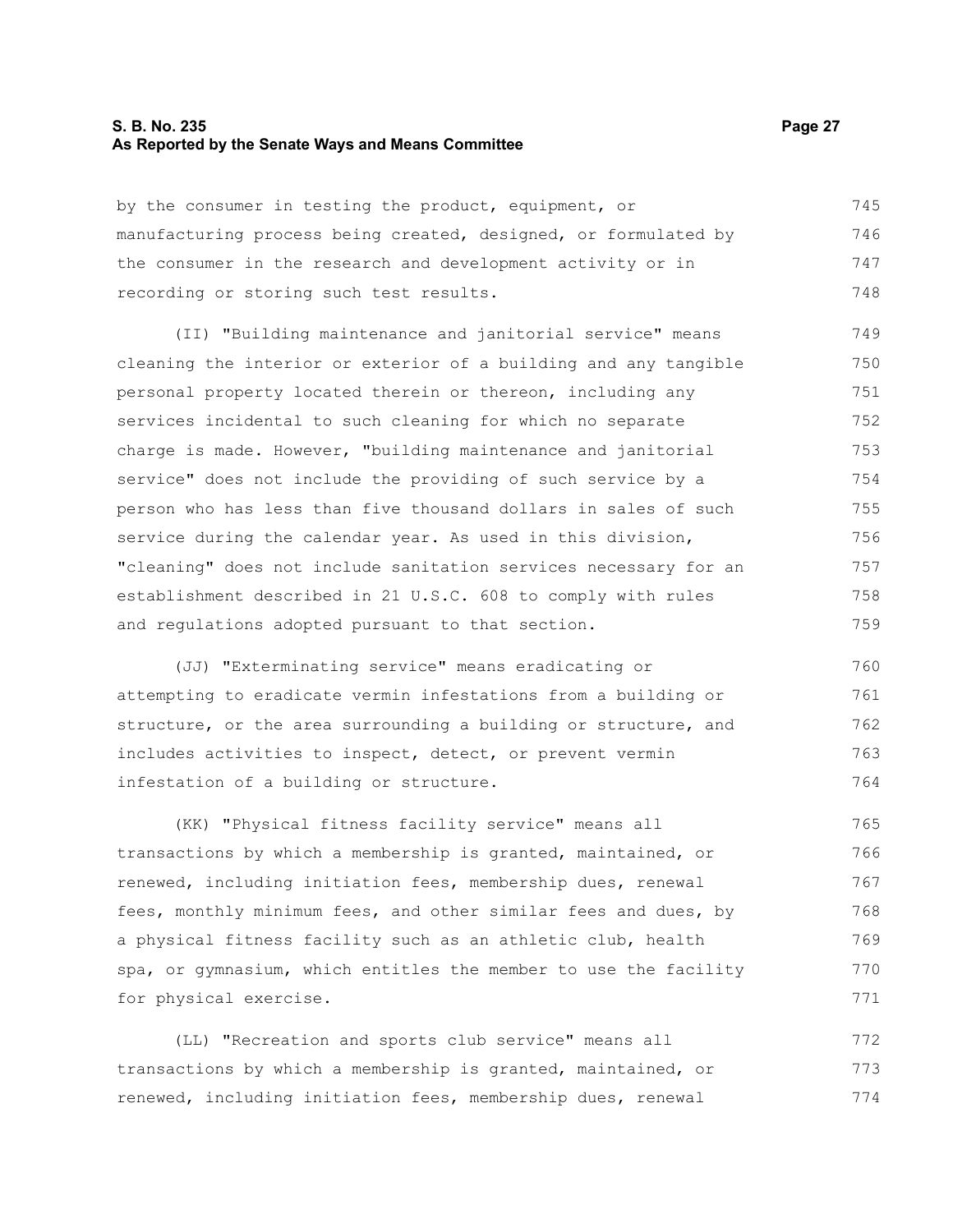#### **S. B. No. 235 Page 28 As Reported by the Senate Ways and Means Committee**

fees, monthly minimum fees, and other similar fees and dues, by a recreation and sports club, which entitles the member to use the facilities of the organization. "Recreation and sports club" means an organization that has ownership of, or controls or leases on a continuing, long-term basis, the facilities used by its members and includes an aviation club, gun or shooting club, yacht club, card club, swimming club, tennis club, golf club, country club, riding club, amateur sports club, or similar organization. 775 776 777 778 779 780 781 782 783

(MM) "Livestock" means farm animals commonly raised for food, food production, or other agricultural purposes, including, but not limited to, cattle, sheep, goats, swine, poultry, and captive deer. "Livestock" does not include invertebrates, amphibians, reptiles, domestic pets, animals for use in laboratories or for exhibition, or other animals not commonly raised for food or food production. 784 785 786 787 788 789 790

(NN) "Livestock structure" means a building or structure used exclusively for the housing, raising, feeding, or sheltering of livestock, and includes feed storage or handling structures and structures for livestock waste handling. 791 792 793 794

(OO) "Horticulture" means the growing, cultivation, and production of flowers, fruits, herbs, vegetables, sod, mushrooms, and nursery stock. As used in this division, "nursery stock" has the same meaning as in section 927.51 of the Revised Code. 795 796 797 798 799

(PP) "Horticulture structure" means a building or structure used exclusively for the commercial growing, raising, or overwintering of horticultural products, and includes the area used for stocking, storing, and packing horticultural products when done in conjunction with the production of those 800 801 802 803 804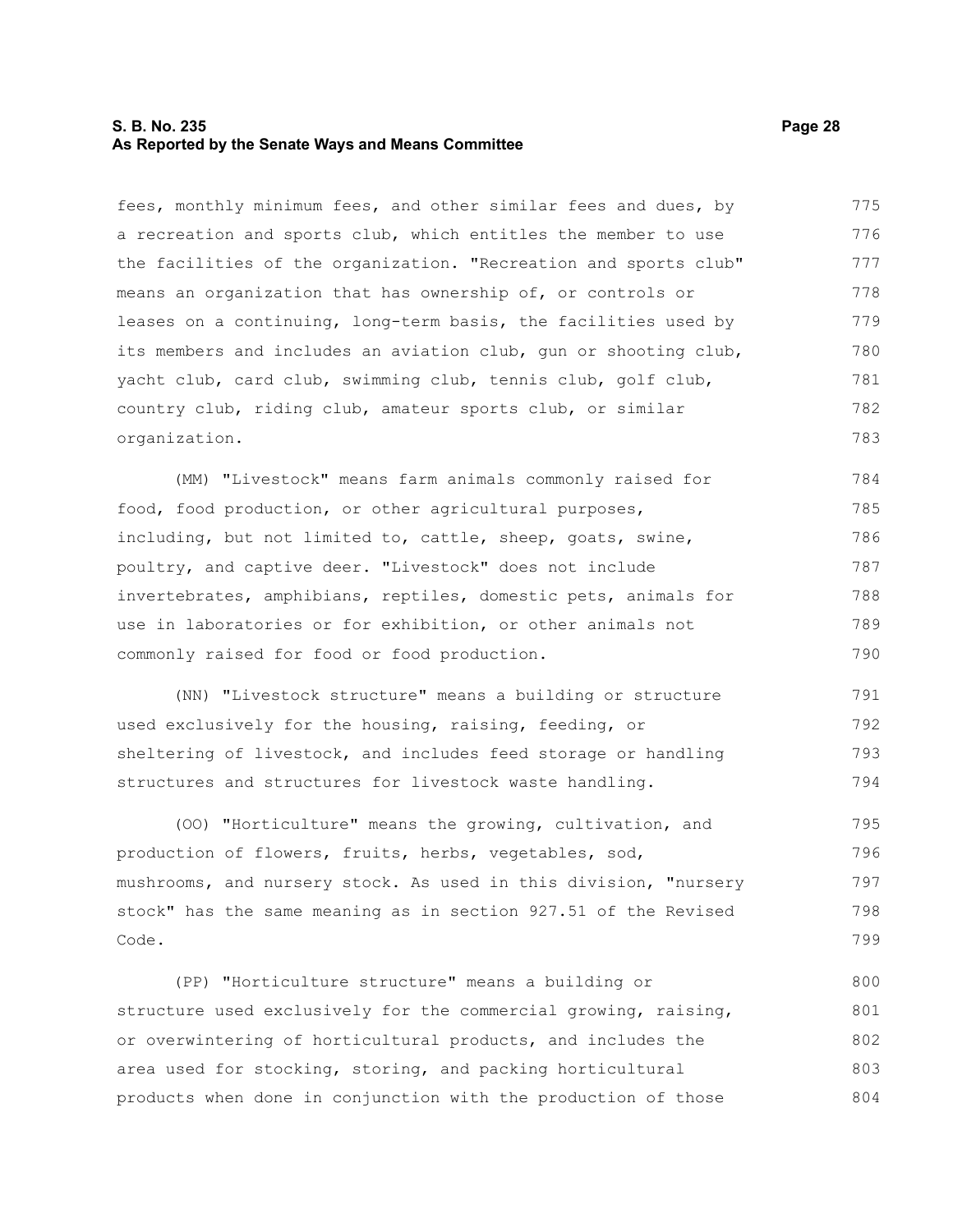#### **S. B. No. 235 Page 29 As Reported by the Senate Ways and Means Committee**

805

products.

(QQ) "Newspaper" means an unbound publication bearing a title or name that is regularly published, at least as frequently as biweekly, and distributed from a fixed place of business to the public in a specific geographic area, and that contains a substantial amount of news matter of international, national, or local events of interest to the general public. 806 807 808 809 810 811

(RR)(1) "Feminine hygiene products" means tampons, panty liners, menstrual cups, sanitary napkins, and other similar tangible personal property designed for feminine hygiene in connection with the human menstrual cycle, but does not include grooming and hygiene products. 812 813 814 815 816

(2) "Grooming and hygiene products" means soaps and cleaning solutions, shampoo, toothpaste, mouthwash, antiperspirants, and sun tan lotions and screens, regardless of whether any of these products are over-the-counter drugs. 817 818 819 820

(3) "Over-the-counter drugs" means a drug that contains a label that identifies the product as a drug as required by 21 C.F.R. 201.66, which label includes a drug facts panel or a statement of the active ingredients with a list of those ingredients contained in the compound, substance, or preparation. 821 822 823 824 825 826

(SS)(1) "Lease" or "rental" means any transfer of the possession or control of tangible personal property for a fixed or indefinite term, for consideration. "Lease" or "rental" includes future options to purchase or extend, and agreements described in 26 U.S.C. 7701(h)(1) covering motor vehicles and trailers where the amount of consideration may be increased or decreased by reference to the amount realized upon the sale or 827 828 829 830 831 832 833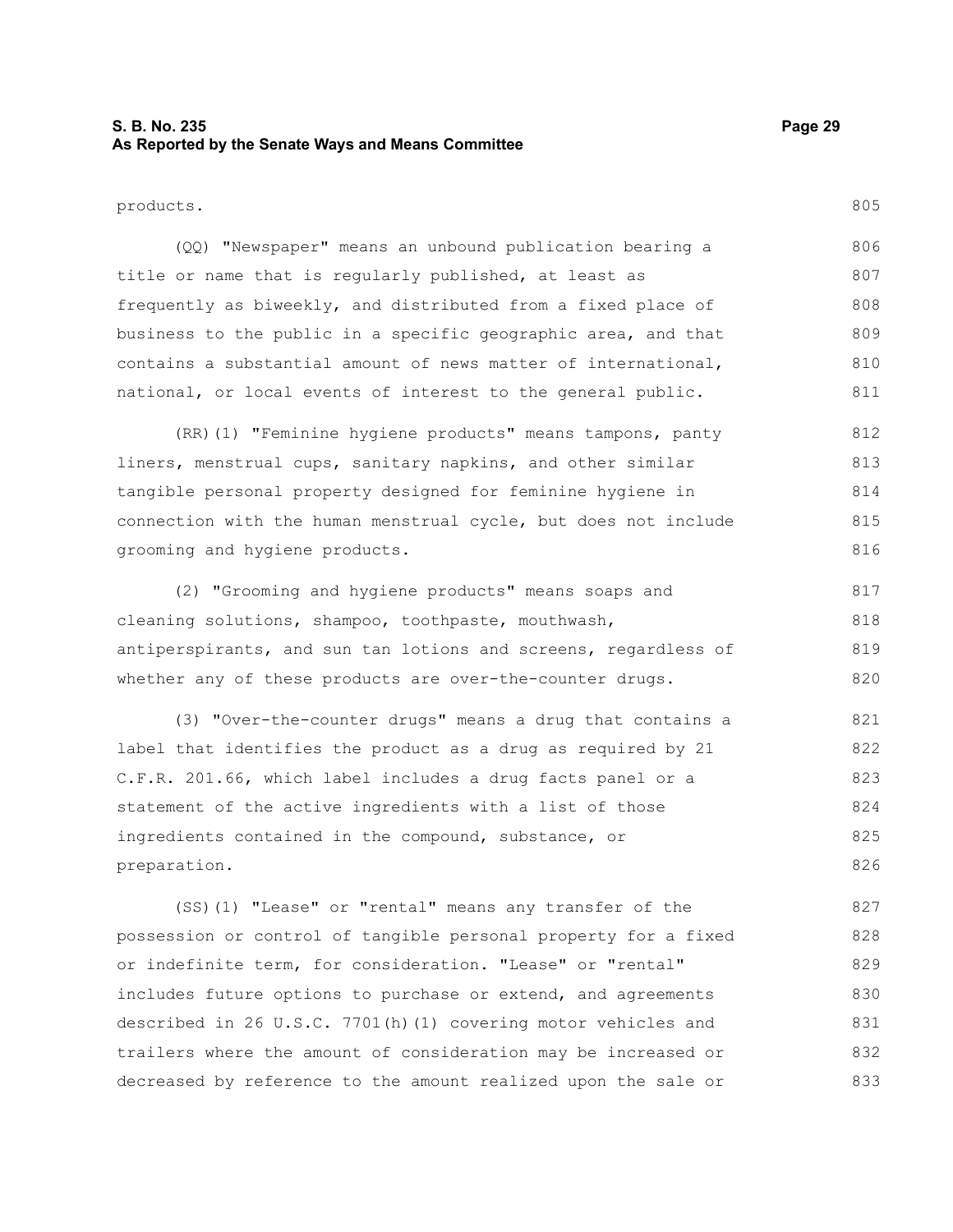disposition of the property. "Lease" or "rental" does not include: (a) A transfer of possession or control of tangible personal property under a security agreement or a deferred payment plan that requires the transfer of title upon completion of the required payments; (b) A transfer of possession or control of tangible personal property under an agreement that requires the transfer of title upon completion of required payments and payment of an option price that does not exceed the greater of one hundred dollars or one per cent of the total required payments; (c) Providing tangible personal property along with an operator for a fixed or indefinite period of time, if the operator is necessary for the property to perform as designed. For purposes of this division, the operator must do more than maintain, inspect, or set up the tangible personal property. (2) "Lease" and "rental," as defined in division (SS) of this section, shall not apply to leases or rentals that exist before June 26, 2003. (3) "Lease" and "rental" have the same meaning as in 834 835 836 837 838 839 840 841 842 843 844 845 846 847 848 849 850 851 852 853

division (SS)(1) of this section regardless of whether a transaction is characterized as a lease or rental under generally accepted accounting principles, the Internal Revenue Code, Title XIII of the Revised Code, or other federal, state, or local laws. 854 855 856 857 858

(TT) "Mobile telecommunications service" has the same meaning as in the "Mobile Telecommunications Sourcing Act," Pub. L. No. 106-252, 114 Stat. 631 (2000), 4 U.S.C.A. 124(7), as amended, and, on and after August 1, 2003, includes related fees 859 860 861 862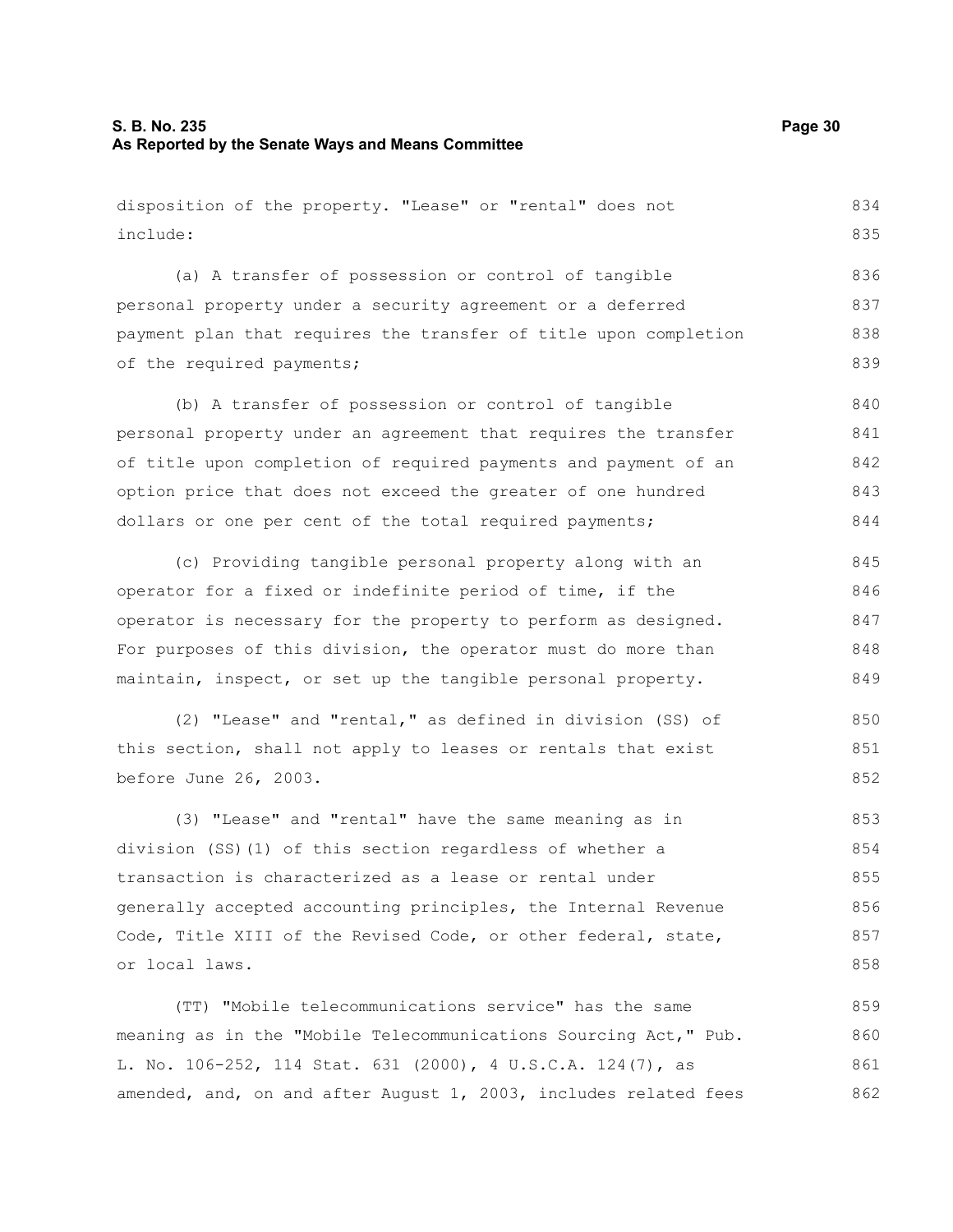#### **S. B. No. 235 Page 31 As Reported by the Senate Ways and Means Committee**

gas.

and ancillary services, including universal service fees, detailed billing service, directory assistance, service initiation, voice mail service, and vertical services, such as caller ID and three-way calling. (UU) "Certified service provider" has the same meaning as in section 5740.01 of the Revised Code. (VV) "Satellite broadcasting service" means the distribution or broadcasting of programming or services by satellite directly to the subscriber's receiving equipment without the use of ground receiving or distribution equipment, except the subscriber's receiving equipment or equipment used in the uplink process to the satellite, and includes all service and rental charges, premium channels or other special services, installation and repair service charges, and any other charges having any connection with the provision of the satellite broadcasting service. (WW) "Tangible personal property" means personal property that can be seen, weighed, measured, felt, or touched, or that is in any other manner perceptible to the senses. For purposes of this chapter and Chapter 5741. of the Revised Code, "tangible personal property" includes motor vehicles, electricity, water, 863 864 865 866 867 868 869 870 871 872 873 874 875 876 877 878 879 880 881 882 883

gas, steam, and prewritten computer software. (XX) "Municipal gas utility" means a municipal corporation that owns or operates a system for the distribution of natural 884 885 886

(YY) "Computer" means an electronic device that accepts information in digital or similar form and manipulates it for a result based on a sequence of instructions. 888 889 890

(ZZ) "Computer software" means a set of coded instructions 891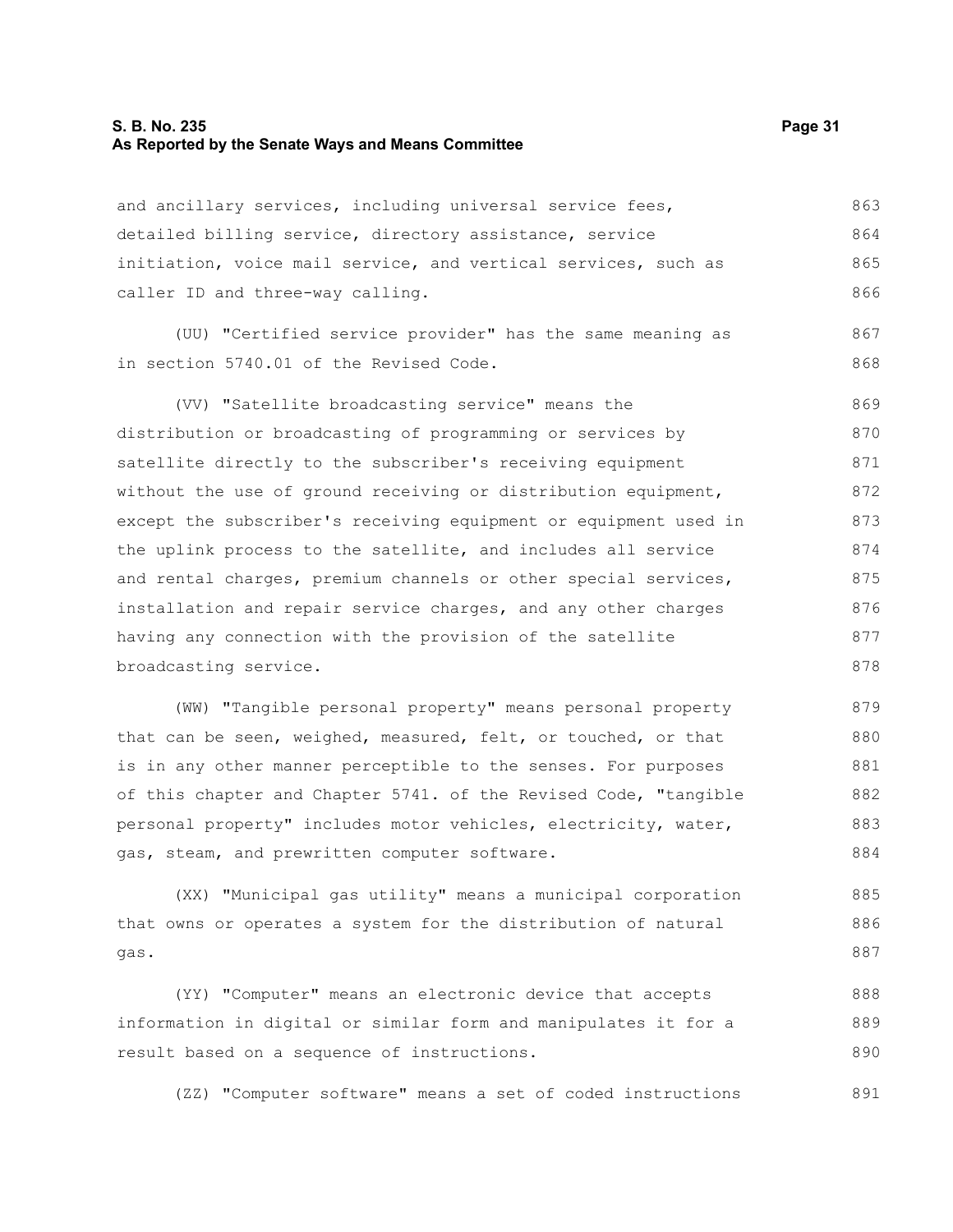#### **S. B. No. 235 Page 32 As Reported by the Senate Ways and Means Committee**

designed to cause a computer or automatic data processing equipment to perform a task. 892 893

(AAA) "Delivered electronically" means delivery of computer software from the seller to the purchaser by means other than tangible storage media. 894 895 896

(BBB) "Prewritten computer software" means computer software, including prewritten upgrades, that is not designed and developed by the author or other creator to the specifications of a specific purchaser. The combining of two or more prewritten computer software programs or prewritten portions thereof does not cause the combination to be other than prewritten computer software. "Prewritten computer software" includes software designed and developed by the author or other creator to the specifications of a specific purchaser when it is sold to a person other than the purchaser. If a person modifies or enhances computer software of which the person is not the author or creator, the person shall be deemed to be the author or creator only of such person's modifications or enhancements. Prewritten computer software or a prewritten portion thereof that is modified or enhanced to any degree, where such modification or enhancement is designed and developed to the specifications of a specific purchaser, remains prewritten computer software; provided, however, that where there is a reasonable, separately stated charge or an invoice or other statement of the price given to the purchaser for the modification or enhancement, the modification or enhancement shall not constitute prewritten computer software. 897 898 899 900 901 902 903 904 905 906 907 908 909 910 911 912 913 914 915 916 917 918

(CCC)(1) "Food" means substances, whether in liquid, concentrated, solid, frozen, dried, or dehydrated form, that are sold for ingestion or chewing by humans and are consumed for 919 920 921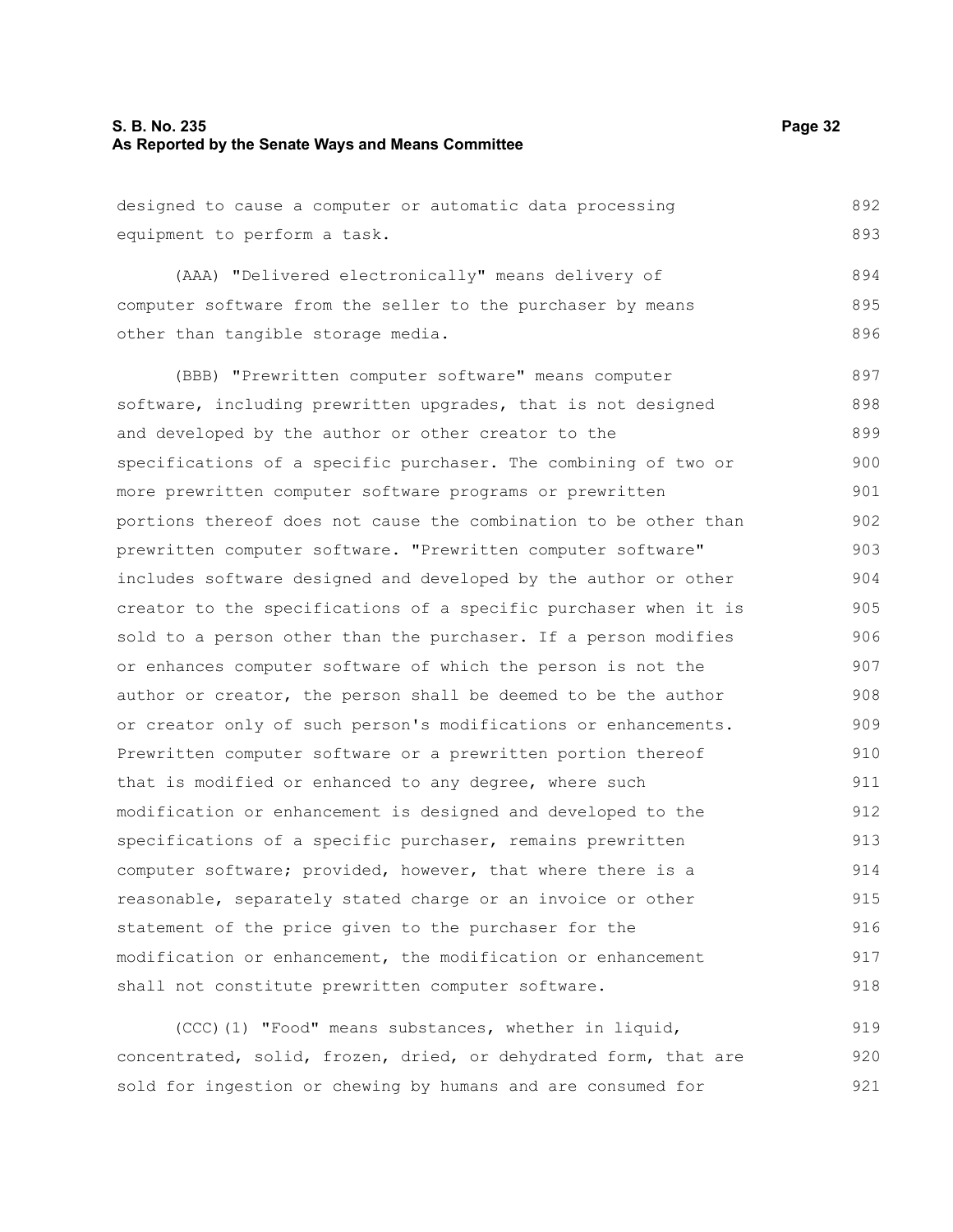their taste or nutritional value. "Food" does not include

alcoholic beverages, dietary supplements, soft drinks, or tobacco. (2) As used in division (CCC)(1) of this section: (a) "Alcoholic beverages" means beverages that are suitable for human consumption and contain one-half of one per cent or more of alcohol by volume. (b) "Dietary supplements" means any product, other than tobacco, that is intended to supplement the diet and that is intended for ingestion in tablet, capsule, powder, softgel, gelcap, or liquid form, or, if not intended for ingestion in such a form, is not represented as conventional food for use as a sole item of a meal or of the diet; that is required to be labeled as a dietary supplement, identifiable by the "supplement facts" box found on the label, as required by 21 C.F.R. 101.36; and that contains one or more of the following dietary ingredients: (i) A vitamin; (ii) A mineral; (iii) An herb or other botanical; (iv) An amino acid; (v) A dietary substance for use by humans to supplement the diet by increasing the total dietary intake; (vi) A concentrate, metabolite, constituent, extract, or combination of any ingredient described in divisions (CCC)(2)(b) (i) to (v) of this section. (c) "Soft drinks" means nonalcoholic beverages that 923 924 925 926 927 928 929 930 931 932 933 934 935 936 937 938 939 940 941 942 943 944 945 946 947 948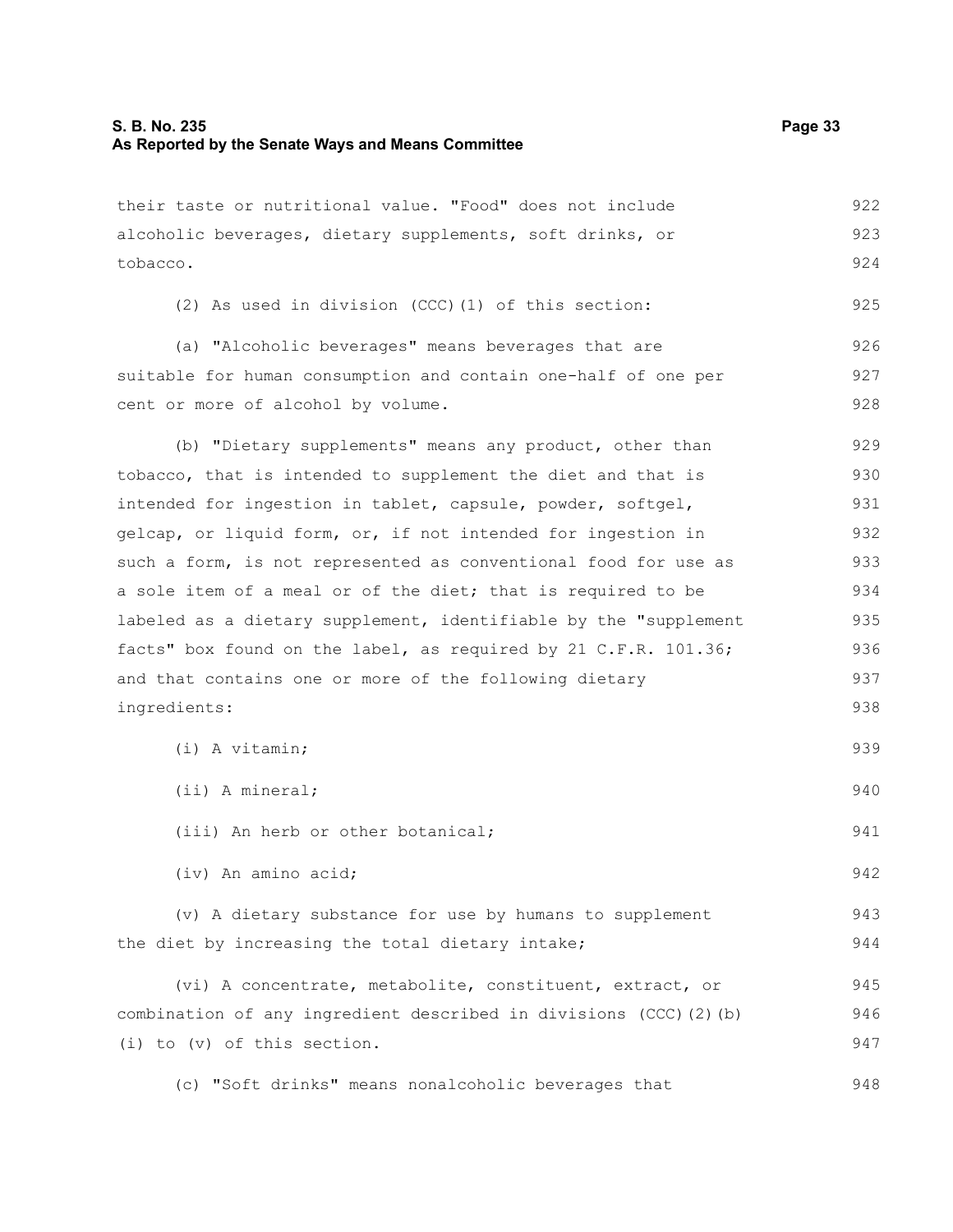#### **S. B. No. 235 Page 34 As Reported by the Senate Ways and Means Committee**

contain natural or artificial sweeteners. "Soft drinks" does not include beverages that contain milk or milk products, soy, rice, or similar milk substitutes, or that contains greater than fifty per cent vegetable or fruit juice by volume. 949 950 951 952

(d) "Tobacco" means cigarettes, cigars, chewing or pipe tobacco, or any other item that contains tobacco. 953 954

(DDD) "Drug" means a compound, substance, or preparation, and any component of a compound, substance, or preparation, other than food, dietary supplements, or alcoholic beverages that is recognized in the official United States pharmacopoeia, official homeopathic pharmacopoeia of the United States, or official national formulary, and supplements to them; is intended for use in the diagnosis, cure, mitigation, treatment, or prevention of disease; or is intended to affect the structure or any function of the body. 955 956 957 958 959 960 961 962 963

(EEE) "Prescription" means an order, formula, or recipe issued in any form of oral, written, electronic, or other means of transmission by a duly licensed practitioner authorized by the laws of this state to issue a prescription.

(FFF) "Durable medical equipment" means equipment, including repair and replacement parts for such equipment, that can withstand repeated use, is primarily and customarily used to serve a medical purpose, generally is not useful to a person in the absence of illness or injury, and is not worn in or on the body. "Durable medical equipment" does not include mobility enhancing equipment. 968 969 970 971 972 973 974

(GGG) "Mobility enhancing equipment" means equipment, including repair and replacement parts for such equipment, that is primarily and customarily used to provide or increase the 975 976 977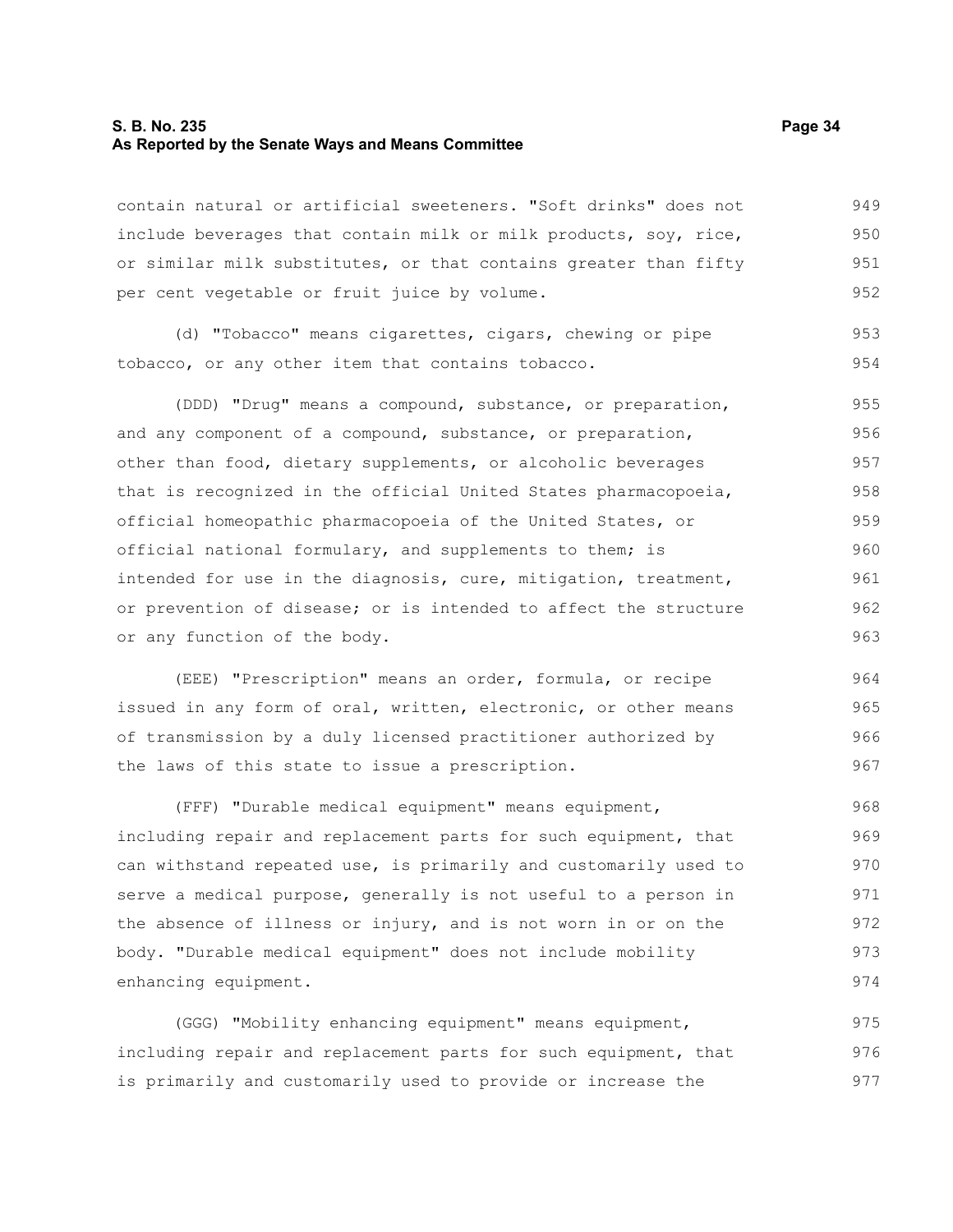#### **S. B. No. 235 Page 35 As Reported by the Senate Ways and Means Committee**

ability to move from one place to another and is appropriate for use either in a home or a motor vehicle, that is not generally used by persons with normal mobility, and that does not include any motor vehicle or equipment on a motor vehicle normally provided by a motor vehicle manufacturer. "Mobility enhancing equipment" does not include durable medical equipment. 978 979 980 981 982 983

(HHH) "Prosthetic device" means a replacement, corrective, or supportive device, including repair and replacement parts for the device, worn on or in the human body to artificially replace a missing portion of the body, prevent or correct physical deformity or malfunction, or support a weak or deformed portion of the body. As used in this division, before July 1, 2019, "prosthetic device" does not include corrective eyeglasses, contact lenses, or dental prosthesis. On or after July 1, 2019, "prosthetic device" does not include dental prosthesis but does include corrective eyeglasses or contact lenses. 984 985 986 987 988 989 990 991 992 993

(III)(1) "Fractional aircraft ownership program" means a program in which persons within an affiliated group sell and manage fractional ownership program aircraft, provided that at least one hundred airworthy aircraft are operated in the program and the program meets all of the following criteria: 994 995 996 997 998

(a) Management services are provided by at least one program manager within an affiliated group on behalf of the fractional owners. 999 1000 1001

```
(b) Each program aircraft is owned or possessed by at
least one fractional owner. 
                                                                             1002
                                                                             1003
```
(c) Each fractional owner owns or possesses at least a one-sixteenth interest in at least one fixed-wing program aircraft. 1004 1005 1006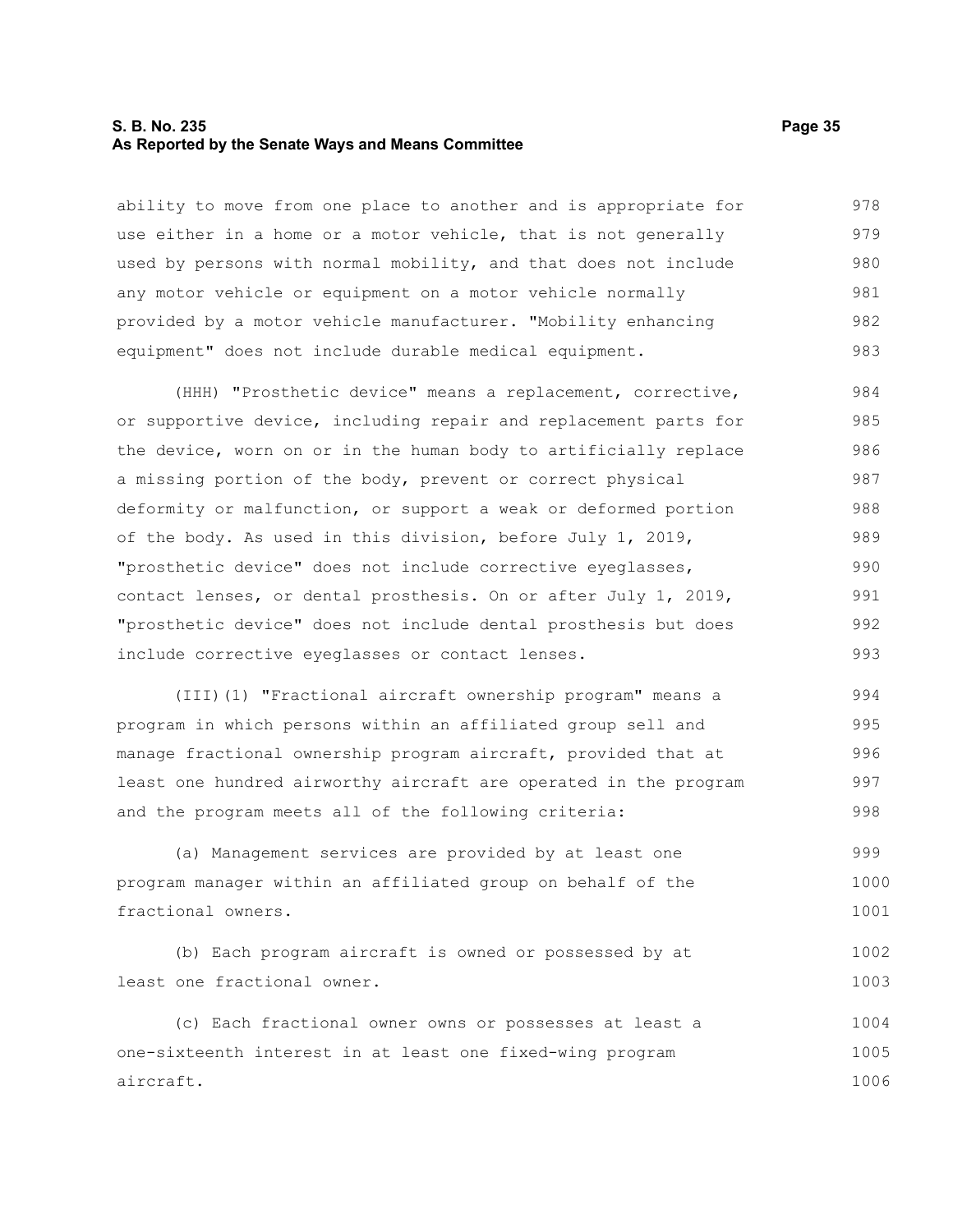#### **S. B. No. 235 Page 36 As Reported by the Senate Ways and Means Committee**

(d) A dry-lease aircraft interchange arrangement is in effect among all of the fractional owners. 1007 1008

(e) Multi-year program agreements are in effect regarding the fractional ownership, management services, and dry-lease aircraft interchange arrangement aspects of the program. 1009 1010 1011

(2) As used in division (III)(1) of this section: 1012

(a) "Affiliated group" has the same meaning as in division (B)(3)(e) of this section. 1013 1014

(b) "Fractional owner" means a person that owns or possesses at least a one-sixteenth interest in a program aircraft and has entered into the agreements described in division (III)(1)(e) of this section. 1015 1016 1017 1018

(c) "Fractional ownership program aircraft" or "program aircraft" means a turbojet aircraft that is owned or possessed by a fractional owner and that has been included in a dry-lease aircraft interchange arrangement and agreement under divisions (III)(1)(d) and (e) of this section, or an aircraft a program manager owns or possesses primarily for use in a fractional aircraft ownership program. 1019 1020 1021 1022 1023 1024 1025

(d) "Management services" means administrative and aviation support services furnished under a fractional aircraft ownership program in accordance with a management services agreement under division (III)(1)(e) of this section, and offered by the program manager to the fractional owners, including, at a minimum, the establishment and implementation of safety guidelines; the coordination of the scheduling of the program aircraft and crews; program aircraft maintenance; program aircraft insurance; crew training for crews employed, furnished, or contracted by the program manager or the 1026 1027 1028 1029 1030 1031 1032 1033 1034 1035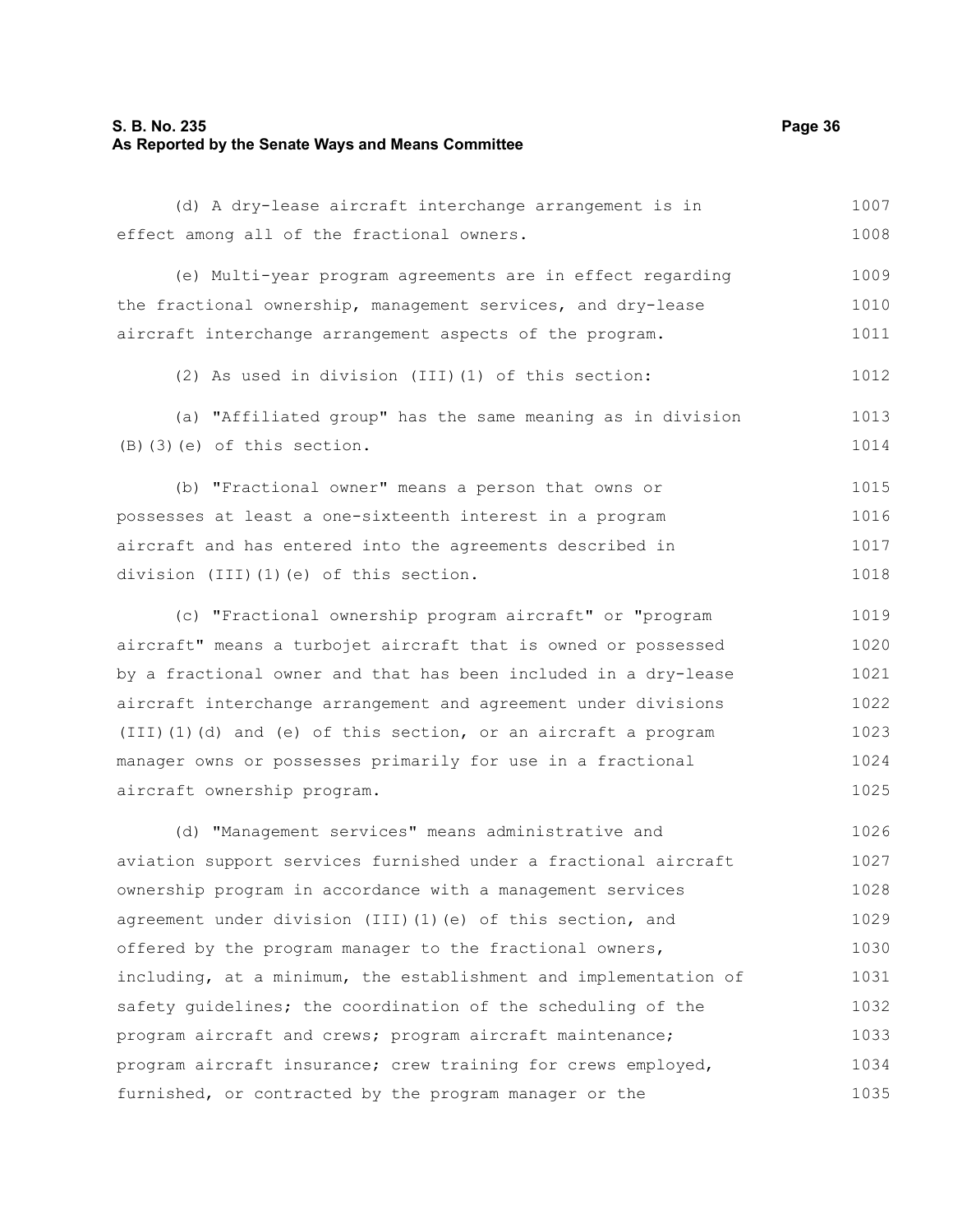### **S. B. No. 235 Page 37 As Reported by the Senate Ways and Means Committee**

fractional owner; the satisfaction of record-keeping requirements; and the development and use of an operations manual and a maintenance manual for the fractional aircraft ownership program. 1036 1037 1038 1039

(e) "Program manager" means the person that offers management services to fractional owners pursuant to a management services agreement under division (III)(1)(e) of this section. 1040 1041 1042 1043

(JJJ) "Electronic publishing" means providing access to one or more of the following primarily for business customers, including the federal government or a state government or a political subdivision thereof, to conduct research: news; business, financial, legal, consumer, or credit materials; editorials, columns, reader commentary, or features; photos or images; archival or research material; legal notices, identity verification, or public records; scientific, educational, instructional, technical, professional, trade, or other literary materials; or other similar information which has been gathered and made available by the provider to the consumer in an electronic format. Providing electronic publishing includes the functions necessary for the acquisition, formatting, editing, storage, and dissemination of data or information that is the subject of a sale. 1044 1045 1046 1047 1048 1049 1050 1051 1052 1053 1054 1055 1056 1057 1058

(KKK) "Medicaid health insuring corporation" means a health insuring corporation that holds a certificate of authority under Chapter 1751. of the Revised Code and is under contract with the department of medicaid pursuant to section 5167.10 of the Revised Code. 1059 1060 1061 1062 1063

(LLL) "Managed care premium" means any premium, capitation, or other payment a medicaid health insuring 1064 1065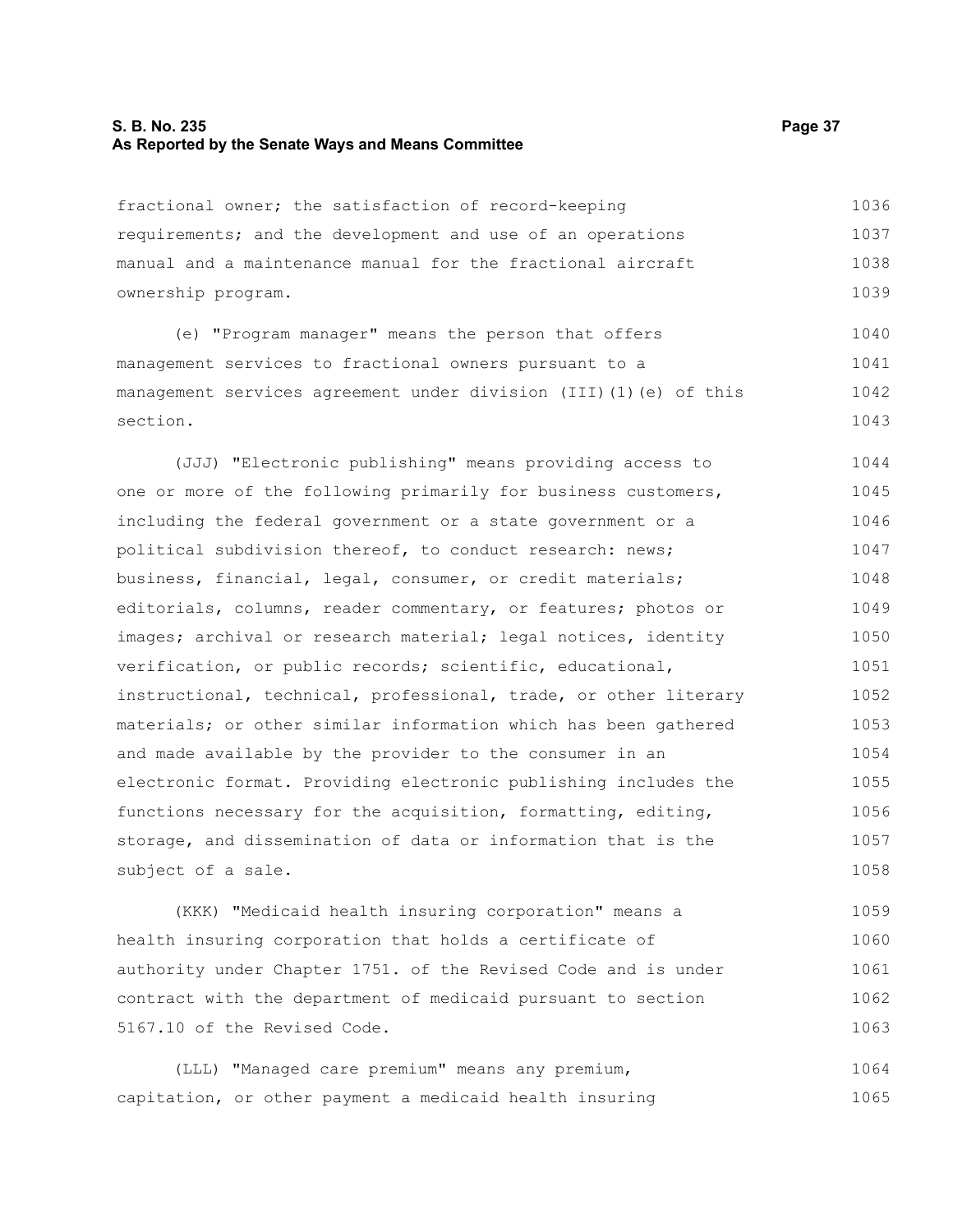#### **S. B. No. 235 Page 38 As Reported by the Senate Ways and Means Committee**

corporation receives for providing or arranging for the provision of health care services to its members or enrollees residing in this state. 1066 1067 1068

(MMM) "Captive deer" means deer and other cervidae that have been legally acquired, or their offspring, that are privately owned for agricultural or farming purposes. 1069 1070 1071

(NNN) "Gift card" means a document, card, certificate, or other record, whether tangible or intangible, that may be redeemed by a consumer for a dollar value when making a purchase of tangible personal property or services. 1072 1073 1074 1075

(OOO) "Specified digital product" means an electronically transferred digital audiovisual work, digital audio work, or digital book. 1076 1077 1078

As used in division (OOO) of this section:

(1) "Digital audiovisual work" means a series of related images that, when shown in succession, impart an impression of motion, together with accompanying sounds, if any. 1080 1081 1082

(2) "Digital audio work" means a work that results from the fixation of a series of musical, spoken, or other sounds, including digitized sound files that are downloaded onto a device and that may be used to alert the customer with respect to a communication. 1083 1084 1085 1086 1087

(3) "Digital book" means a work that is generally recognized in the ordinary and usual sense as a book. 1088 1089

(4) "Electronically transferred" means obtained by the purchaser by means other than tangible storage media. 1090 1091

(PPP) "Digital advertising services" means providing access, by means of telecommunications equipment, to computer 1092 1093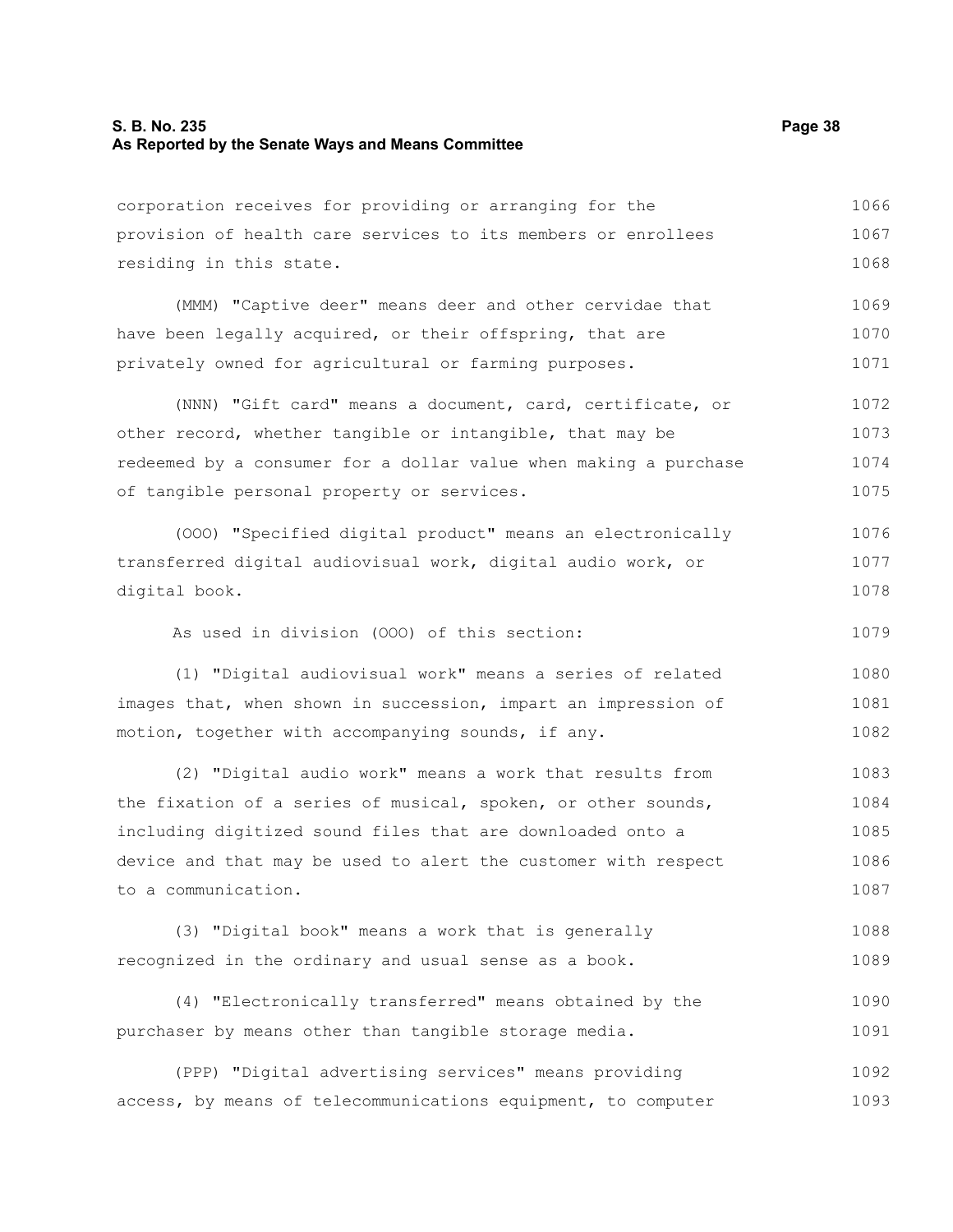#### **S. B. No. 235 Page 39 As Reported by the Senate Ways and Means Committee**

equipment that is used to enter, upload, download, review, manipulate, store, add, or delete data for the purpose of electronically displaying, delivering, placing, or transferring promotional advertisements to potential customers about products or services or about industry or business brands. 1094 1095 1096 1097 1098

(QQQ) "Peer-to-peer car sharing program" has the same meaning as in section 4516.01 of the Revised Code. 1099 1100

**Sec. 5739.02.** For the purpose of providing revenue with which to meet the needs of the state, for the use of the general revenue fund of the state, for the purpose of securing a thorough and efficient system of common schools throughout the state, for the purpose of affording revenues, in addition to those from general property taxes, permitted under constitutional limitations, and from other sources, for the support of local governmental functions, and for the purpose of reimbursing the state for the expense of administering this chapter, an excise tax is hereby levied on each retail sale made in this state. 1101 1102 1103 1104 1105 1106 1107 1108 1109 1110 1111

(A)(1) The tax shall be collected as provided in section 5739.025 of the Revised Code. The rate of the tax shall be five and three-fourths per cent. The tax applies and is collectible when the sale is made, regardless of the time when the price is paid or delivered. 1112 1113 1114 1115 1116

(2) In the case of the lease or rental, with a fixed term of more than thirty days or an indefinite term with a minimum period of more than thirty days, of any motor vehicles designed by the manufacturer to carry a load of not more than one ton, watercraft, outboard motor, or aircraft, or of any tangible personal property, other than motor vehicles designed by the manufacturer to carry a load of more than one ton, to be used by 1117 1118 1119 1120 1121 1122 1123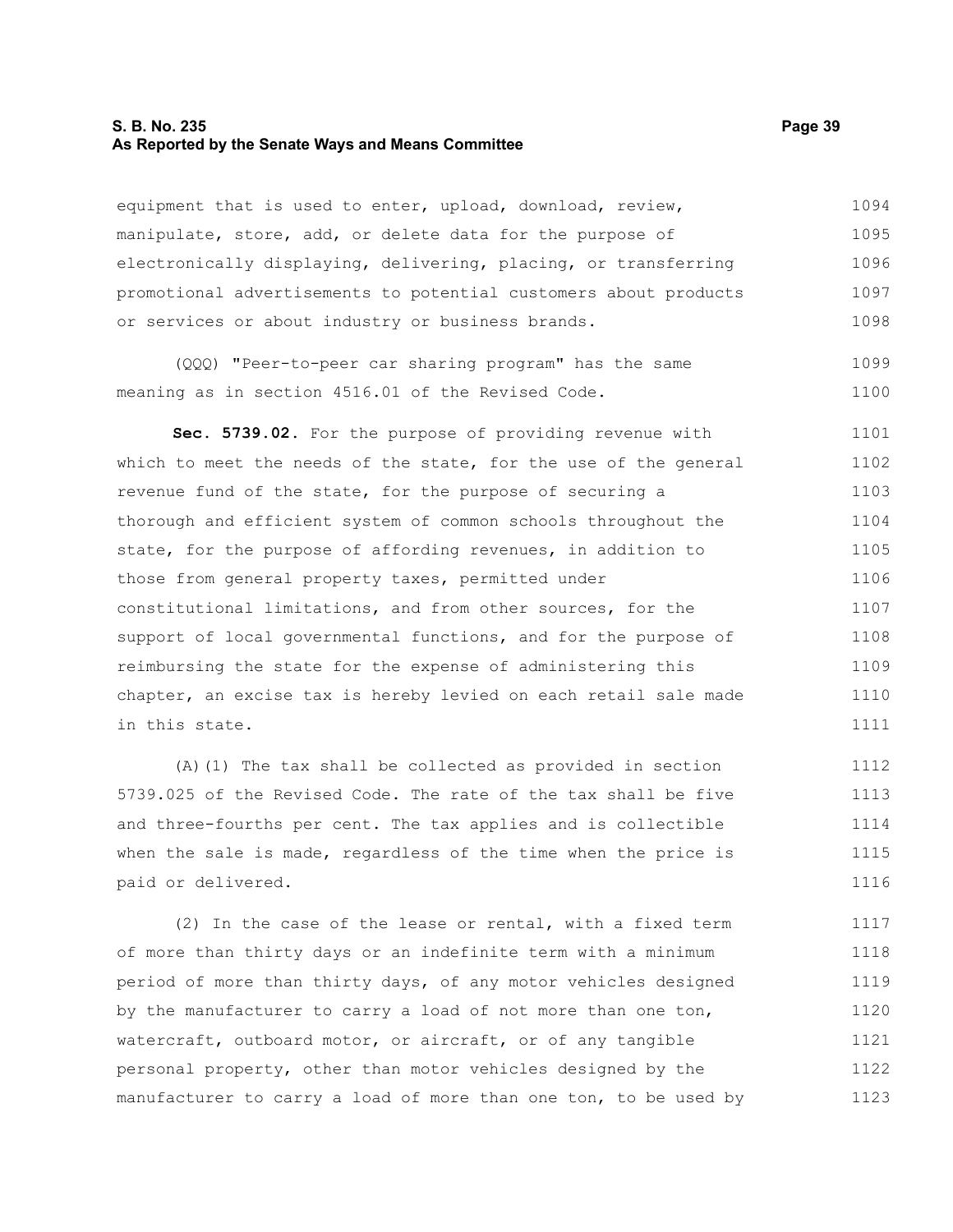#### **S. B. No. 235 Page 40 As Reported by the Senate Ways and Means Committee**

the lessee or renter primarily for business purposes, the tax shall be collected by the vendor at the time the lease or rental is consummated and shall be calculated by the vendor on the basis of the total amount to be paid by the lessee or renter under the lease agreement. If the total amount of the consideration for the lease or rental includes amounts that are not calculated at the time the lease or rental is executed, the tax shall be calculated and collected by the vendor at the time such amounts are billed to the lessee or renter. In the case of an open-end lease or rental, the tax shall be calculated by the vendor on the basis of the total amount to be paid during the initial fixed term of the lease or rental, and for each subsequent renewal period as it comes due. As used in this division, "motor vehicle" has the same meaning as in section 4501.01 of the Revised Code, and "watercraft" includes an outdrive unit attached to the watercraft. 1124 1125 1126 1127 1128 1129 1130 1131 1132 1133 1134 1135 1136 1137 1138 1139

A lease with a renewal clause and a termination penalty or similar provision that applies if the renewal clause is not exercised is presumed to be a sham transaction. In such a case, the tax shall be calculated and paid on the basis of the entire length of the lease period, including any renewal periods, until the termination penalty or similar provision no longer applies. The taxpayer shall bear the burden, by a preponderance of the evidence, that the transaction or series of transactions is not a sham transaction. 1140 1141 1142 1143 1144 1145 1146 1147 1148

(3) Except as provided in division (A)(2) of this section, in the case of a sale, the price of which consists in whole or in part of the lease or rental of tangible personal property, the tax shall be measured by the installments of that lease or rental. 1149 1150 1151 1152 1153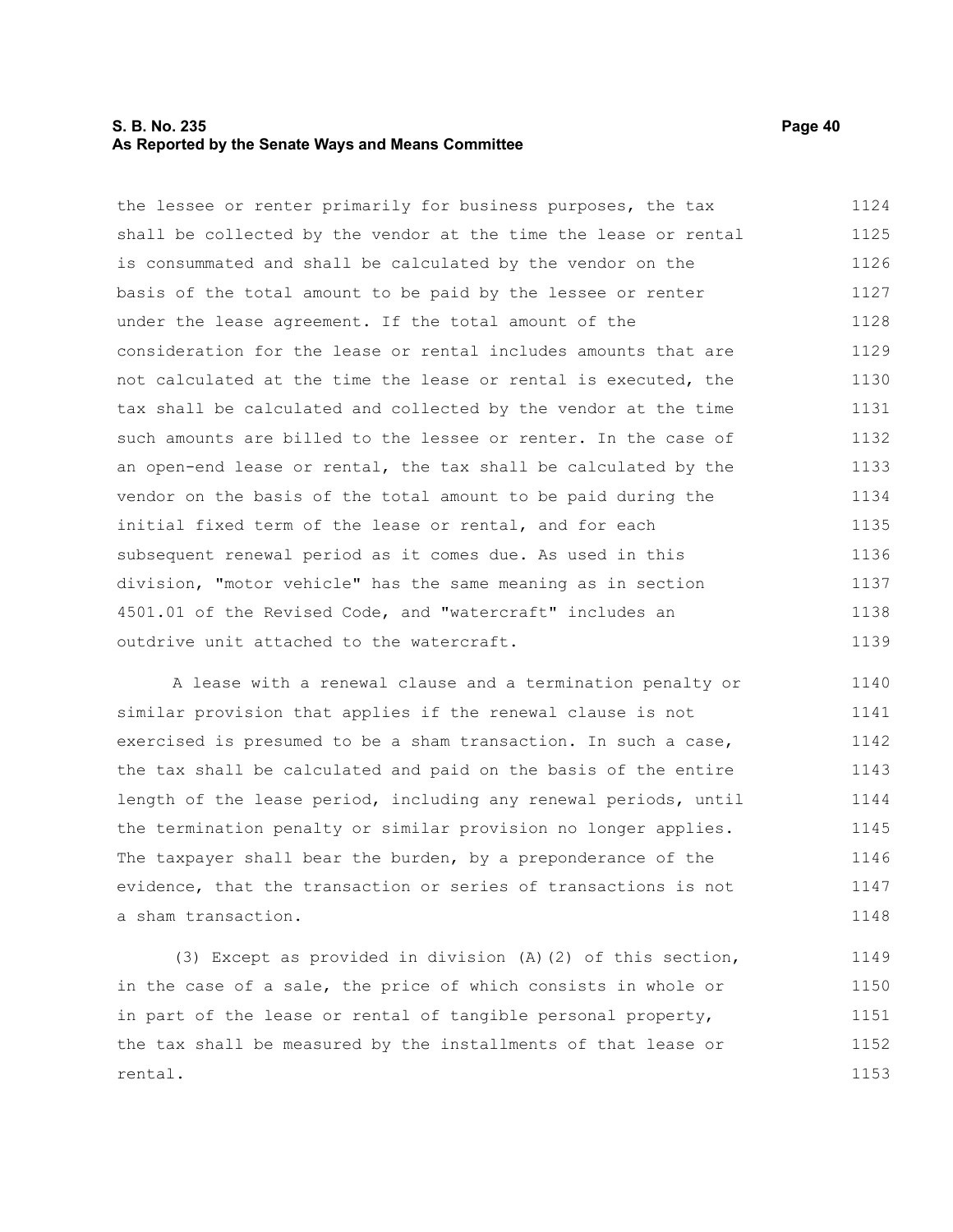# **S. B. No. 235 Page 41 As Reported by the Senate Ways and Means Committee**

| (4) In the case of a sale of a physical fitness facility         | 1154 |
|------------------------------------------------------------------|------|
| service or recreation and sports club service, the price of      | 1155 |
| which consists in whole or in part of a membership for the       | 1156 |
| receipt of the benefit of the service, the tax applicable to the | 1157 |
| sale shall be measured by the installments thereof.              | 1158 |
| (B) The tax does not apply to the following:                     | 1159 |
| (1) Sales to the state or any of its political                   | 1160 |
| subdivisions, or to any other state or its political             | 1161 |
| subdivisions if the laws of that state exempt from taxation      | 1162 |
| sales made to this state and its political subdivisions;         | 1163 |
| (2) Sales of food for human consumption off the premises         | 1164 |
| where sold;                                                      | 1165 |
| (3) Sales of food sold to students only in a cafeteria,          | 1166 |
| dormitory, fraternity, or sorority maintained in a private,      | 1167 |
| public, or parochial school, college, or university;             | 1168 |
| (4) Sales of newspapers and sales or transfers of                | 1169 |
| magazines distributed as controlled circulation publications;    | 1170 |
| (5) The furnishing, preparing, or serving of meals without       | 1171 |
| charge by an employer to an employee provided the employer       | 1172 |
| records the meals as part compensation for services performed or | 1173 |
| work done;                                                       | 1174 |
| (6) (a) Sales of motor fuel upon receipt, use,                   | 1175 |
| distribution, or sale of which in this state a tax is imposed by | 1176 |
| the law of this state, but this exemption shall not apply to the | 1177 |
| sale of motor fuel on which a refund of the tax is allowable     | 1178 |
| under division (A) of section 5735.14 of the Revised Code; and   | 1179 |
| the tax commissioner may deduct the amount of tax levied by this | 1180 |
| section applicable to the price of motor fuel when granting a    | 1181 |
| refund of motor fuel tax pursuant to division (A) of section     | 1182 |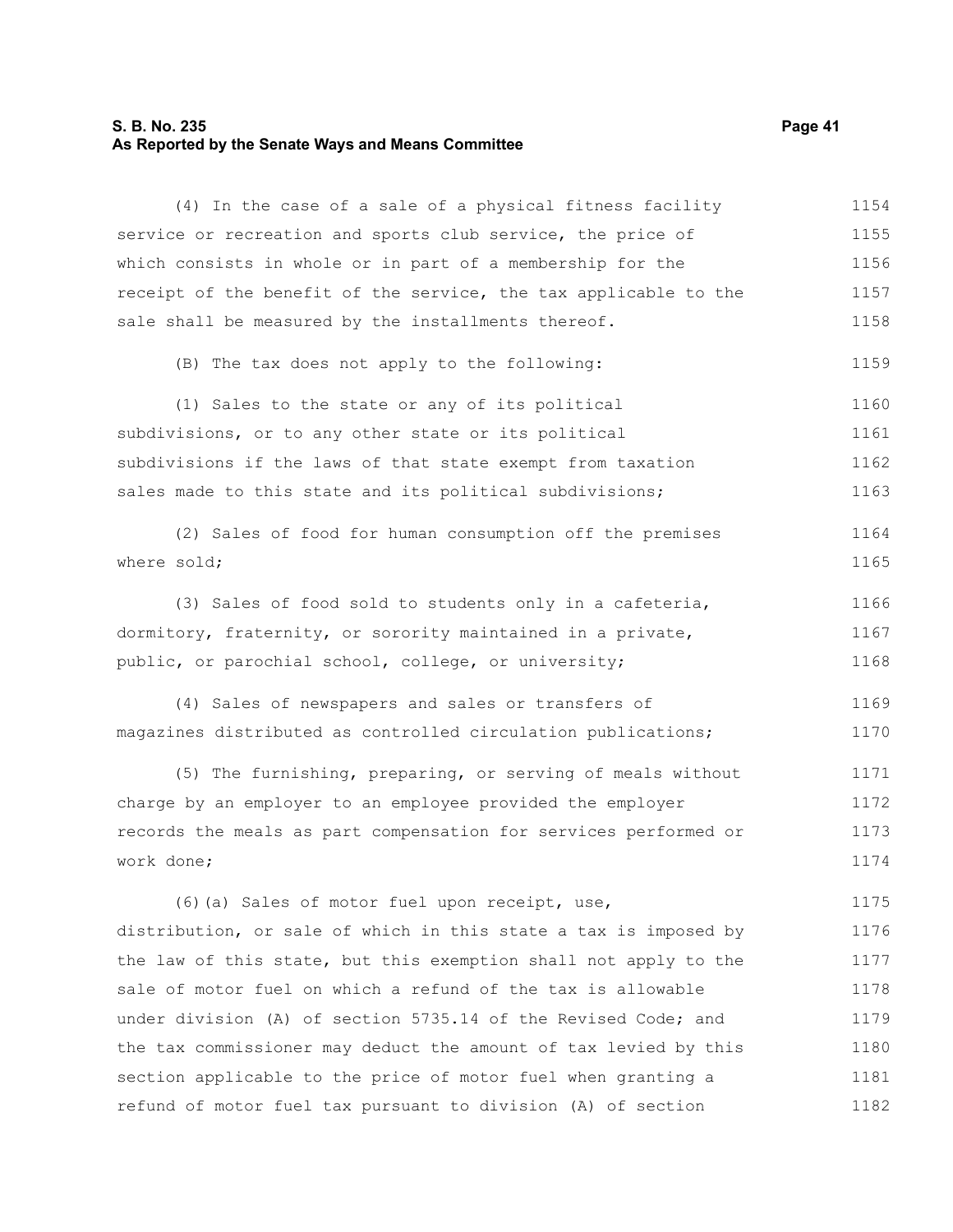#### **S. B. No. 235 Page 42 As Reported by the Senate Ways and Means Committee**

5735.14 of the Revised Code and shall cause the amount deducted to be paid into the general revenue fund of this state; 1183 1184

(b) Sales of motor fuel other than that described in division (B)(6)(a) of this section and used for powering a refrigeration unit on a vehicle other than one used primarily to provide comfort to the operator or occupants of the vehicle. 1185 1186 1187 1188

(7) Sales of natural gas by a natural gas company or municipal gas utility, of water by a water-works company, or of steam by a heating company, if in each case the thing sold is delivered to consumers through pipes or conduits, and all sales of communications services by a telegraph company, all terms as defined in section 5727.01 of the Revised Code, and sales of electricity delivered through wires; 1189 1190 1191 1192 1193 1194 1195

(8) Casual sales by a person, or auctioneer employed directly by the person to conduct such sales, except as to such sales of motor vehicles, watercraft or outboard motors required to be titled under section 1548.06 of the Revised Code, watercraft documented with the United States coast guard, snowmobiles, and all-purpose vehicles as defined in section 4519.01 of the Revised Code; 1196 1197 1198 1199 1200 1201 1202

(9)(a) Sales of services or tangible personal property, other than motor vehicles, mobile homes, and manufactured homes, by churches, organizations exempt from taxation under section 501(c)(3) of the Internal Revenue Code of 1986, or nonprofit organizations operated exclusively for charitable purposes as defined in division (B)(12) of this section, provided that the number of days on which such tangible personal property or services, other than items never subject to the tax, are sold does not exceed six in any calendar year, except as otherwise provided in division (B)(9)(b) of this section. If the number of 1203 1204 1205 1206 1207 1208 1209 1210 1211 1212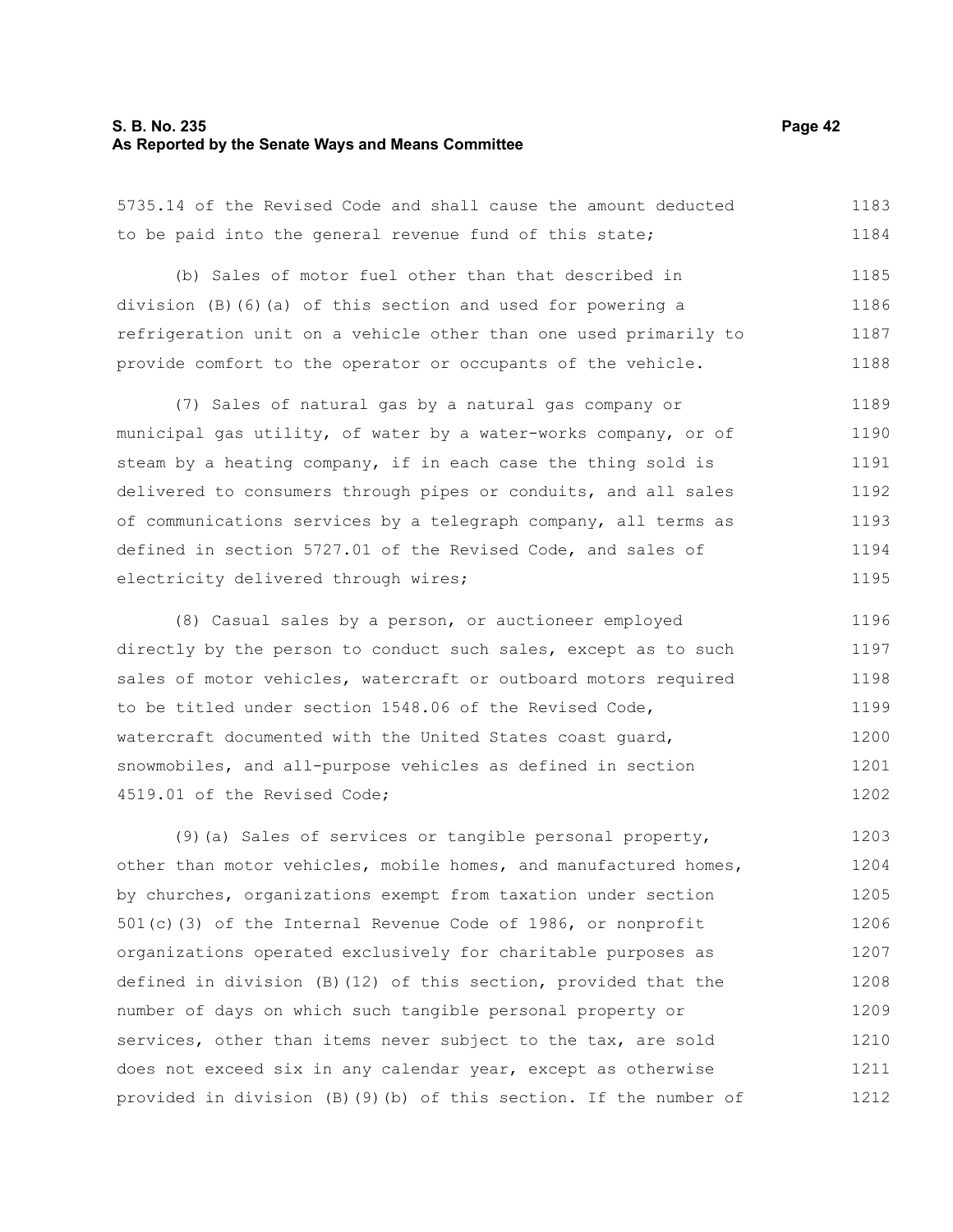#### **S. B. No. 235 Page 43 As Reported by the Senate Ways and Means Committee**

days on which such sales are made exceeds six in any calendar year, the church or organization shall be considered to be engaged in business and all subsequent sales by it shall be subject to the tax. In counting the number of days, all sales by groups within a church or within an organization shall be considered to be sales of that church or organization. 1213 1214 1215 1216 1217 1218

(b) The limitation on the number of days on which taxexempt sales may be made by a church or organization under division (B)(9)(a) of this section does not apply to sales made by student clubs and other groups of students of a primary or secondary school, or a parent-teacher association, booster group, or similar organization that raises money to support or fund curricular or extracurricular activities of a primary or secondary school. 1219 1220 1221 1222 1223 1224 1225 1226

(c) Divisions (B)(9)(a) and (b) of this section do not apply to sales by a noncommercial educational radio or television broadcasting station. 1227 1228 1229

(10) Sales not within the taxing power of this state under the Constitution or laws of the United States or the Constitution of this state; 1230 1231 1232

(11) Except for transactions that are sales under division (B)(3)(p) of section 5739.01 of the Revised Code, the transportation of persons or property, unless the transportation is by a private investigation and security service; 1233 1234 1235 1236

(12) Sales of tangible personal property or services to churches, to organizations exempt from taxation under section 501(c)(3) of the Internal Revenue Code of 1986, and to any other nonprofit organizations operated exclusively for charitable purposes in this state, no part of the net income of which 1237 1238 1239 1240 1241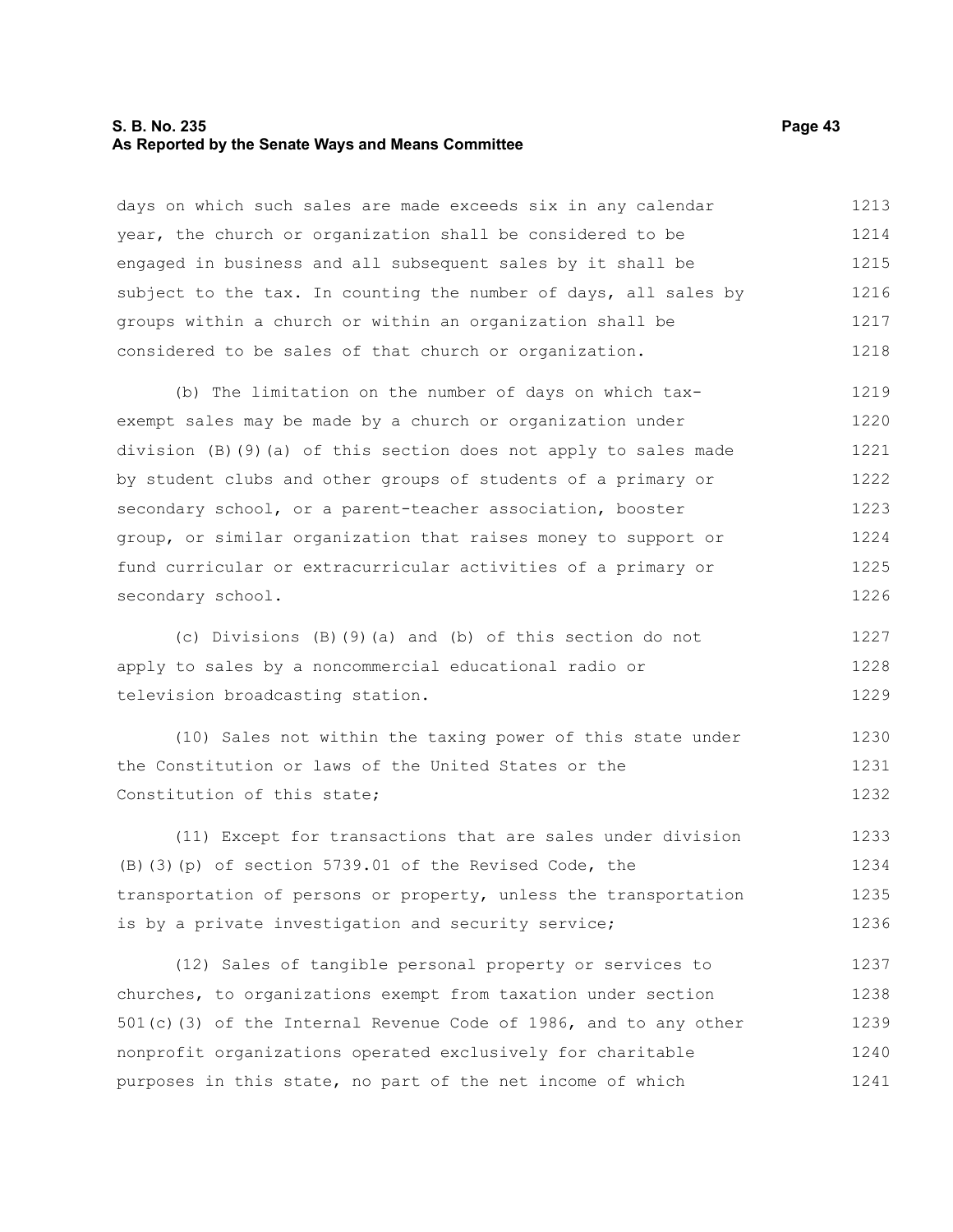#### **S. B. No. 235 Page 44 As Reported by the Senate Ways and Means Committee**

inures to the benefit of any private shareholder or individual, and no substantial part of the activities of which consists of carrying on propaganda or otherwise attempting to influence legislation; sales to offices administering one or more homes for the aged or one or more hospital facilities exempt under section 140.08 of the Revised Code; and sales to organizations described in division (D) of section 5709.12 of the Revised Code. 1242 1243 1244 1245 1246 1247 1248 1249

"Charitable purposes" means the relief of poverty; the improvement of health through the alleviation of illness, disease, or injury; the operation of an organization exclusively for the provision of professional, laundry, printing, and purchasing services to hospitals or charitable institutions; the operation of a home for the aged, as defined in section 5701.13 of the Revised Code; the operation of a radio or television broadcasting station that is licensed by the federal communications commission as a noncommercial educational radio or television station; the operation of a nonprofit animal adoption service or a county humane society; the promotion of education by an institution of learning that maintains a faculty of qualified instructors, teaches regular continuous courses of study, and confers a recognized diploma upon completion of a specific curriculum; the operation of a parent-teacher association, booster group, or similar organization primarily engaged in the promotion and support of the curricular or extracurricular activities of a primary or secondary school; the operation of a community or area center in which presentations in music, dramatics, the arts, and related fields are made in order to foster public interest and education therein; the production of performances in music, dramatics, and the arts; or the promotion of education by an organization engaged in 1250 1251 1252 1253 1254 1255 1256 1257 1258 1259 1260 1261 1262 1263 1264 1265 1266 1267 1268 1269 1270 1271 1272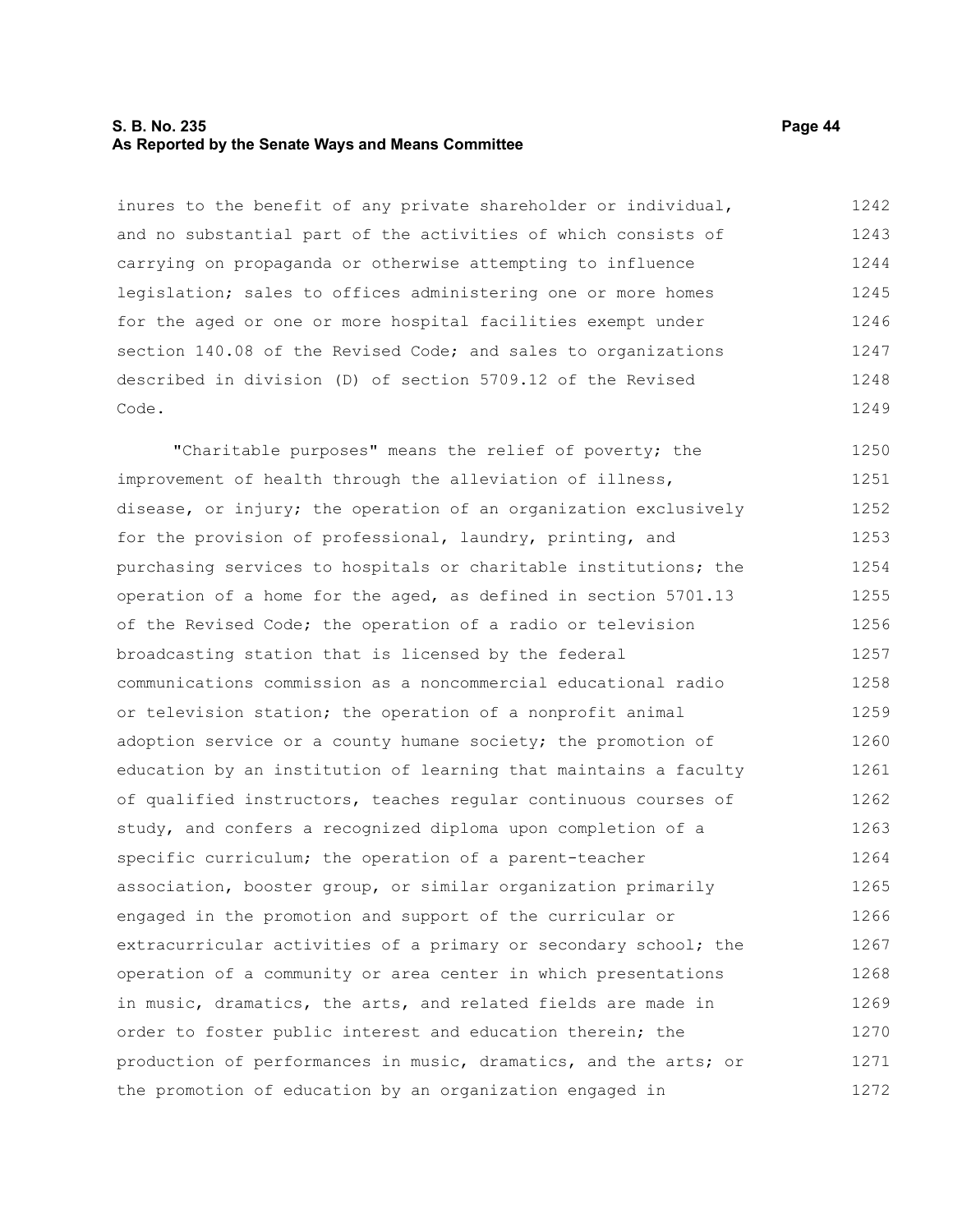#### **S. B. No. 235 Page 45 As Reported by the Senate Ways and Means Committee**

carrying on research in, or the dissemination of, scientific and technological knowledge and information primarily for the public. 1273 1274 1275

Nothing in this division shall be deemed to exempt sales to any organization for use in the operation or carrying on of a trade or business, or sales to a home for the aged for use in the operation of independent living facilities as defined in division (A) of section 5709.12 of the Revised Code. 1276 1277 1278 1279 1280

(13) Building and construction materials and services sold to construction contractors for incorporation into a structure or improvement to real property under a construction contract with this state or a political subdivision of this state, or with the United States government or any of its agencies; building and construction materials and services sold to construction contractors for incorporation into a structure or improvement to real property that are accepted for ownership by this state or any of its political subdivisions, or by the United States government or any of its agencies at the time of completion of the structures or improvements; building and construction materials sold to construction contractors for incorporation into a horticulture structure or livestock structure for a person engaged in the business of horticulture or producing livestock; building materials and services sold to a construction contractor for incorporation into a house of public worship or religious education, or a building used exclusively for charitable purposes under a construction contract with an organization whose purpose is as described in division (B)(12) of this section; building materials and services sold to a construction contractor for incorporation into a building under a construction contract with an organization exempt from taxation under section 501(c)(3) of the 1281 1282 1283 1284 1285 1286 1287 1288 1289 1290 1291 1292 1293 1294 1295 1296 1297 1298 1299 1300 1301 1302 1303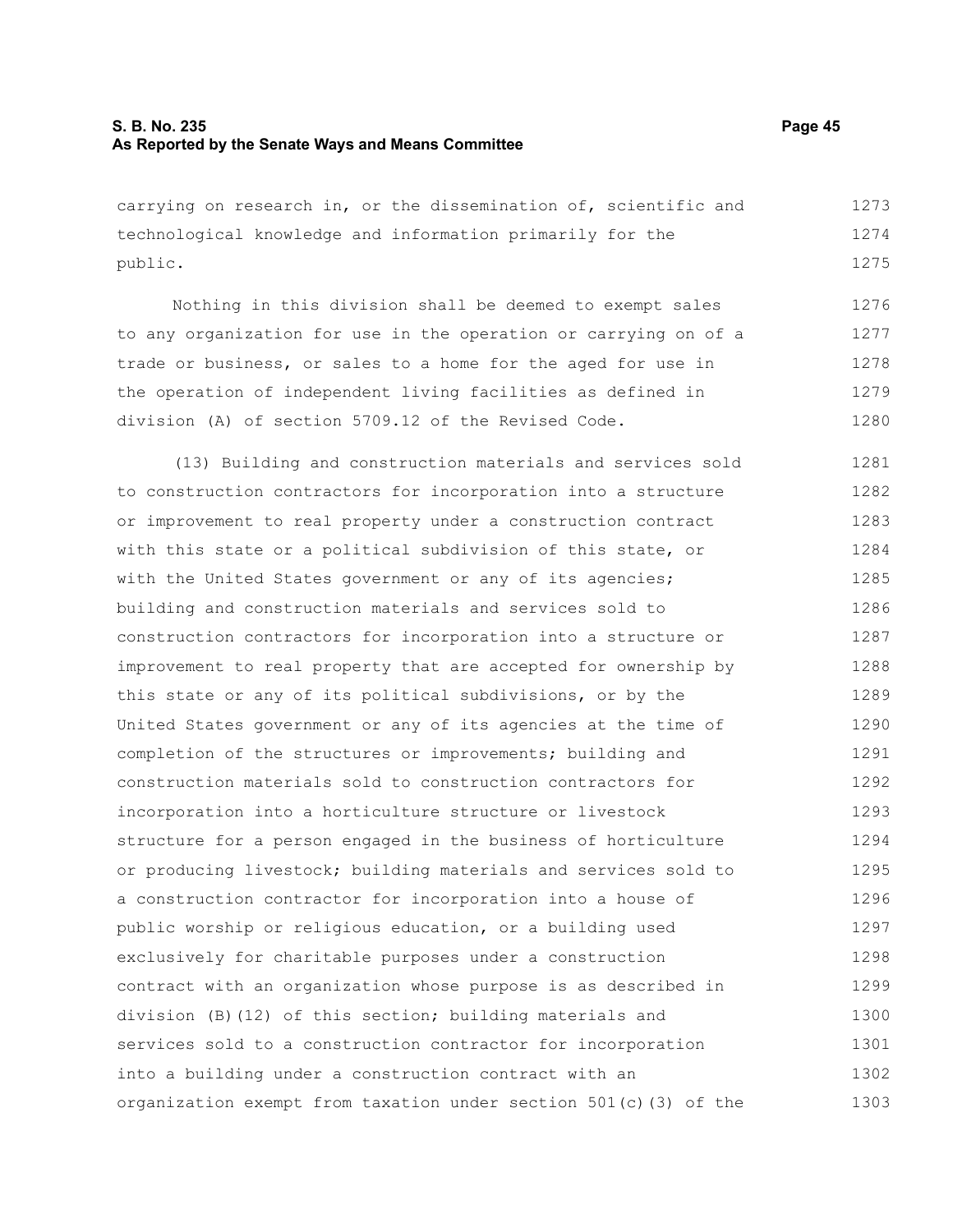#### **S. B. No. 235 Page 46 As Reported by the Senate Ways and Means Committee**

Internal Revenue Code of 1986 when the building is to be used exclusively for the organization's exempt purposes; building and construction materials sold for incorporation into the original construction of a sports facility under section 307.696 of the Revised Code; building and construction materials and services sold to a construction contractor for incorporation into real property outside this state if such materials and services, when sold to a construction contractor in the state in which the real property is located for incorporation into real property in that state, would be exempt from a tax on sales levied by that state; building and construction materials for incorporation into a transportation facility pursuant to a public-private agreement entered into under sections 5501.70 to 5501.83 of the Revised Code; and, until one calendar year after the construction of a convention center that qualifies for property tax exemption under section 5709.084 of the Revised Code is completed, building and construction materials and services sold to a construction contractor for incorporation into the real property comprising that convention center; 1304 1305 1306 1307 1308 1309 1310 1311 1312 1313 1314 1315 1316 1317 1318 1319 1320 1321 1322

(14) Sales of ships or vessels or rail rolling stock used or to be used principally in interstate or foreign commerce, and repairs, alterations, fuel, and lubricants for such ships or vessels or rail rolling stock; 1323 1324 1325 1326

(15) Sales to persons primarily engaged in any of the activities mentioned in division  $(B)$   $(42)$   $(a)$ ,  $(g)$ , or  $(h)$  of this section, to persons engaged in making retail sales, or to persons who purchase for sale from a manufacturer tangible personal property that was produced by the manufacturer in accordance with specific designs provided by the purchaser, of packages, including material, labels, and parts for packages, and of machinery, equipment, and material for use primarily in 1327 1328 1329 1330 1331 1332 1333 1334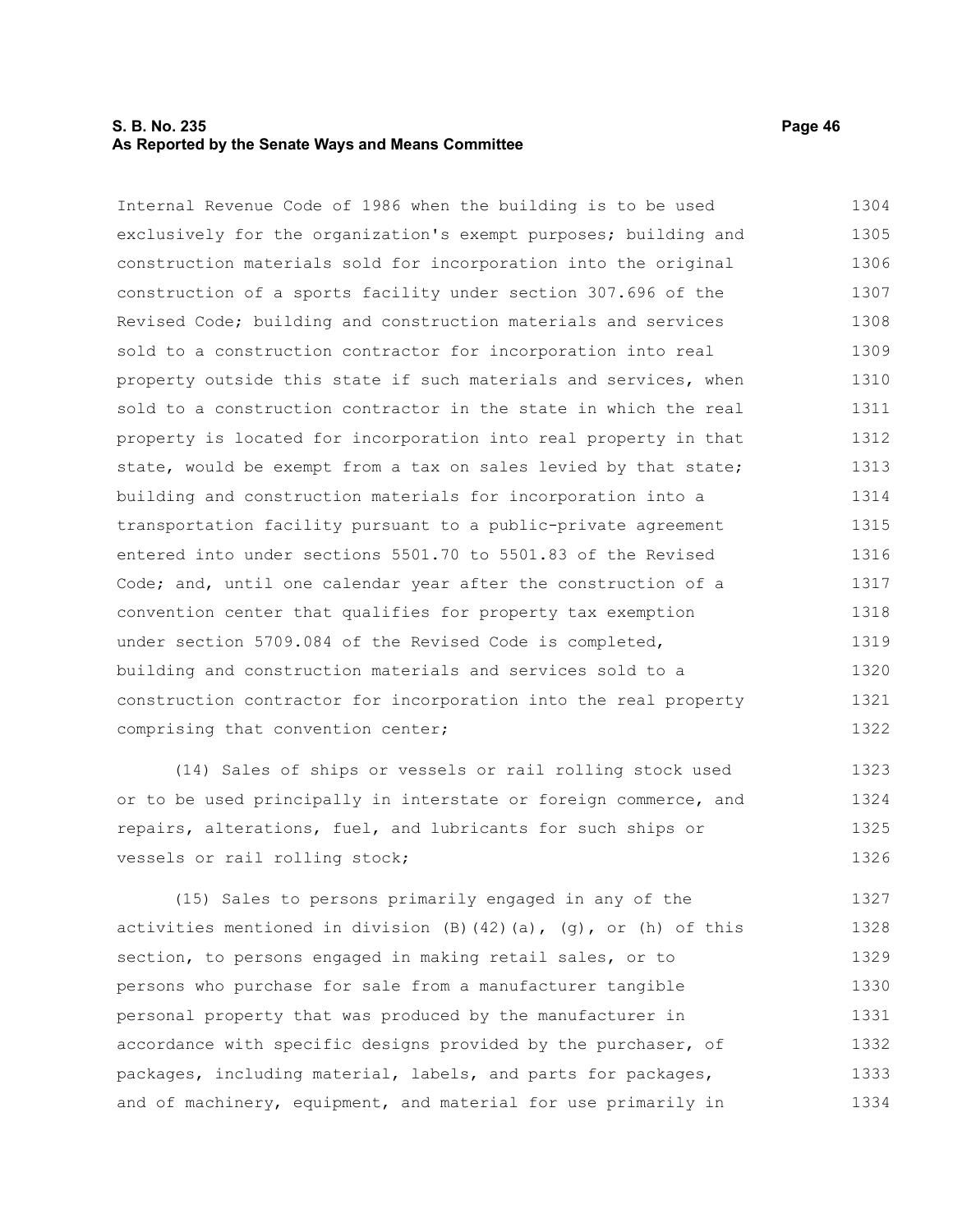#### **S. B. No. 235 Page 47 As Reported by the Senate Ways and Means Committee**

packaging tangible personal property produced for sale, including any machinery, equipment, and supplies used to make labels or packages, to prepare packages or products for labeling, or to label packages or products, by or on the order of the person doing the packaging, or sold at retail. "Packages" includes bags, baskets, cartons, crates, boxes, cans, bottles, bindings, wrappings, and other similar devices and containers, but does not include motor vehicles or bulk tanks, trailers, or similar devices attached to motor vehicles. "Packaging" means placing in a package. Division (B)(15) of this section does not apply to persons engaged in highway transportation for hire. 1335 1336 1337 1338 1339 1340 1341 1342 1343 1344 1345

(16) Sales of food to persons using supplemental nutrition assistance program benefits to purchase the food. As used in this division, "food" has the same meaning as in 7 U.S.C. 2012 and federal regulations adopted pursuant to the Food and Nutrition Act of 2008. 1346 1347 1348 1349 1350

(17) Sales to persons engaged in farming, agriculture, horticulture, or floriculture, of tangible personal property for use or consumption primarily in the production by farming, agriculture, horticulture, or floriculture of other tangible personal property for use or consumption primarily in the production of tangible personal property for sale by farming, agriculture, horticulture, or floriculture; or material and parts for incorporation into any such tangible personal property for use or consumption in production; and of tangible personal property for such use or consumption in the conditioning or holding of products produced by and for such use, consumption, or sale by persons engaged in farming, agriculture, horticulture, or floriculture, except where such property is incorporated into real property; 1351 1352 1353 1354 1355 1356 1357 1358 1359 1360 1361 1362 1363 1364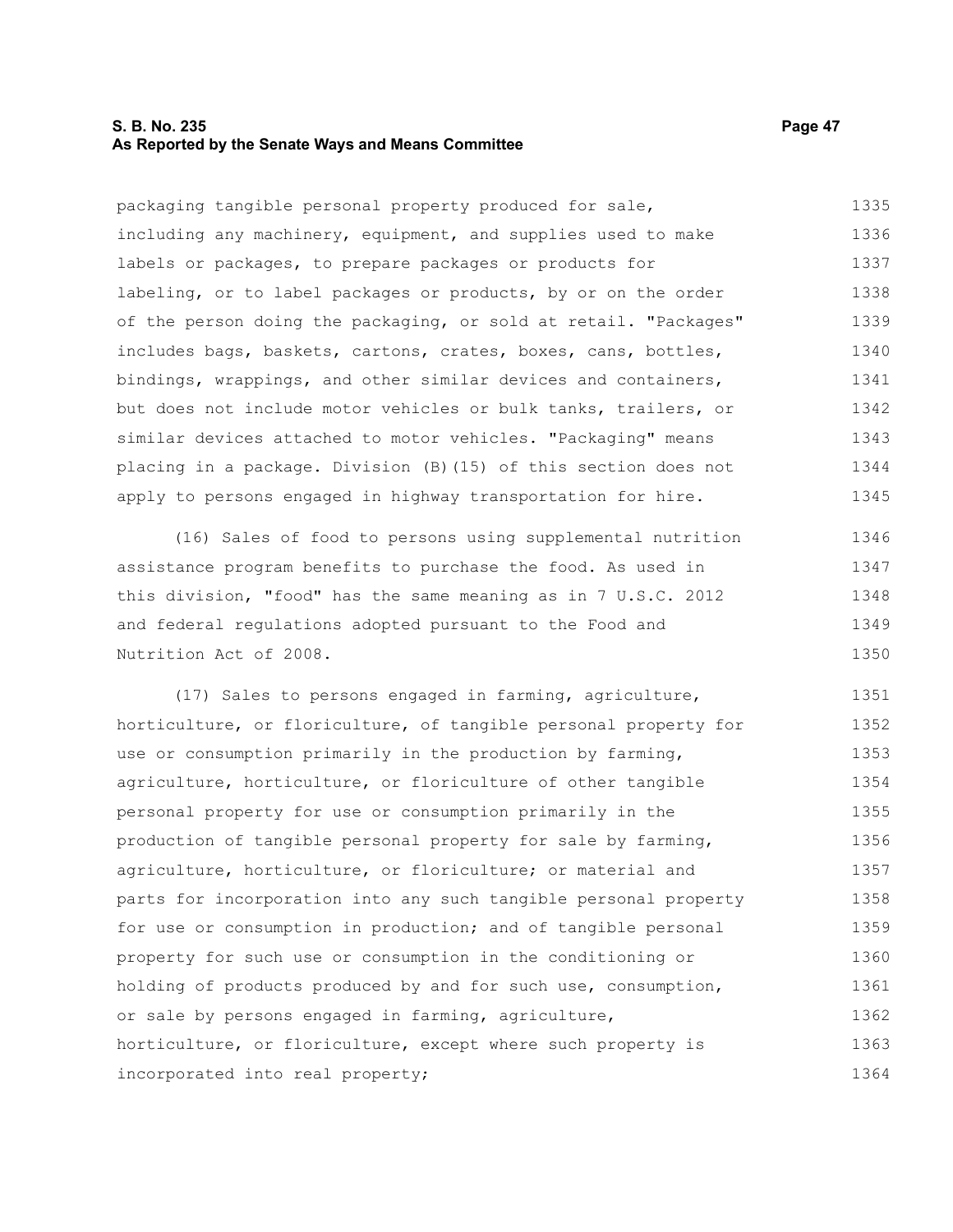#### **S. B. No. 235 Page 48 As Reported by the Senate Ways and Means Committee**

(18) Sales of drugs for a human being that may be dispensed only pursuant to a prescription; insulin as recognized in the official United States pharmacopoeia; urine and blood testing materials when used by diabetics or persons with hypoglycemia to test for glucose or acetone; hypodermic syringes and needles when used by diabetics for insulin injections; epoetin alfa when purchased for use in the treatment of persons with medical disease; hospital beds when purchased by hospitals, nursing homes, or other medical facilities; and medical oxygen and medical oxygen-dispensing equipment when purchased by hospitals, nursing homes, or other medical facilities; 1365 1366 1367 1368 1369 1370 1371 1372 1373 1374 1375

(19) Sales of prosthetic devices, durable medical equipment for home use, or mobility enhancing equipment, when made pursuant to a prescription and when such devices or equipment are for use by a human being. 1376 1377 1378 1379

(20) Sales of emergency and fire protection vehicles and equipment to nonprofit organizations for use solely in providing fire protection and emergency services, including trauma care and emergency medical services, for political subdivisions of the state; 1380 1381 1382 1383 1384

(21) Sales of tangible personal property manufactured in this state, if sold by the manufacturer in this state to a retailer for use in the retail business of the retailer outside of this state and if possession is taken from the manufacturer by the purchaser within this state for the sole purpose of immediately removing the same from this state in a vehicle owned by the purchaser; 1385 1386 1387 1388 1389 1390 1391

(22) Sales of services provided by the state or any of its political subdivisions, agencies, instrumentalities, institutions, or authorities, or by governmental entities of the 1392 1393 1394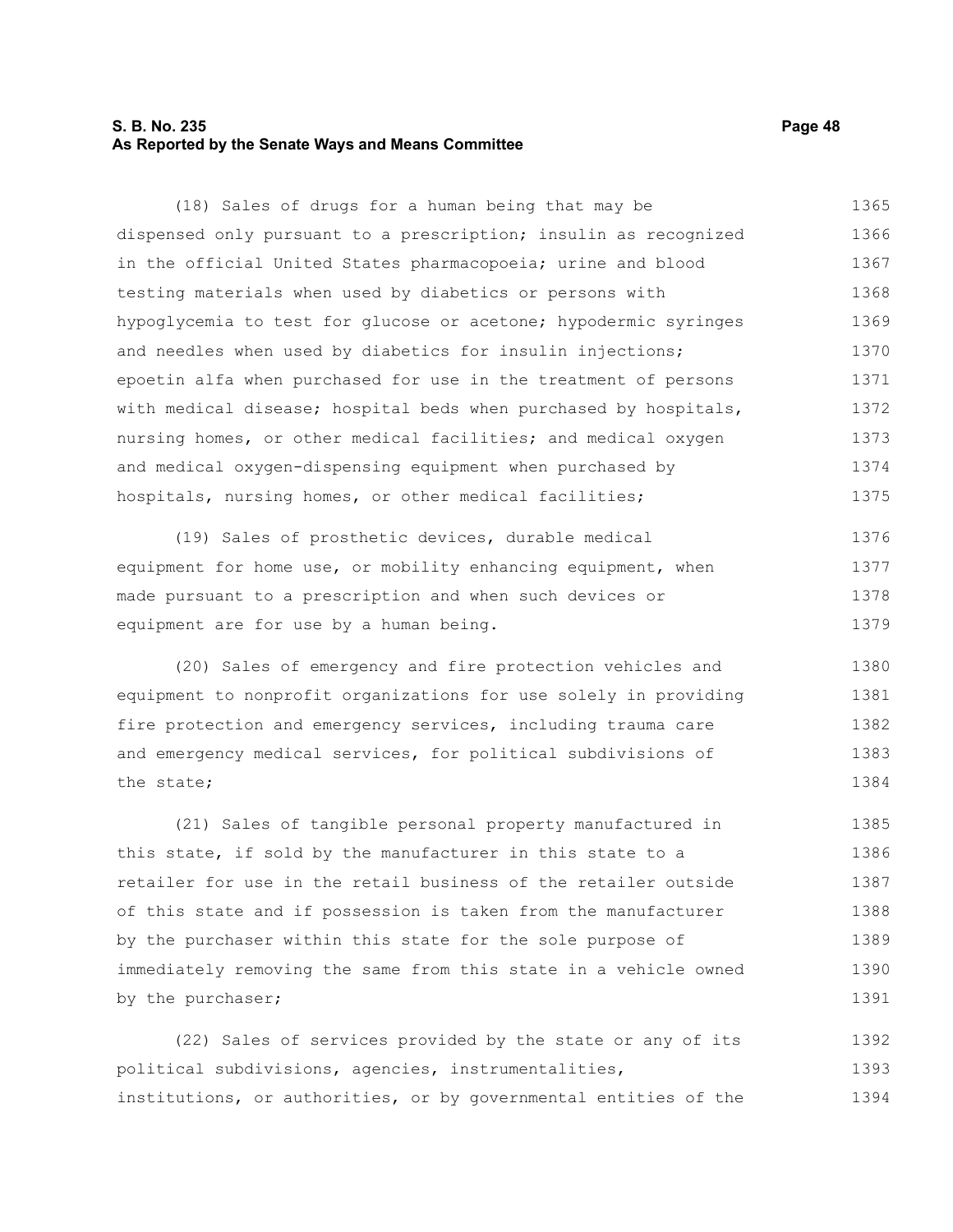#### **S. B. No. 235 Page 49 As Reported by the Senate Ways and Means Committee**

| state or any of its political subdivisions, agencies, | 1395 |
|-------------------------------------------------------|------|
| instrumentalities, institutions, or authorities;      | 1396 |

(23) Sales of motor vehicles to nonresidents of this state under the circumstances described in division (B) of section 5739.029 of the Revised Code; 1397 1398 1399

(24) Sales to persons engaged in the preparation of eggs for sale of tangible personal property used or consumed directly in such preparation, including such tangible personal property used for cleaning, sanitizing, preserving, grading, sorting, and classifying by size; packages, including material and parts for packages, and machinery, equipment, and material for use in packaging eggs for sale; and handling and transportation equipment and parts therefor, except motor vehicles licensed to operate on public highways, used in intraplant or interplant transfers or shipment of eggs in the process of preparation for sale, when the plant or plants within or between which such transfers or shipments occur are operated by the same person. "Packages" includes containers, cases, baskets, flats, fillers, filler flats, cartons, closure materials, labels, and labeling materials, and "packaging" means placing therein. 1400 1401 1402 1403 1404 1405 1406 1407 1408 1409 1410 1411 1412 1413 1414

(25)(a) Sales of water to a consumer for residential use; 1415

(b) Sales of water by a nonprofit corporation engaged exclusively in the treatment, distribution, and sale of water to consumers, if such water is delivered to consumers through pipes or tubing. 1416 1417 1418 1419

(26) Fees charged for inspection or reinspection of motor vehicles under section 3704.14 of the Revised Code; 1420 1421

(27) Sales to persons licensed to conduct a food service operation pursuant to section 3717.43 of the Revised Code, of 1422 1423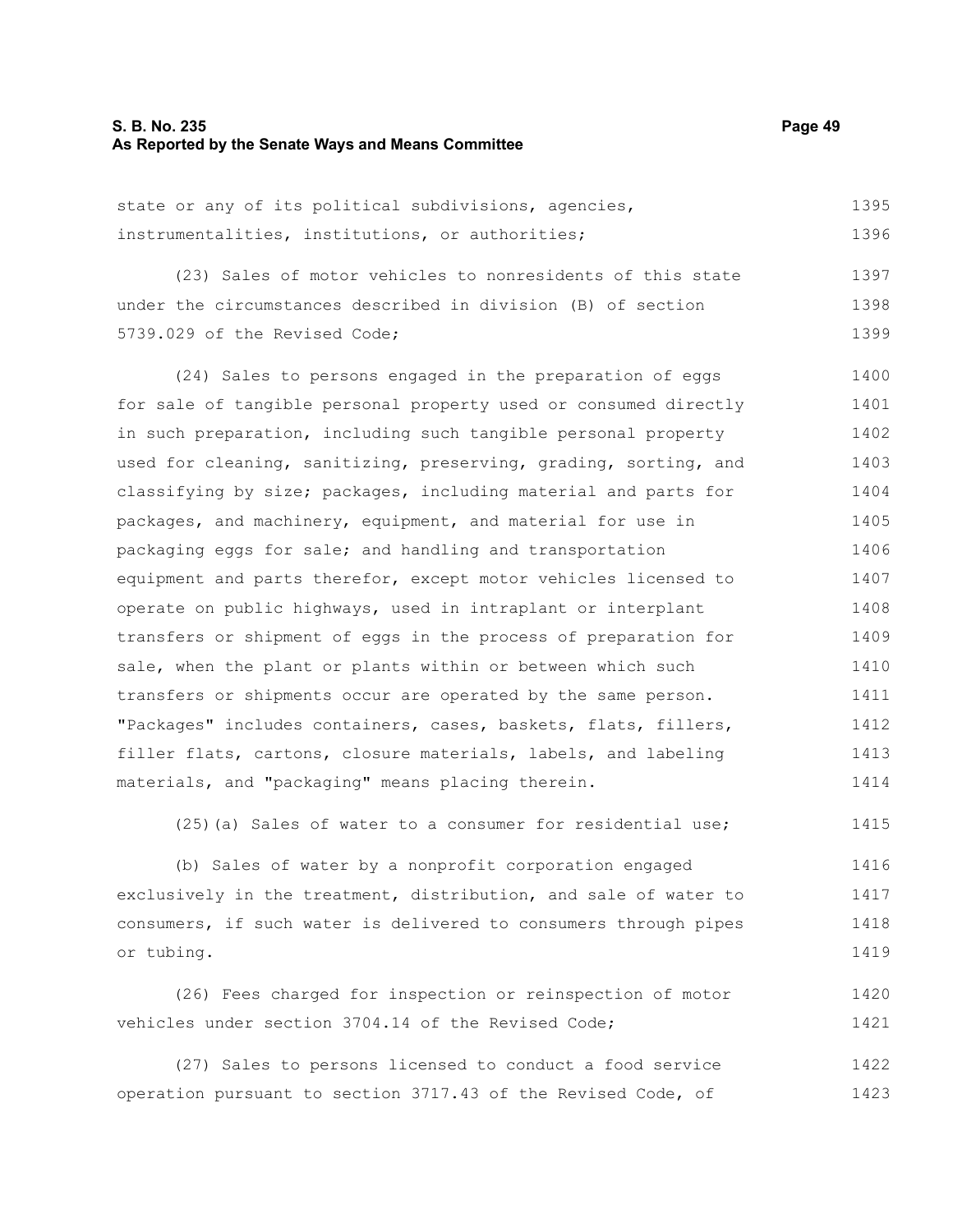tangible personal property primarily used directly for the following: (a) To prepare food for human consumption for sale; (b) To preserve food that has been or will be prepared for human consumption for sale by the food service operator, not including tangible personal property used to display food for selection by the consumer; (c) To clean tangible personal property used to prepare or serve food for human consumption for sale. (28) Sales of animals by nonprofit animal adoption services or county humane societies; (29) Sales of services to a corporation described in division (A) of section 5709.72 of the Revised Code, and sales of tangible personal property that qualifies for exemption from taxation under section 5709.72 of the Revised Code; (30) Sales and installation of agricultural land tile, as defined in division (B)(5)(a) of section 5739.01 of the Revised Code; (31) Sales and erection or installation of portable grain bins, as defined in division (B)(5)(b) of section 5739.01 of the Revised Code; (32) The sale, lease, repair, and maintenance of, parts for, or items attached to or incorporated in, motor vehicles that are primarily used for transporting tangible personal property belonging to others by a person engaged in highway transportation for hire, except for packages and packaging used for the transportation of tangible personal property; (33) Sales to the state headquarters of any veterans' 1424 1425 1426 1427 1428 1429 1430 1431 1432 1433 1434 1435 1436 1437 1438 1439 1440 1441 1442 1443 1444 1445 1446 1447 1448 1449 1450 1451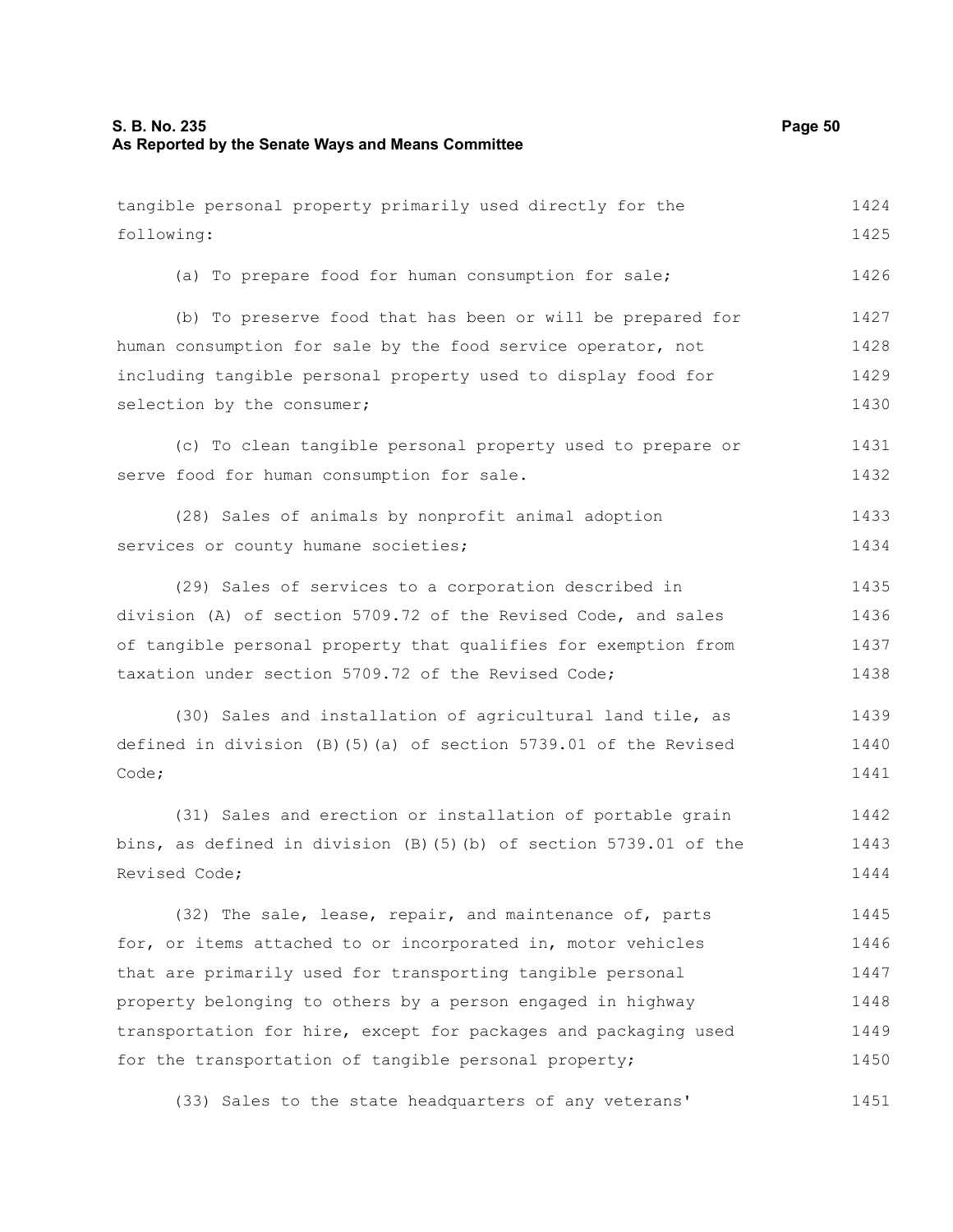#### **S. B. No. 235 Page 51 As Reported by the Senate Ways and Means Committee**

organization in this state that is either incorporated and issued a charter by the congress of the United States or is recognized by the United States veterans administration, for use by the headquarters; 1452 1453 1454 1455

(34) Sales to a telecommunications service vendor, mobile telecommunications service vendor, or satellite broadcasting service vendor of tangible personal property and services used directly and primarily in transmitting, receiving, switching, or recording any interactive, one- or two-way electromagnetic communications, including voice, image, data, and information, through the use of any medium, including, but not limited to, poles, wires, cables, switching equipment, computers, and record storage devices and media, and component parts for the tangible personal property. The exemption provided in this division shall be in lieu of all other exemptions under division (B)(42)(a) or (n) of this section to which the vendor may otherwise be entitled, based upon the use of the thing purchased in providing the telecommunications, mobile telecommunications, or satellite broadcasting service. 1456 1457 1458 1459 1460 1461 1462 1463 1464 1465 1466 1467 1468 1469 1470

(35)(a) Sales where the purpose of the consumer is to use or consume the things transferred in making retail sales and consisting of newspaper inserts, catalogues, coupons, flyers, gift certificates, or other advertising material that prices and describes tangible personal property offered for retail sale. 1471 1472 1473 1474 1475

(b) Sales to direct marketing vendors of preliminary materials such as photographs, artwork, and typesetting that will be used in printing advertising material; and of printed matter that offers free merchandise or chances to win sweepstake prizes and that is mailed to potential customers with advertising material described in division (B)(35)(a) of this 1476 1477 1478 1479 1480 1481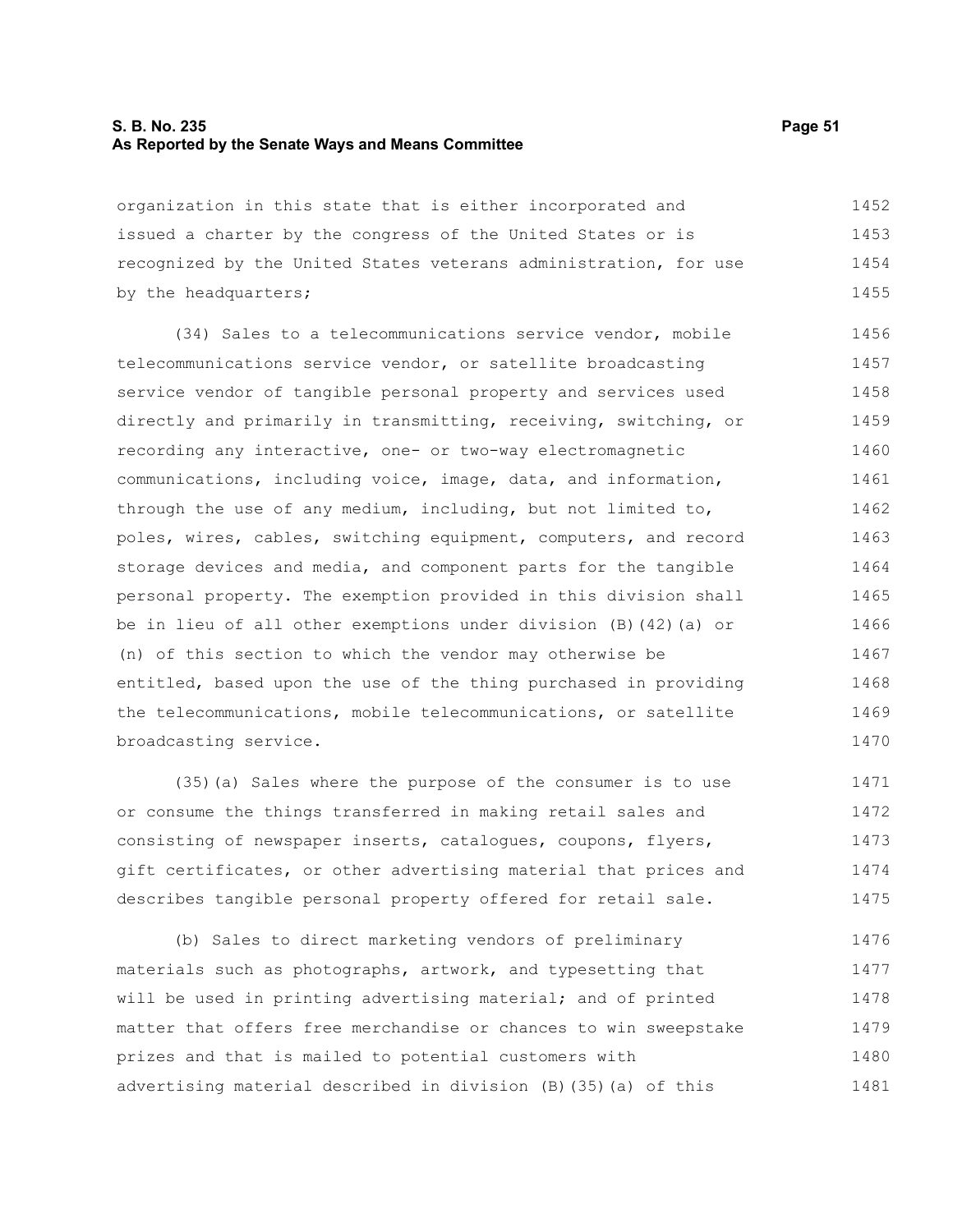### **S. B. No. 235 Page 52 As Reported by the Senate Ways and Means Committee**

| section;                                                   | 1482 |
|------------------------------------------------------------|------|
| (c) Sales of equipment such as telephones, computers,      | 1483 |
| facsimile machines, and similar tangible personal property | 1484 |

primarily used to accept orders for direct marketing retail sales. (d) Sales of automatic food vending machines that preserve 1485 1486 1487

food with a shelf life of forty-five days or less by refrigeration and dispense it to the consumer. 1488 1489

For purposes of division (B)(35) of this section, "direct marketing" means the method of selling where consumers order tangible personal property by United States mail, delivery service, or telecommunication and the vendor delivers or ships the tangible personal property sold to the consumer from a warehouse, catalogue distribution center, or similar fulfillment facility by means of the United States mail, delivery service, or common carrier. 1490 1491 1492 1493 1494 1495 1496 1497

(36) Sales to a person engaged in the business of horticulture or producing livestock of materials to be incorporated into a horticulture structure or livestock structure; 1498 1499 1500 1501

(37) Sales of personal computers, computer monitors, computer keyboards, modems, and other peripheral computer equipment to an individual who is licensed or certified to teach in an elementary or a secondary school in this state for use by that individual in preparation for teaching elementary or secondary school students; 1502 1503 1504 1505 1506 1507

(38) Sales of tangible personal property that is not required to be registered or licensed under the laws of this state to a citizen of a foreign nation that is not a citizen of 1508 1509 1510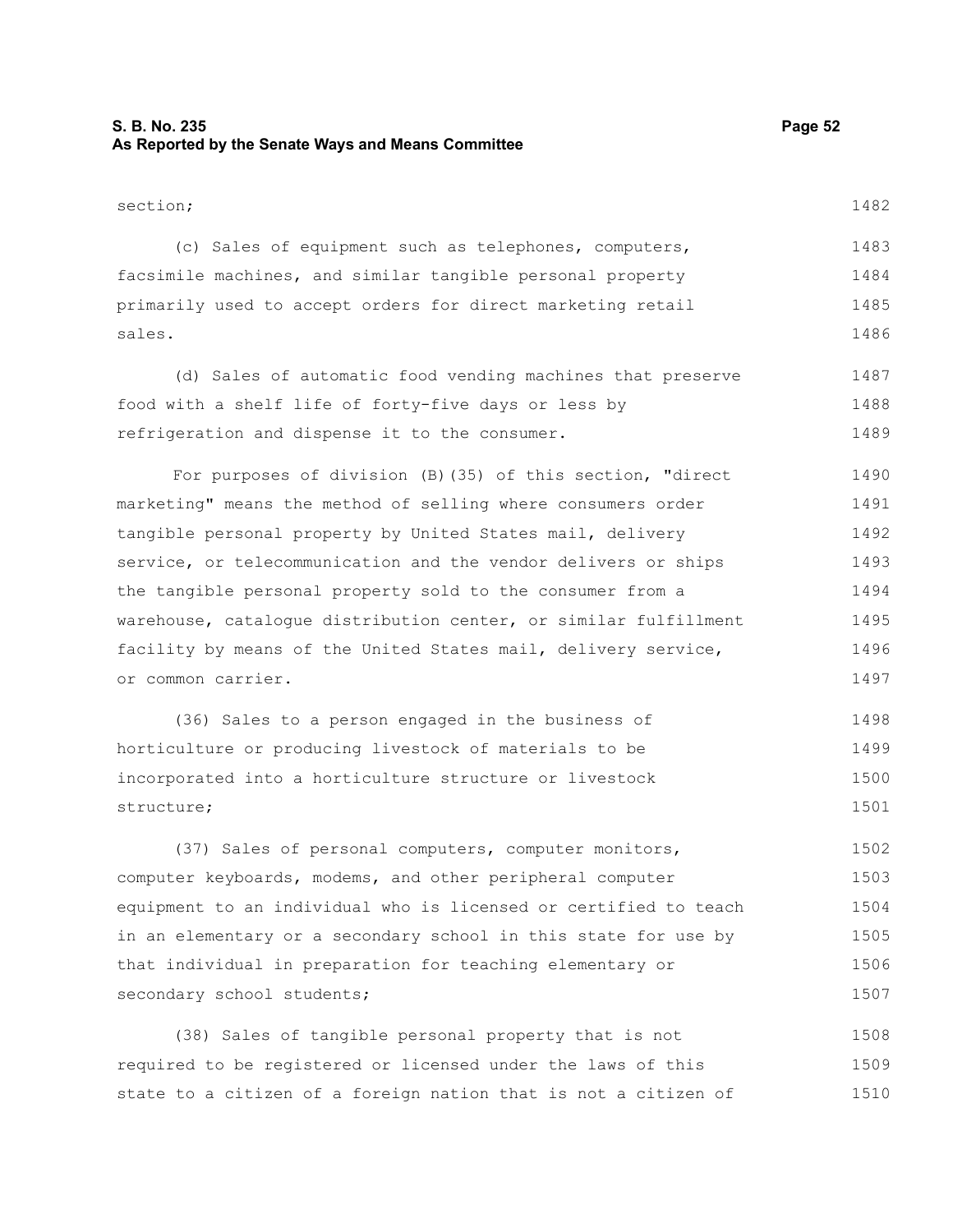#### **S. B. No. 235 Page 53 As Reported by the Senate Ways and Means Committee**

the United States, provided the property is delivered to a person in this state that is not a related member of the purchaser, is physically present in this state for the sole purpose of temporary storage and package consolidation, and is subsequently delivered to the purchaser at a delivery address in a foreign nation. As used in division (B)(38) of this section, "related member" has the same meaning as in section 5733.042 of the Revised Code, and "temporary storage" means the storage of tangible personal property for a period of not more than sixty days. (39) Sales of used manufactured homes and used mobile homes, as defined in section 5739.0210 of the Revised Code, made on or after January 1, 2000; (40) Sales of tangible personal property and services to a provider of electricity used or consumed directly and primarily in generating, transmitting, or distributing electricity for use by others, including property that is or is to be incorporated into and will become a part of the consumer's production, transmission, or distribution system and that retains its classification as tangible personal property after incorporation; fuel or power used in the production, transmission, or distribution of electricity; energy conversion equipment as defined in section 5727.01 of the Revised Code; and tangible personal property and services used in the repair and maintenance of the production, transmission, or distribution system, including only those motor vehicles as are specially designed and equipped for such use. The exemption provided in this division shall be in lieu of all other exemptions in division (B)(42)(a) or (n) of this section to which a provider of electricity may otherwise be entitled based on the use of the tangible personal property or service purchased in generating, 1511 1512 1513 1514 1515 1516 1517 1518 1519 1520 1521 1522 1523 1524 1525 1526 1527 1528 1529 1530 1531 1532 1533 1534 1535 1536 1537 1538 1539 1540 1541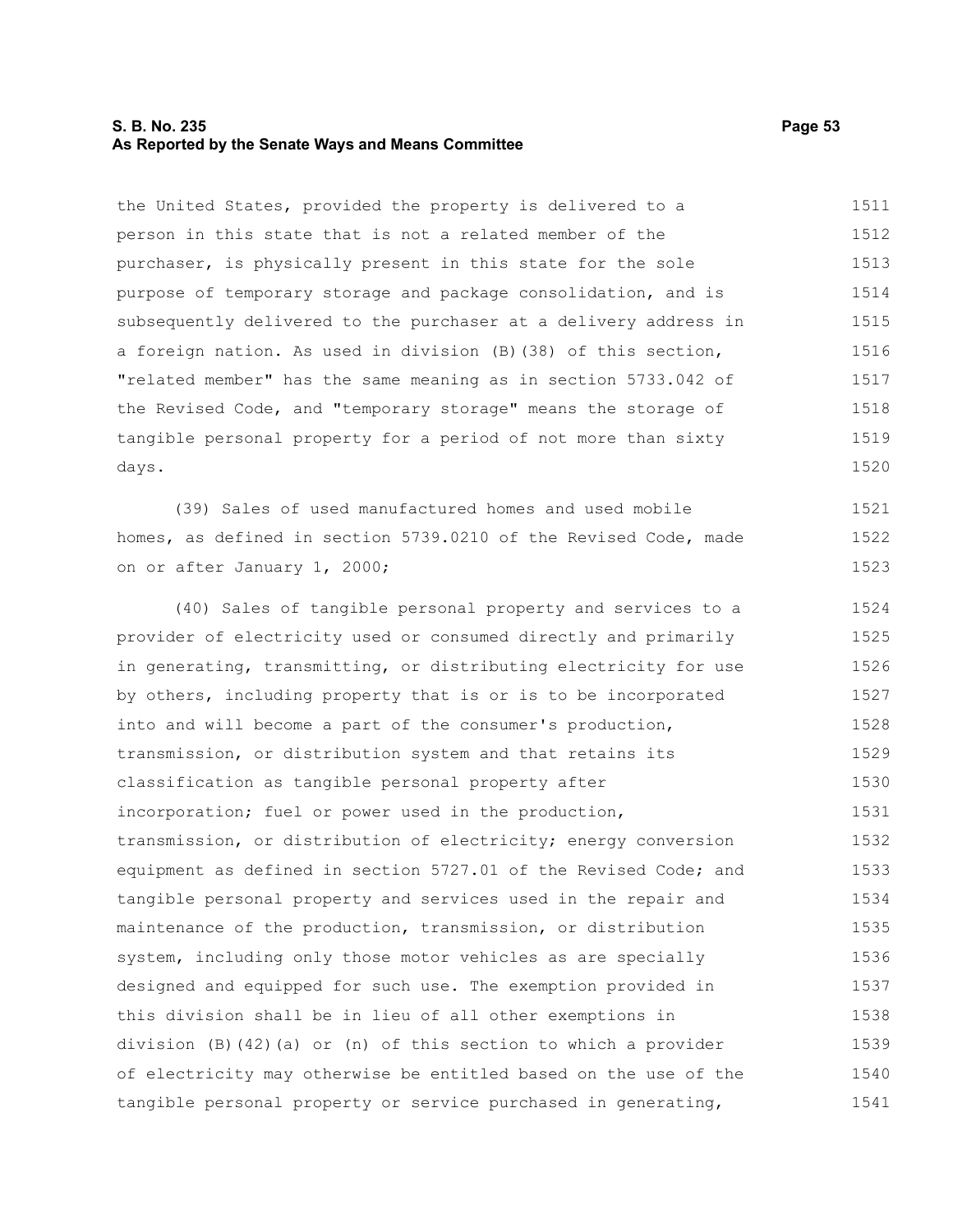#### **S. B. No. 235 Page 54 As Reported by the Senate Ways and Means Committee**

transmitting, or distributing electricity.

(41) Sales to a person providing services under division (B)(3)(p) of section 5739.01 of the Revised Code of tangible personal property and services used directly and primarily in providing taxable services under that section. 1543 1544 1545 1546

(42) Sales where the purpose of the purchaser is to do any of the following: 1547 1548

(a) To incorporate the thing transferred as a material or a part into tangible personal property to be produced for sale by manufacturing, assembling, processing, or refining; or to use or consume the thing transferred directly in producing tangible personal property for sale by mining, including, without limitation, the extraction from the earth of all substances that are classed geologically as minerals, or directly in the rendition of a public utility service, except that the sales tax levied by this section shall be collected upon all meals, drinks, and food for human consumption sold when transporting persons. This paragraph does not exempt from "retail sale" or "sales at retail" the sale of tangible personal property that is to be incorporated into a structure or improvement to real property. 1549 1550 1551 1552 1553 1554 1555 1556 1557 1558 1559 1560 1561 1562

(b) To hold the thing transferred as security for the performance of an obligation of the vendor; 1563 1564

(c) To resell, hold, use, or consume the thing transferred as evidence of a contract of insurance; 1565 1566

(d) To use or consume the thing directly in commercial fishing; 1567 1568

(e) To incorporate the thing transferred as a material or a part into, or to use or consume the thing transferred directly 1569 1570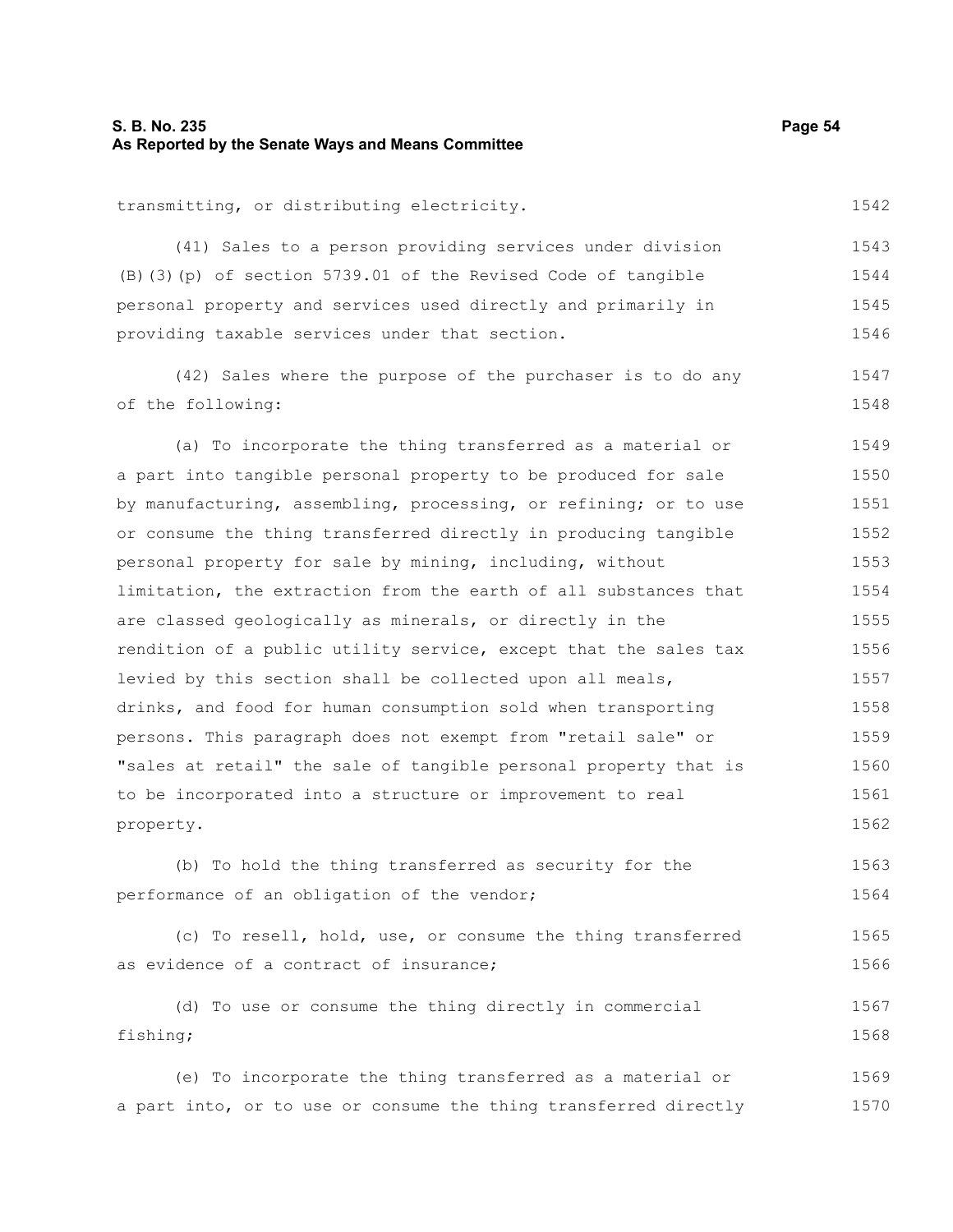## **S. B. No. 235 Page 55 As Reported by the Senate Ways and Means Committee**

| in the production of, magazines distributed as controlled        | 1571  |
|------------------------------------------------------------------|-------|
| circulation publications;                                        | 1572  |
| (f) To use or consume the thing transferred in the               | 1573  |
| production and preparation in suitable condition for market and  | 1574  |
| sale of printed, imprinted, overprinted, lithographic,           | 1575  |
| multilithic, blueprinted, photostatic, or other productions or   | 1576  |
| reproductions of written or graphic matter;                      | 1577  |
| (g) To use the thing transferred, as described in section        | 1578  |
| 5739.011 of the Revised Code, primarily in a manufacturing       | 1579  |
| operation to produce tangible personal property for sale;        | 1580  |
| (h) To use the benefit of a warranty, maintenance or             | 1581  |
| service contract, or similar agreement, as described in division | 1582  |
| (B) (7) of section 5739.01 of the Revised Code, to repair or     | 1583  |
| maintain tangible personal property, if all of the property that | 1584  |
| is the subject of the warranty, contract, or agreement would not | 1585  |
| be subject to the tax imposed by this section;                   | 1586  |
| (i) To use the thing transferred as qualified research and       | 1587  |
| development equipment;                                           | 1588  |
| (j) To use or consume the thing transferred primarily in         | 1589  |
| storing, transporting, mailing, or otherwise handling purchased  | 1590  |
| sales inventory in a warehouse, distribution center, or similar  | 1591  |
| facility when the inventory is primarily distributed outside     | 1592  |
| this state to retail stores of the person who owns or controls   | 1593  |
| the warehouse, distribution center, or similar facility, to      | 1594  |
| retail stores of an affiliated group of which that person is a   | 1595  |
| mombor ar bu moang af direct marketing. This division deep not   | 1.50C |

member, or by means of direct marketing. This division does not apply to motor vehicles registered for operation on the public highways. As used in this division, "affiliated group" has the same meaning as in division (B)(3)(e) of section 5739.01 of the 1596 1597 1598 1599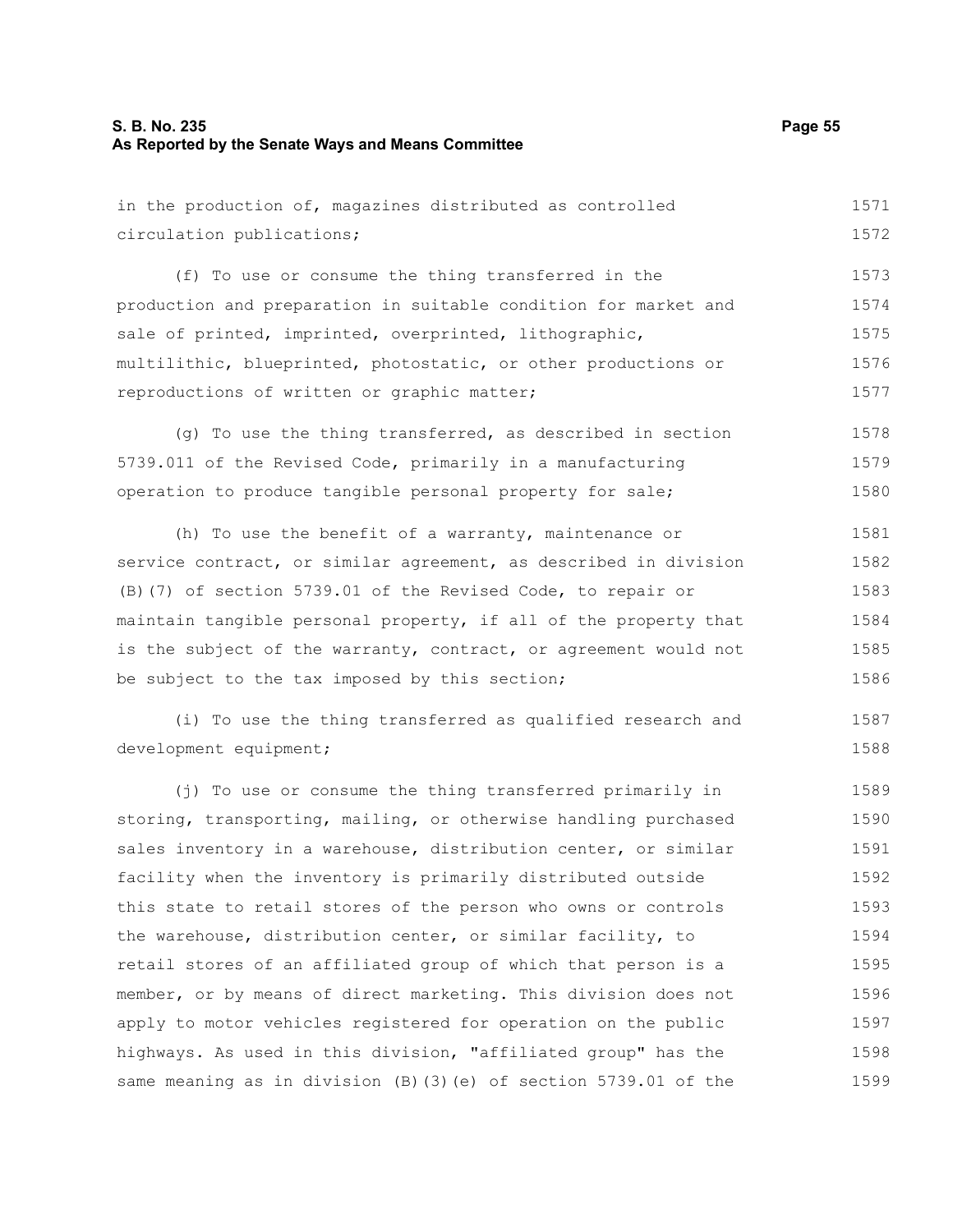#### **S. B. No. 235 Page 56 As Reported by the Senate Ways and Means Committee**

Revised Code and "direct marketing" has the same meaning as in division (B)(35) of this section. (k) To use or consume the thing transferred to fulfill a contractual obligation incurred by a warrantor pursuant to a warranty provided as a part of the price of the tangible personal property sold or by a vendor of a warranty, maintenance 1600 1601 1602 1603 1604 1605

or service contract, or similar agreement the provision of which is defined as a sale under division (B)(7) of section 5739.01 of the Revised Code; 1606 1607 1608

(l) To use or consume the thing transferred in the production of a newspaper for distribution to the public; 1609 1610

(m) To use tangible personal property to perform a service listed in division (B)(3) of section 5739.01 of the Revised Code, if the property is or is to be permanently transferred to the consumer of the service as an integral part of the performance of the service; 1611 1612 1613 1614 1615

(n) To use or consume the thing transferred primarily in producing tangible personal property for sale by farming, agriculture, horticulture, or floriculture. Persons engaged in rendering farming, agriculture, horticulture, or floriculture services for others are deemed engaged primarily in farming, agriculture, horticulture, or floriculture. This paragraph does not exempt from "retail sale" or "sales at retail" the sale of tangible personal property that is to be incorporated into a structure or improvement to real property. 1616 1617 1618 1619 1620 1621 1622 1623 1624

(o) To use or consume the thing transferred in acquiring, formatting, editing, storing, and disseminating data or information by electronic publishing; 1625 1626 1627

(p) To provide the thing transferred to the owner or 1628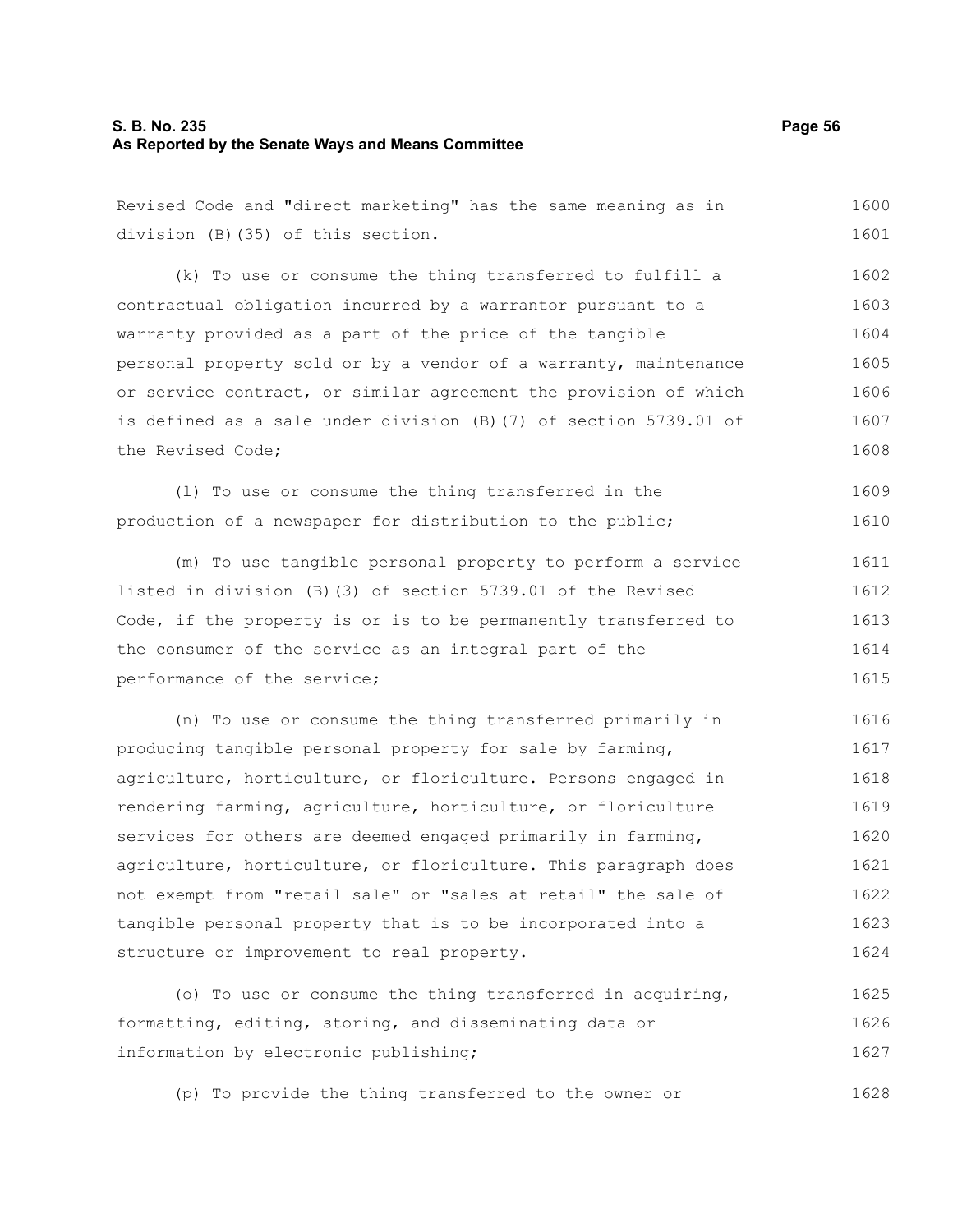#### **S. B. No. 235 Page 57 As Reported by the Senate Ways and Means Committee**

lessee of a motor vehicle that is being repaired or serviced, if the thing transferred is a rented motor vehicle and the purchaser is reimbursed for the cost of the rented motor vehicle by a manufacturer, warrantor, or provider of a maintenance, service, or other similar contract or agreement, with respect to the motor vehicle that is being repaired or serviced; 1629 1630 1631 1632 1633 1634

(q) To use or consume the thing transferred directly in production of crude oil and natural gas for sale. Persons engaged in rendering production services for others are deemed engaged in production. 1635 1636 1637 1638

As used in division (B)(42)(q) of this section, "production" means operations and tangible personal property directly used to expose and evaluate an underground reservoir that may contain hydrocarbon resources, prepare the wellbore for production, and lift and control all substances yielded by the reservoir to the surface of the earth. 1639 1640 1641 1642 1643 1644

(i) For the purposes of division (B)(42)(q) of this section, the "thing transferred" includes, but is not limited to, any of the following: 1645 1646 1647

(I) Services provided in the construction of permanent access roads, services provided in the construction of the well site, and services provided in the construction of temporary impoundments; 1648 1649 1650 1651

(II) Equipment and rigging used for the specific purpose of creating with integrity a wellbore pathway to underground reservoirs; 1652 1653 1654

(III) Drilling and workover services used to work within a subsurface wellbore, and tangible personal property directly used in providing such services; 1655 1656 1657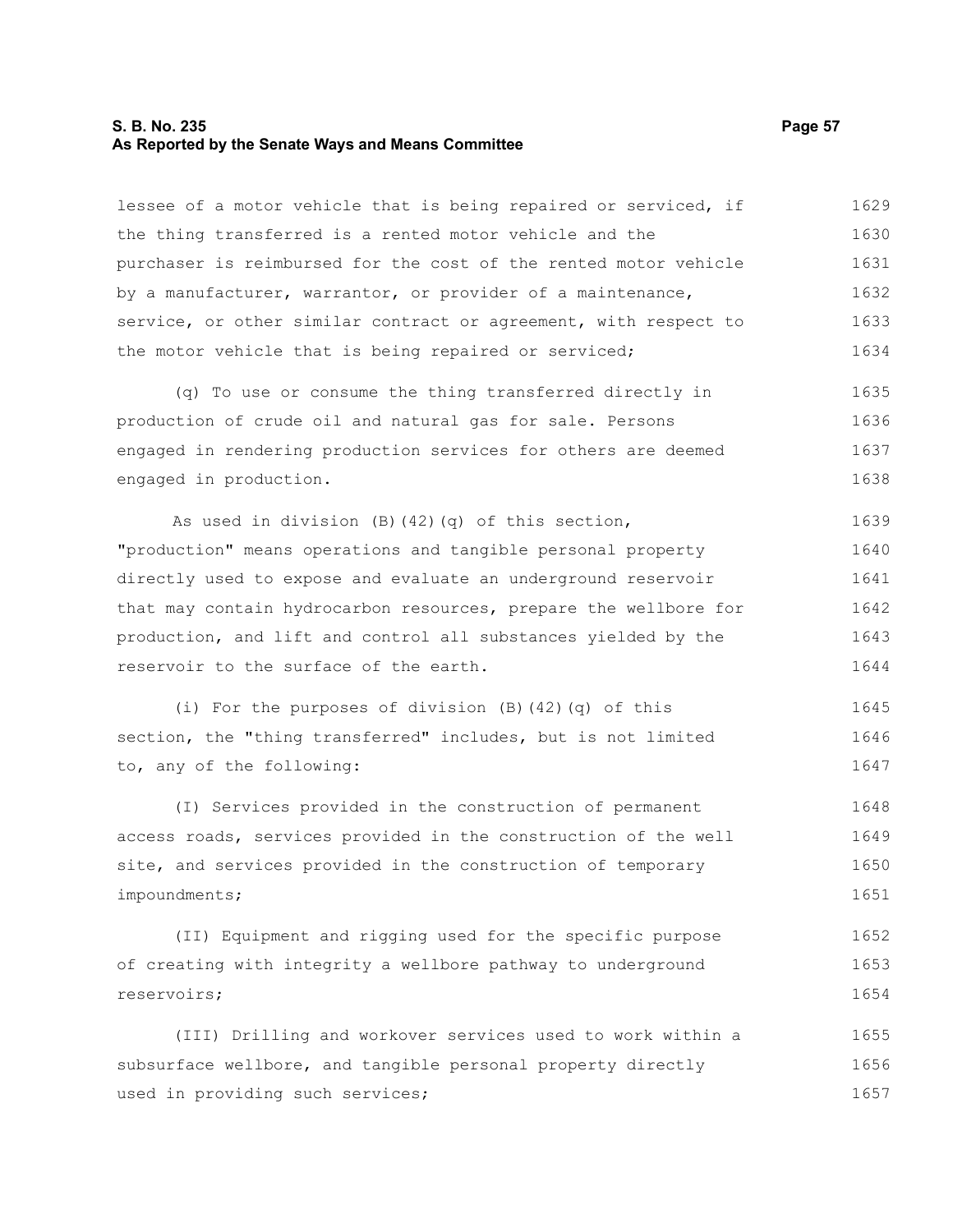| (IV) Casing, tubulars, and float and centralizing                | 1658 |
|------------------------------------------------------------------|------|
| equipment;                                                       | 1659 |
| (V) Trailers to which production equipment is attached;          | 1660 |
| (VI) Well completion services, including cementing of            | 1661 |
| casing, and tangible personal property directly used in          | 1662 |
| providing such services;                                         | 1663 |
| (VII) Wireline evaluation, mud logging, and perforation          | 1664 |
| services, and tangible personal property directly used in        | 1665 |
| providing such services;                                         | 1666 |
| (VIII) Reservoir stimulation, hydraulic fracturing, and          | 1667 |
| acidizing services, and tangible personal property directly used | 1668 |
| in providing such services, including all material pumped        | 1669 |
| downhole;                                                        | 1670 |
| (IX) Pressure pumping equipment;                                 | 1671 |
| (X) Artificial lift systems equipment;                           | 1672 |
| (XI) Wellhead equipment and well site equipment used to          | 1673 |
| separate, stabilize, and control hydrocarbon phases and produced | 1674 |
| water;                                                           | 1675 |
| (XII) Tangible personal property directly used to control        | 1676 |
| production equipment.                                            | 1677 |
| (ii) For the purposes of division (B) (42) (q) of this           | 1678 |
| section, the "thing transferred" does not include any of the     | 1679 |
| following:                                                       | 1680 |
| (I) Tangible personal property used primarily in the             | 1681 |
| exploration and production of any mineral resource regulated     | 1682 |
| under Chapter 1509. of the Revised Code other than oil or gas;   | 1683 |
| (II) Tangible personal property used primarily in storing,       | 1684 |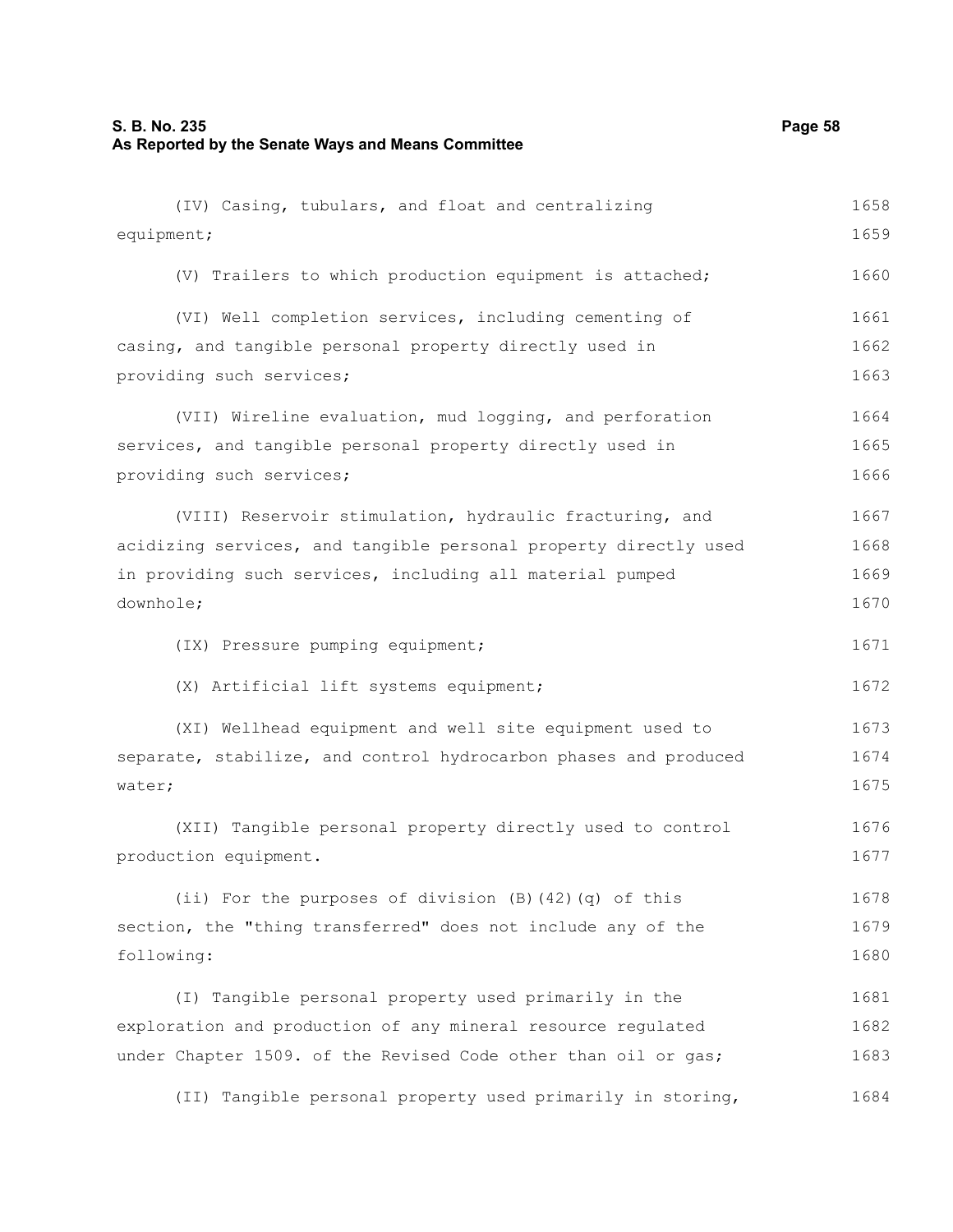#### **S. B. No. 235 Page 59 As Reported by the Senate Ways and Means Committee**

holding, or delivering solutions or chemicals used in well stimulation as defined in section 1509.01 of the Revised Code; (III) Tangible personal property used primarily in preparing, installing, or reclaiming foundations for drilling or pumping equipment or well stimulation material tanks; (IV) Tangible personal property used primarily in transporting, delivering, or removing equipment to or from the well site or storing such equipment before its use at the well site; (V) Tangible personal property used primarily in gathering operations occurring off the well site, including gathering pipelines transporting hydrocarbon gas or liquids away from a crude oil or natural gas production facility; (VI) Tangible personal property that is to be incorporated into a structure or improvement to real property; (VII) Well site fencing, lighting, or security systems; (VIII) Communication devices or services; (IX) Office supplies; (X) Trailers used as offices or lodging; (XI) Motor vehicles of any kind; (XII) Tangible personal property used primarily for the storage of drilling byproducts and fuel not used for production; (XIII) Tangible personal property used primarily as a safety device; 1685 1686 1687 1688 1689 1690 1691 1692 1693 1694 1695 1696 1697 1698 1699 1700 1701 1702 1703 1704 1705 1706 1707 1708

(XIV) Data collection or monitoring devices; (XV) Access ladders, stairs, or platforms attached to 1709 1710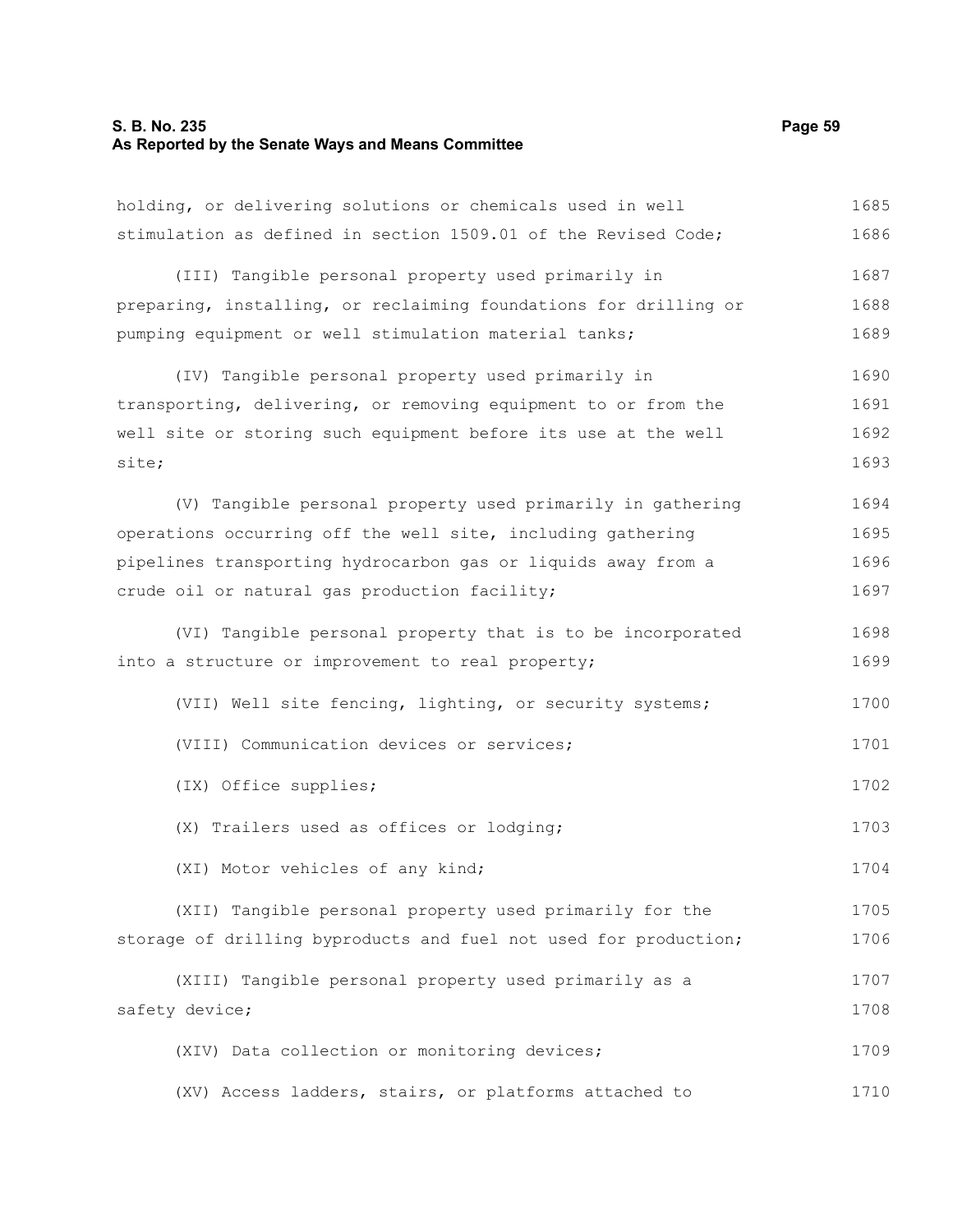### **S. B. No. 235 Page 60 As Reported by the Senate Ways and Means Committee**

#### storage tanks.

1711

| The enumeration of tangible personal property in division             | 1712 |
|-----------------------------------------------------------------------|------|
| $(B)$ (42) (q) (ii) of this section is not intended to be exhaustive, | 1713 |
| and any tangible personal property not so enumerated shall not        | 1714 |
| necessarily be construed to be a "thing transferred" for the          | 1715 |
| purposes of division $(B)$ $(42)$ $(q)$ of this section.              | 1716 |

The commissioner shall adopt and promulgate rules under sections 119.01 to 119.13 of the Revised Code that the commissioner deems necessary to administer division (B)(42)(q) of this section. 1717 1718 1719 1720

As used in division (B)(42) of this section, "thing" includes all transactions included in divisions  $(B)$  (3)(a),  $(b)$ , and (e) of section 5739.01 of the Revised Code. 1721 1722 1723

(43) Sales conducted through a coin operated device that activates vacuum equipment or equipment that dispenses water, whether or not in combination with soap or other cleaning agents or wax, to the consumer for the consumer's use on the premises in washing, cleaning, or waxing a motor vehicle, provided no other personal property or personal service is provided as part of the transaction. 1724 1725 1726 1727 1728 1729 1730

(44) Sales of replacement and modification parts for engines, airframes, instruments, and interiors in, and paint for, aircraft used primarily in a fractional aircraft ownership program, and sales of services for the repair, modification, and maintenance of such aircraft, and machinery, equipment, and supplies primarily used to provide those services. 1731 1732 1733 1734 1735 1736

(45) Sales of telecommunications service that is used directly and primarily to perform the functions of a call center. As used in this division, "call center" means any 1737 1738 1739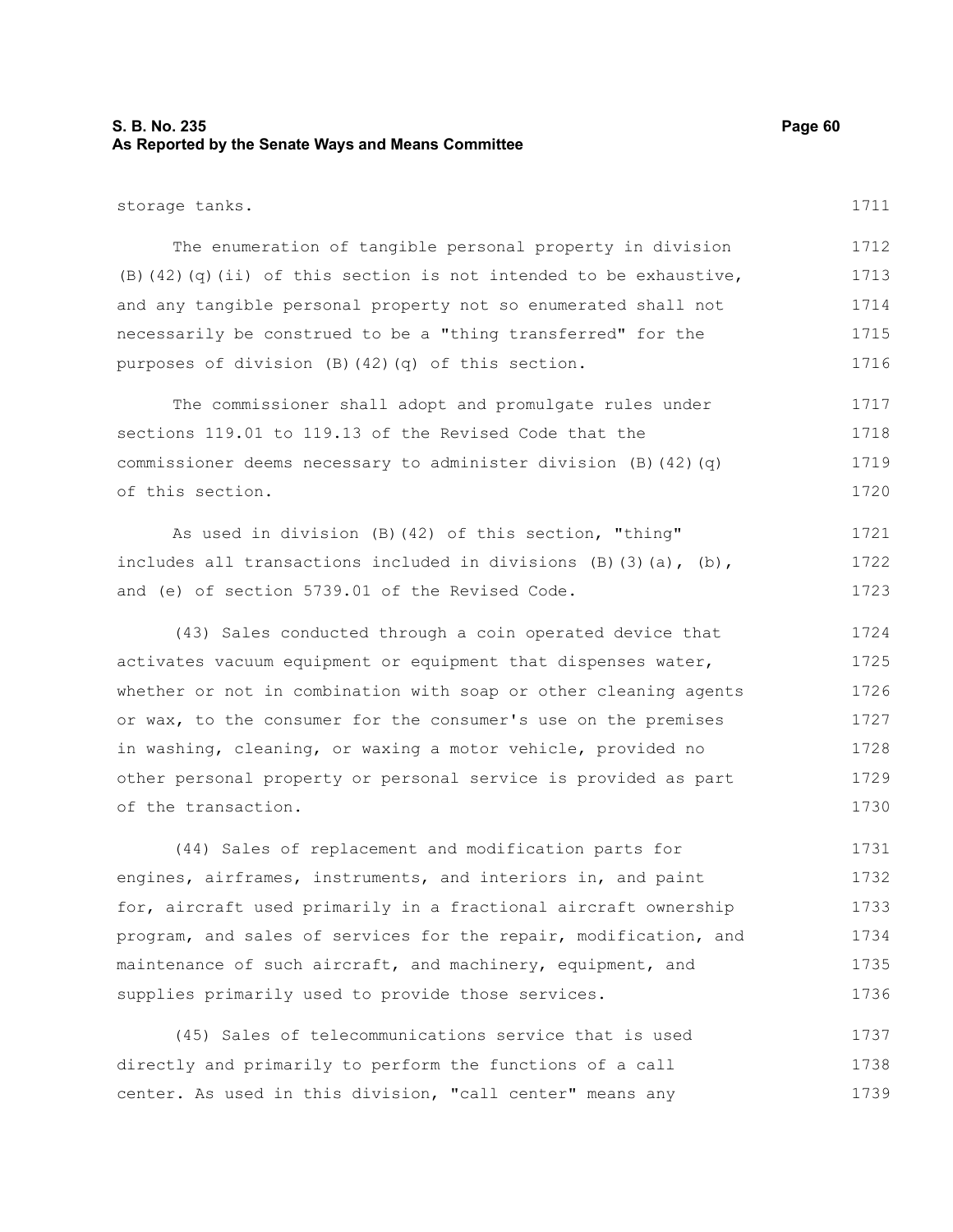#### **S. B. No. 235 Page 61 As Reported by the Senate Ways and Means Committee**

physical location where telephone calls are placed or received in high volume for the purpose of making sales, marketing, customer service, technical support, or other specialized business activity, and that employs at least fifty individuals that engage in call center activities on a full-time basis, or sufficient individuals to fill fifty full-time equivalent positions. 1740 1741 1742 1743 1744 1745 1746

(46) Sales by a telecommunications service vendor of 900 service to a subscriber. This division does not apply to information services. 1747 1748 1749

(47) Sales of value-added non-voice data service. This division does not apply to any similar service that is not otherwise a telecommunications service. 1750 1751 1752

(48) Sales of feminine hygiene products. 1753

(49) Sales of materials, parts, equipment, or engines used in the repair or maintenance of aircraft or avionics systems of such aircraft, and sales of repair, remodeling, replacement, or maintenance services in this state performed on aircraft or on an aircraft's avionics, engine, or component materials or parts. As used in division (B)(49) of this section, "aircraft" means aircraft of more than six thousand pounds maximum certified takeoff weight or used exclusively in general aviation. 1754 1755 1756 1757 1758 1759 1760 1761

(50) Sales of full flight simulators that are used for pilot or flight-crew training, sales of repair or replacement parts or components, and sales of repair or maintenance services for such full flight simulators. "Full flight simulator" means a replica of a specific type, or make, model, and series of aircraft cockpit. It includes the assemblage of equipment and computer programs necessary to represent aircraft operations in 1762 1763 1764 1765 1766 1767 1768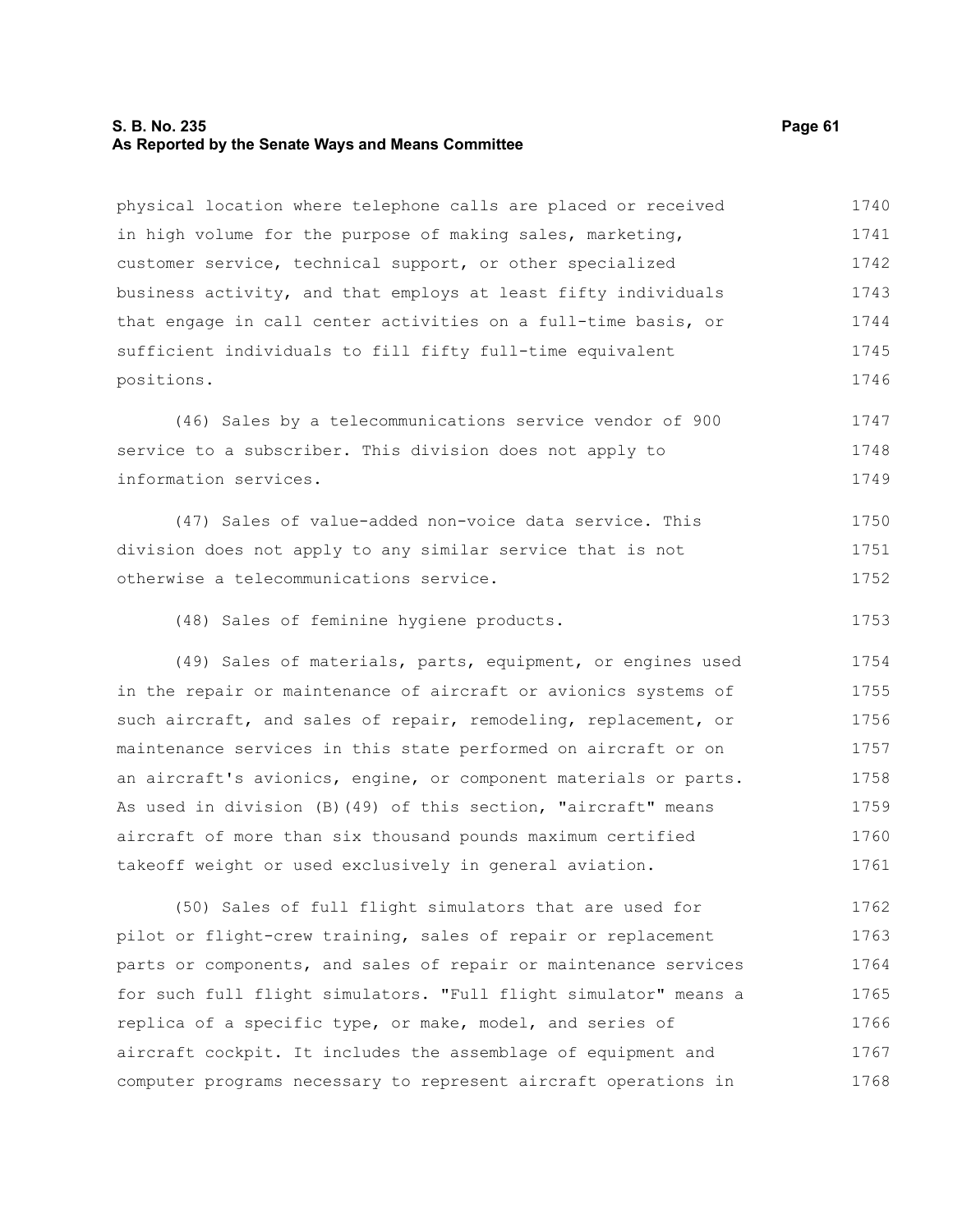#### **S. B. No. 235 Page 62 As Reported by the Senate Ways and Means Committee**

ground and flight conditions, a visual system providing an outof-the-cockpit view, and a system that provides cues at least equivalent to those of a three-degree-of-freedom motion system, and has the full range of capabilities of the systems installed in the device as described in appendices A and B of part 60 of chapter 1 of title 14 of the Code of Federal Regulations. 1769 1770 1771 1772 1773 1774

(51) Any transfer or lease of tangible personal property between the state and JobsOhio in accordance with section 4313.02 of the Revised Code. 1775 1776 1777

(52)(a) Sales to a qualifying corporation. 1778

(b) As used in division (B)(52) of this section: 1779

(i) "Qualifying corporation" means a nonprofit corporation organized in this state that leases from an eligible county land, buildings, structures, fixtures, and improvements to the land that are part of or used in a public recreational facility used by a major league professional athletic team or a class A to class AAA minor league affiliate of a major league professional athletic team for a significant portion of the team's home schedule, provided the following apply: 1780 1781 1782 1783 1784 1785 1786 1787

(I) The facility is leased from the eligible county pursuant to a lease that requires substantially all of the revenue from the operation of the business or activity conducted by the nonprofit corporation at the facility in excess of operating costs, capital expenditures, and reserves to be paid to the eligible county at least once per calendar year. 1788 1789 1790 1791 1792 1793

(II) Upon dissolution and liquidation of the nonprofit corporation, all of its net assets are distributable to the board of commissioners of the eligible county from which the corporation leases the facility. 1794 1795 1796 1797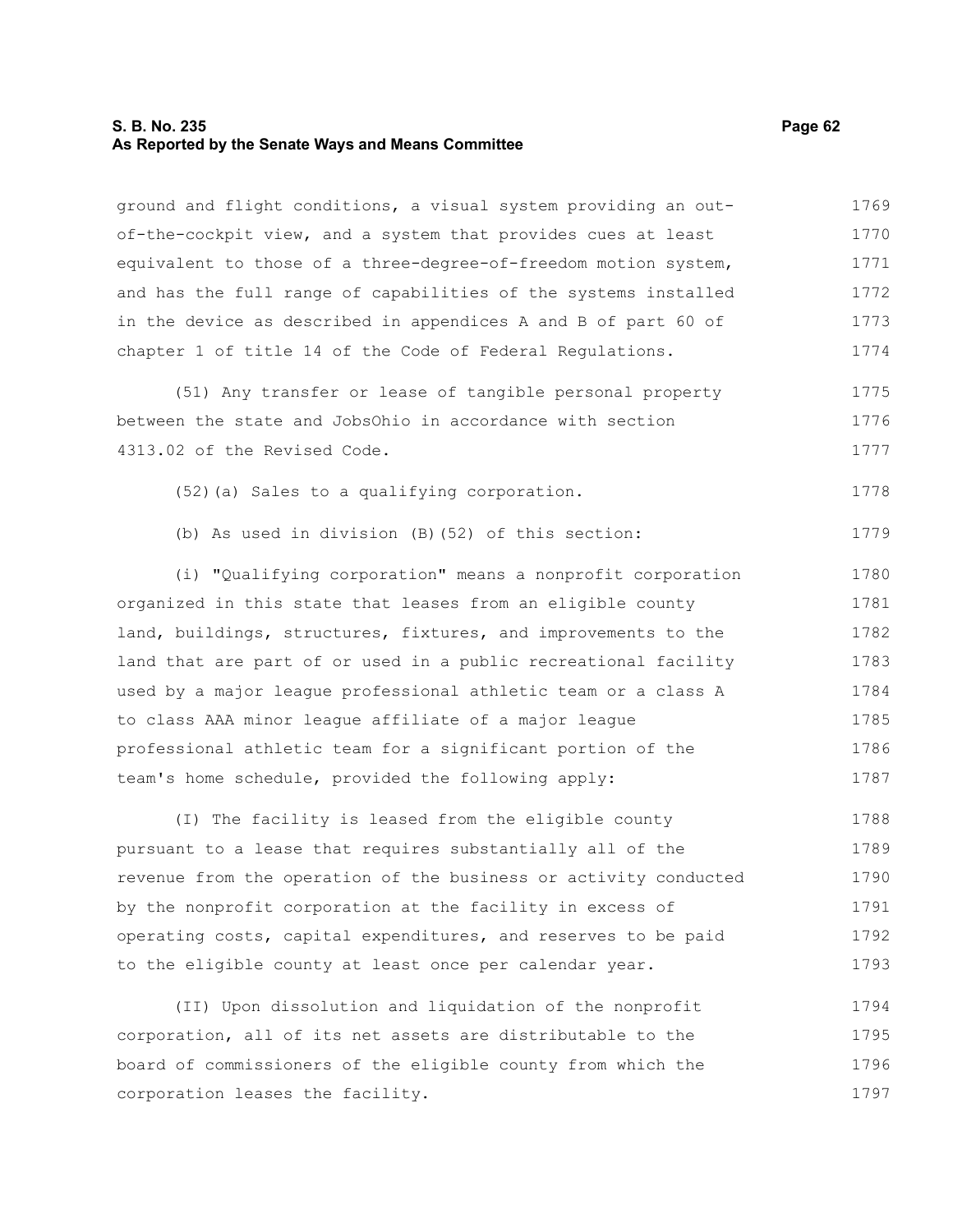#### **S. B. No. 235 Page 63 As Reported by the Senate Ways and Means Committee**

(ii) "Eligible county" has the same meaning as in section 307.695 of the Revised Code. 1798 1799

(53) Sales to or by a cable service provider, video service provider, or radio or television broadcast station regulated by the federal government of cable service or programming, video service or programming, audio service or programming, or electronically transferred digital audiovisual or audio work. As used in division (B)(53) of this section, "cable service" and "cable service provider" have the same meanings as in section 1332.01 of the Revised Code, and "video service," "video service provider," and "video programming" have the same meanings as in section 1332.21 of the Revised Code. 1800 1801 1802 1803 1804 1805 1806 1807 1808 1809

| (54) Sales of a digital audio work electronically            | 1810 |
|--------------------------------------------------------------|------|
| transferred for delivery through use of a machine, such as a | 1811 |
| juke box, that does all of the following:                    | 1812 |

(a) Accepts direct payments to operate;

```
(b) Automatically plays a selected digital audio work for
a single play upon receipt of a payment described in division
(B)(54)(a) of this section;
                                                                           1814
                                                                           1815
                                                                           1816
```
(c) Operates exclusively for the purpose of playing digital audio works in a commercial establishment. 1817 1818

(55)(a) Sales of the following occurring on the first Friday of August and the following Saturday and Sunday of each year, beginning in 2018: 1819 1820 1821

```
(i) An item of clothing, the price of which is seventy-
five dollars or less; 
                                                                             1822
                                                                             1823
```
(ii) An item of school supplies, the price of which is twenty dollars or less; 1824 1825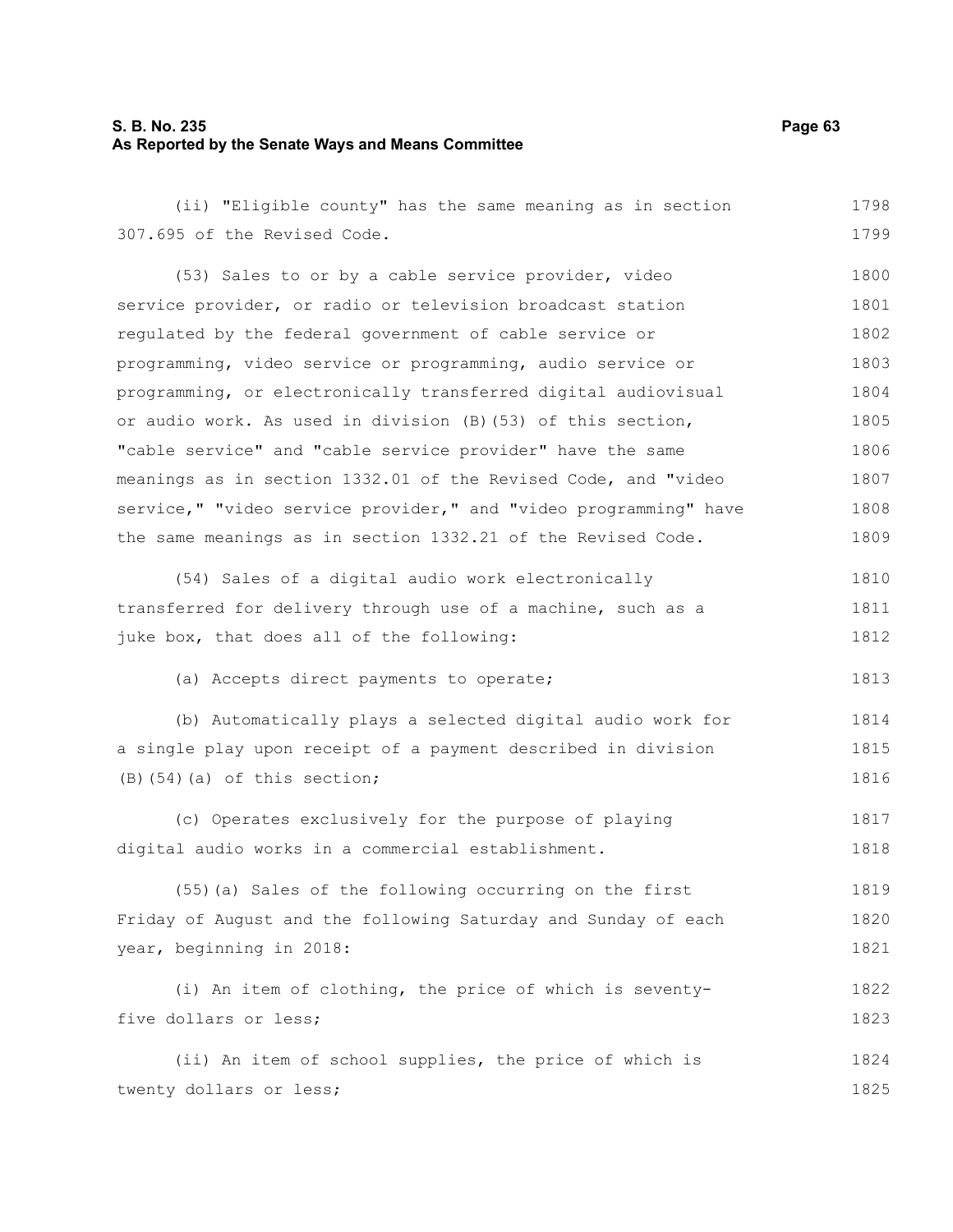#### **S. B. No. 235 Page 64 As Reported by the Senate Ways and Means Committee**

(iii) An item of school instructional material, the price of which is twenty dollars or less. 1826 1827

(b) As used in division (B)(55) of this section:

(i) "Clothing" means all human wearing apparel suitable for general use. "Clothing" includes, but is not limited to, aprons, household and shop; athletic supporters; baby receiving blankets; bathing suits and caps; beach capes and coats; belts and suspenders; boots; coats and jackets; costumes; diapers, children and adult, including disposable diapers; earmuffs; footlets; formal wear; garters and garter belts; girdles; gloves and mittens for general use; hats and caps; hosiery; insoles for shoes; lab coats; neckties; overshoes; pantyhose; rainwear; rubber pants; sandals; scarves; shoes and shoe laces; slippers; sneakers; socks and stockings; steel-toed shoes; underwear; uniforms, athletic and nonathletic; and wedding apparel. "Clothing" does not include items purchased for use in a trade or business; clothing accessories or equipment; protective equipment; sports or recreational equipment; belt buckles sold separately; costume masks sold separately; patches and emblems sold separately; sewing equipment and supplies including, but not limited to, knitting needles, patterns, pins, scissors, sewing machines, sewing needles, tape measures, and thimbles; and sewing materials that become part of "clothing" including, but not limited to, buttons, fabric, lace, thread, yarn, and zippers. 1829 1830 1831 1832 1833 1834 1835 1836 1837 1838 1839 1840 1841 1842 1843 1844 1845 1846 1847 1848 1849 1850

(ii) "School supplies" means items commonly used by a student in a course of study. "School supplies" includes only the following items: binders; book bags; calculators; cellophane tape; blackboard chalk; compasses; composition books; crayons; erasers; folders, expandable, pocket, plastic, and manila; glue, 1851 1852 1853 1854 1855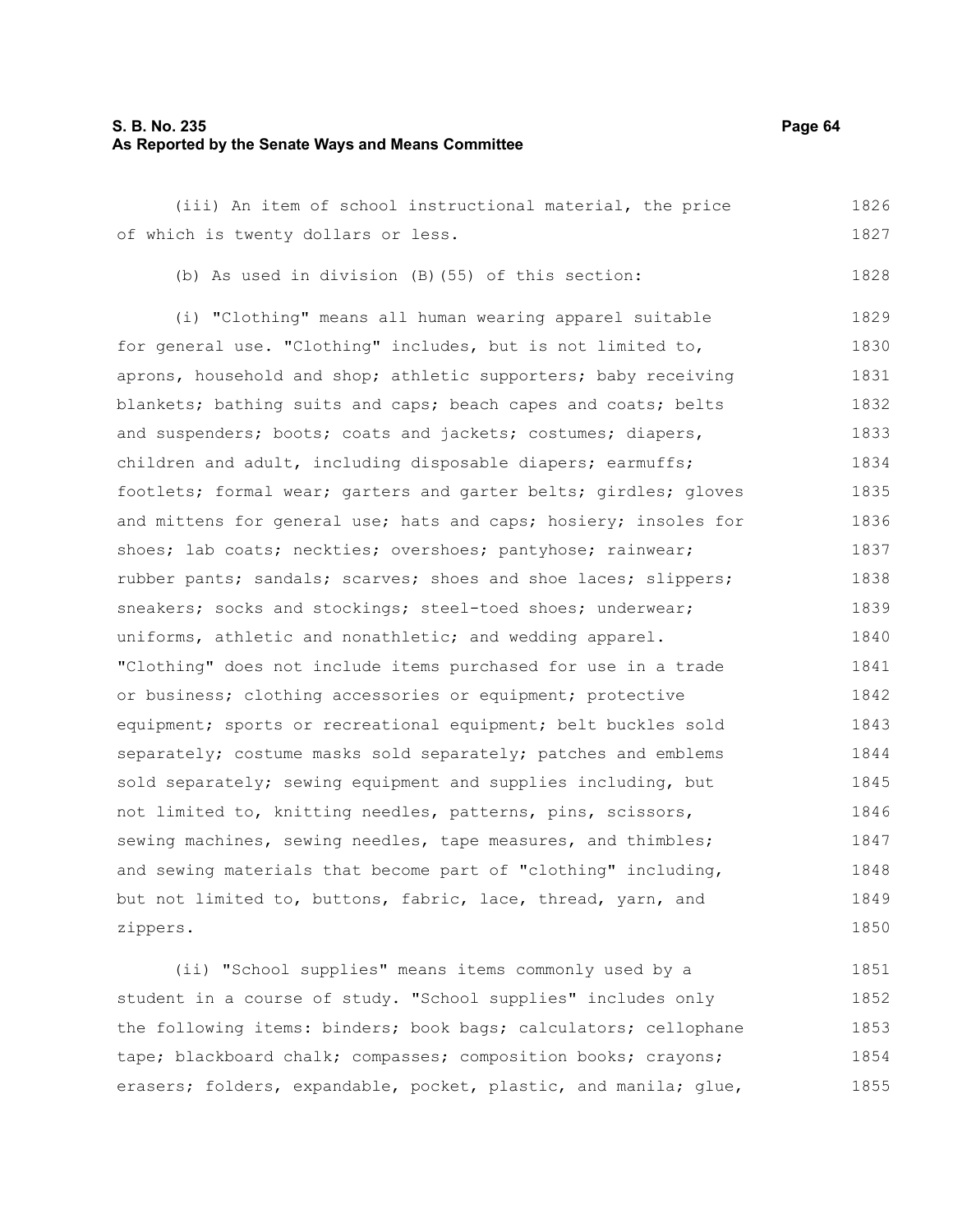#### **S. B. No. 235 Page 65 As Reported by the Senate Ways and Means Committee**

paste, and paste sticks; highlighters; index cards; index card boxes; legal pads; lunch boxes; markers; notebooks; paper, loose-leaf ruled notebook paper, copy paper, graph paper, tracing paper, manila paper, colored paper, poster board, and construction paper; pencil boxes and other school supply boxes; pencil sharpeners; pencils; pens; protractors; rulers; scissors; and writing tablets. "School supplies" does not include any item purchased for use in a trade or business. 1856 1857 1858 1859 1860 1861 1862 1863

(iii) "School instructional material" means written material commonly used by a student in a course of study as a reference and to learn the subject being taught. "School instructional material" includes only the following items: reference books, reference maps and globes, textbooks, and workbooks. "School instructional material" does not include any material purchased for use in a trade or business. 1864 1865 1866 1867 1868 1869 1870

(56)(a) Sales of diapers or incontinence underpads sold pursuant to a prescription, for the benefit of a medicaid recipient with a diagnosis of incontinence, and by a medicaid provider that maintains a valid provider agreement under section 5164.30 of the Revised Code with the department of medicaid, provided that the medicaid program covers diapers or incontinence underpads as an incontinence garment. 1871 1872 1873 1874 1875 1876 1877

(b) As used in division (B)(56)(a) of this section:

(i) "Diaper" means an absorbent garment worn by humans who are incapable of, or have difficulty, controlling their bladder or bowel movements. 1879 1880 1881

(ii) "Incontinence underpad" means an absorbent product, not worn on the body, designed to protect furniture or other tangible personal property from soiling or damage due to human 1882 1883 1884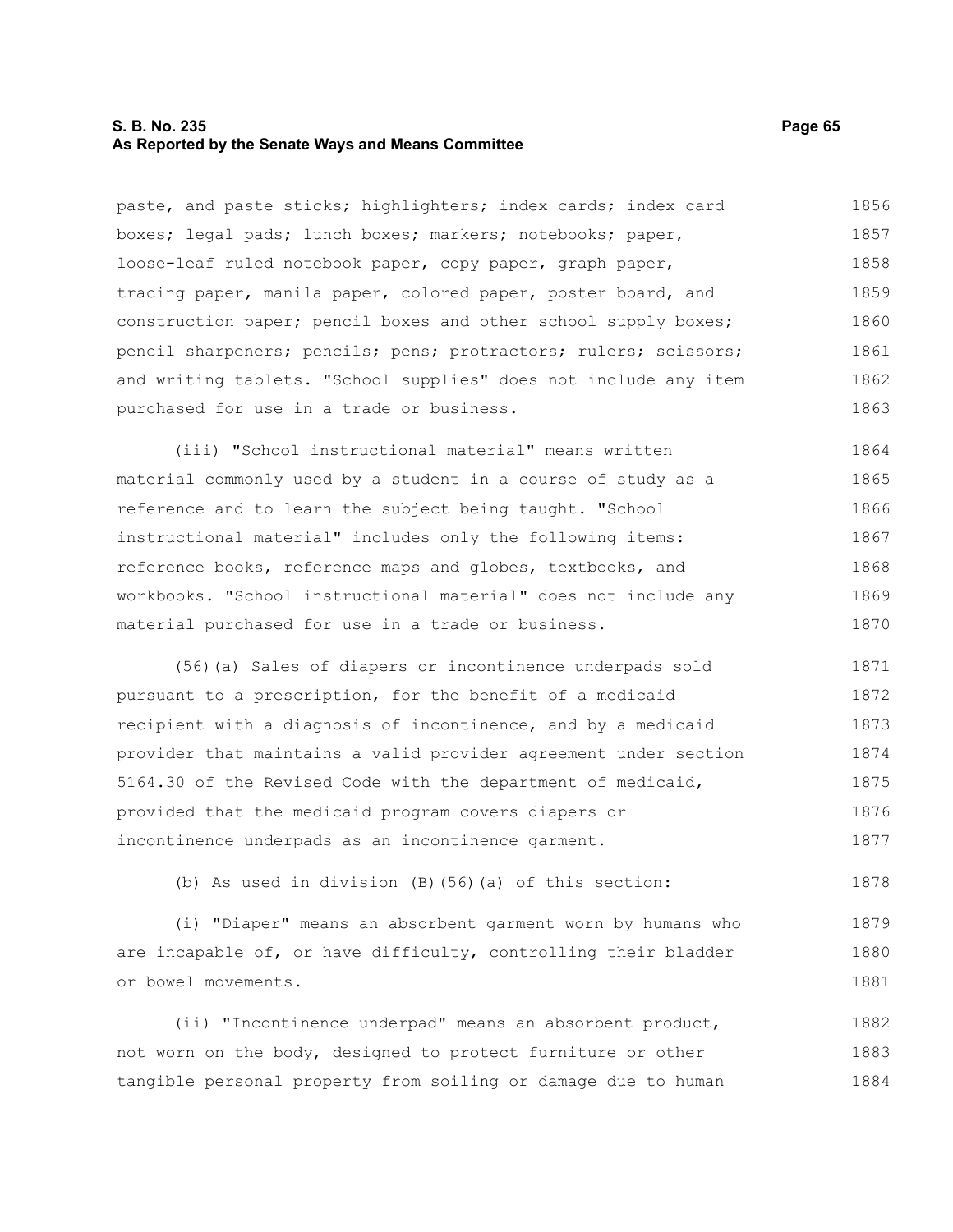### **S. B. No. 235 Page 66 As Reported by the Senate Ways and Means Committee**

incontinence.

1885

| (57) Sales of investment metal bullion and investment               | 1886 |
|---------------------------------------------------------------------|------|
| coins. "Investment metal bullion" means any bullion described in    | 1887 |
| section $408(m)(3)$ (B) of the Internal Revenue Code, regardless of | 1888 |
| whether that bullion is in the physical possession of a trustee.    | 1889 |
| "Investment coin" means any coin composed primarily of gold,        | 1890 |
| silver, platinum, or palladium.                                     | 1891 |

#### (58) Documentary services charges imposed pursuant to section 4517.261 or 4781.24 of the Revised Code. 1892 1893

(C) For the purpose of the proper administration of this chapter, and to prevent the evasion of the tax, it is presumed that all sales made in this state are subject to the tax until the contrary is established. 1894 1895 1896 1897

(D) The tax collected by the vendor from the consumer under this chapter is not part of the price, but is a tax collection for the benefit of the state, and of counties levying an additional sales tax pursuant to section 5739.021 or 5739.026 of the Revised Code and of transit authorities levying an additional sales tax pursuant to section 5739.023 of the Revised Code. Except for the discount authorized under section 5739.12 of the Revised Code and the effects of any rounding pursuant to section 5703.055 of the Revised Code, no person other than the state or such a county or transit authority shall derive any benefit from the collection or payment of the tax levied by this section or section 5739.021, 5739.023, or 5739.026 of the Revised Code. 1898 1899 1900 1901 1902 1903 1904 1905 1906 1907 1908 1909 1910

**Sec. 5739.03.** (A) Except as provided in section 5739.05 or section 5739.051 of the Revised Code, the tax imposed by or pursuant to section 5739.02, 5739.021, 5739.023, or 5739.026 of 1911 1912 1913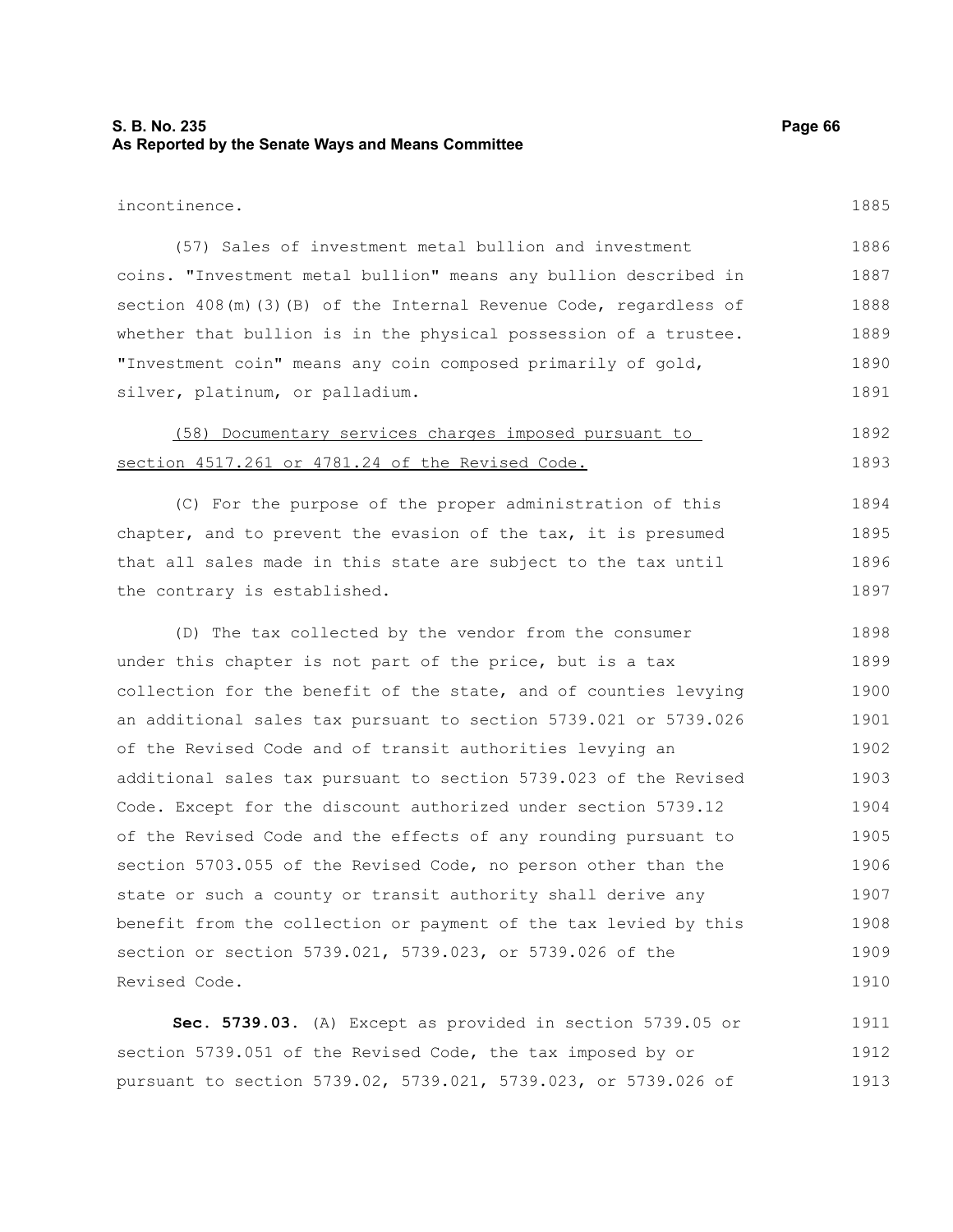#### **S. B. No. 235 Page 67 As Reported by the Senate Ways and Means Committee**

the Revised Code shall be paid by the consumer to the vendor, and each vendor shall collect from the consumer, as a trustee for the state of Ohio, the full and exact amount of the tax payable on each taxable sale, in the manner and at the times provided as follows: 1914 1915 1916 1917 1918

(1) If the price is, at or prior to the provision of the service or the delivery of possession of the thing sold to the consumer, paid in currency passed from hand to hand by the consumer or the consumer's agent to the vendor or the vendor's agent, the vendor or the vendor's agent shall collect the tax with and at the same time as the price; 1919 1920 1921 1922 1923 1924

(2) If the price is otherwise paid or to be paid, the vendor or the vendor's agent shall, at or prior to the provision of the service or the delivery of possession of the thing sold to the consumer, charge the tax imposed by or pursuant to section 5739.02, 5739.021, 5739.023, or 5739.026 of the Revised Code to the account of the consumer, which amount shall be collected by the vendor from the consumer in addition to the price. Such sale shall be reported on and the amount of the tax applicable thereto shall be remitted with the return for the period in which the sale is made, and the amount of the tax shall become a legal charge in favor of the vendor and against the consumer. 1925 1926 1927 1928 1929 1930 1931 1932 1933 1934 1935 1936

(B)(1)(a) If any sale is claimed to be exempt under division (E) of section 5739.01 of the Revised Code or under section 5739.02 of the Revised Code, with the exception of divisions (B)(1) to  $(11)$ ,  $(28)$ ,  $(48)$ ,  $\theta$   $\theta$  +  $(55)$ , or  $(58)$  of section 5739.02 of the Revised Code, the consumer must provide to the vendor, and the vendor must obtain from the consumer, a certificate specifying the reason that the sale is not legally 1937 1938 1939 1940 1941 1942 1943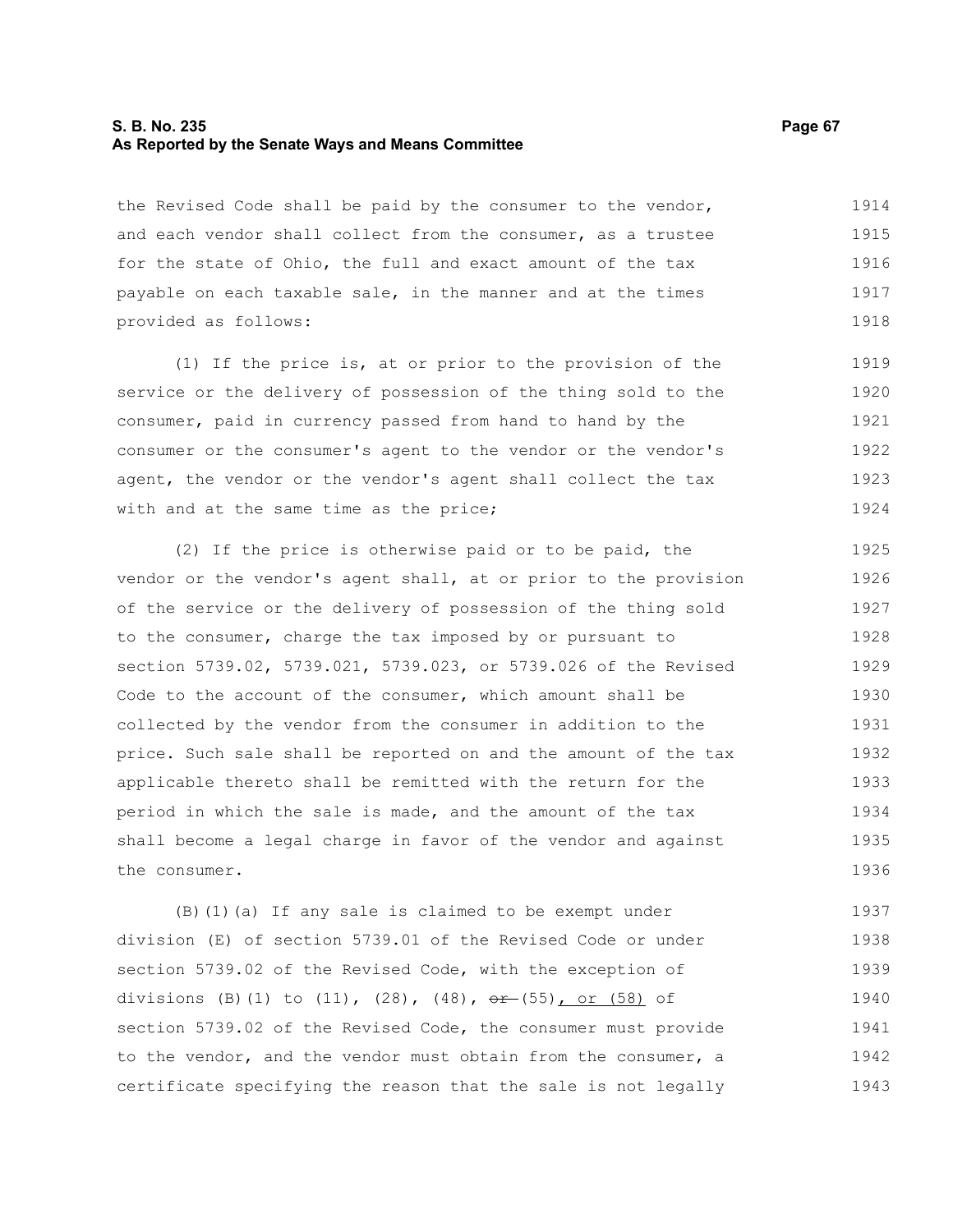#### **S. B. No. 235 Page 68 As Reported by the Senate Ways and Means Committee**

subject to the tax. The certificate shall be in such form, and shall be provided either in a hard copy form or electronic form, as the tax commissioner prescribes. 1944 1945 1946

(b) A vendor that obtains a fully completed exemption certificate from a consumer is relieved of liability for collecting and remitting tax on any sale covered by that certificate. If it is determined the exemption was improperly claimed, the consumer shall be liable for any tax due on that sale under section 5739.02, 5739.021, 5739.023, or 5739.026 or Chapter 5741. of the Revised Code. Relief under this division from liability does not apply to any of the following: 1947 1948 1949 1950 1951 1952 1953 1954

(i) A vendor that fraudulently fails to collect tax; 1955

(ii) A vendor that solicits consumers to participate in the unlawful claim of an exemption; 1956 1957

(iii) A vendor that accepts an exemption certificate from a consumer that claims an exemption based on who purchases or who sells property or a service, when the subject of the transaction sought to be covered by the exemption certificate is actually received by the consumer at a location operated by the vendor in this state, and this state has posted to its web site an exemption certificate form that clearly and affirmatively indicates that the claimed exemption is not available in this state; 1958 1959 1960 1961 1962 1963 1964 1965 1966

(iv) A vendor that accepts an exemption certificate from a consumer who claims a multiple points of use exemption under division (D) of section 5739.033 of the Revised Code, if the item purchased is tangible personal property, other than prewritten computer software. 1967 1968 1969 1970 1971

(2) The vendor shall maintain records, including exemption 1972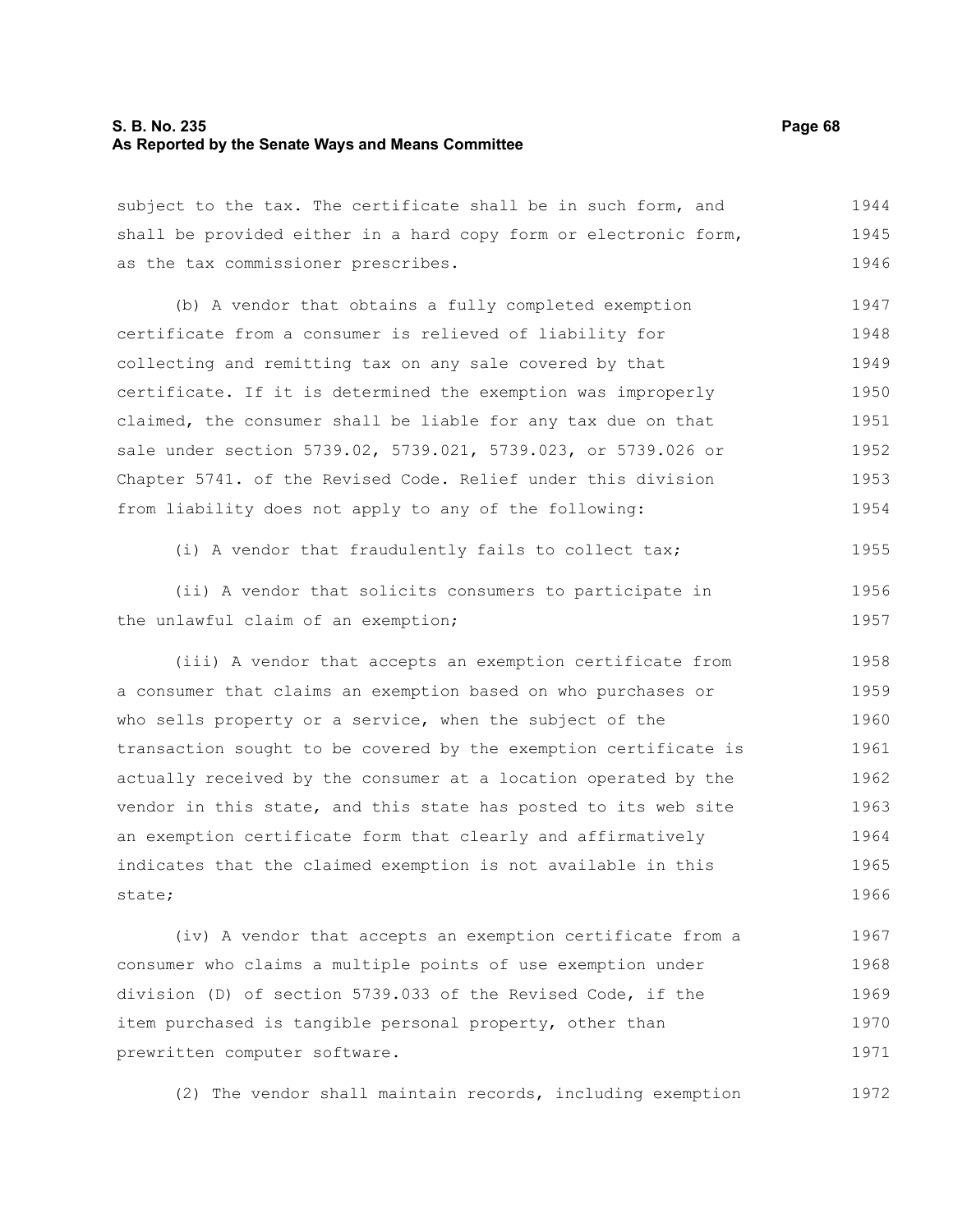#### **S. B. No. 235 Page 69 As Reported by the Senate Ways and Means Committee**

certificates, of all sales on which a consumer has claimed an exemption, and provide them to the tax commissioner on request. 1973 1974

(3) The tax commissioner may establish an identification system whereby the commissioner issues an identification number to a consumer that is exempt from payment of the tax. The consumer must present the number to the vendor, if any sale is claimed to be exempt as provided in this section. 1975 1976 1977 1978 1979

(4) If no certificate is provided or obtained within ninety days after the date on which such sale is consummated, it shall be presumed that the tax applies. Failure to have so provided or obtained a certificate shall not preclude a vendor, within one hundred twenty days after the tax commissioner gives written notice of intent to levy an assessment, from either establishing that the sale is not subject to the tax, or obtaining, in good faith, a fully completed exemption certificate. 1980 1981 1982 1983 1984 1985 1986 1987 1988

(5) Certificates need not be obtained nor provided where the identity of the consumer is such that the transaction is never subject to the tax imposed or where the item of tangible personal property sold or the service provided is never subject to the tax imposed, regardless of use, or when the sale is in interstate commerce. 1989 1990 1991 1992 1993 1994

(6) If a transaction is claimed to be exempt under division (B)(13) of section 5739.02 of the Revised Code, the contractor shall obtain certification of the claimed exemption from the contractee. This certification shall be in addition to an exemption certificate provided by the contractor to the vendor. A contractee that provides a certification under this division shall be deemed to be the consumer of all items purchased by the contractor under the claim of exemption, if it 1995 1996 1997 1998 1999 2000 2001 2002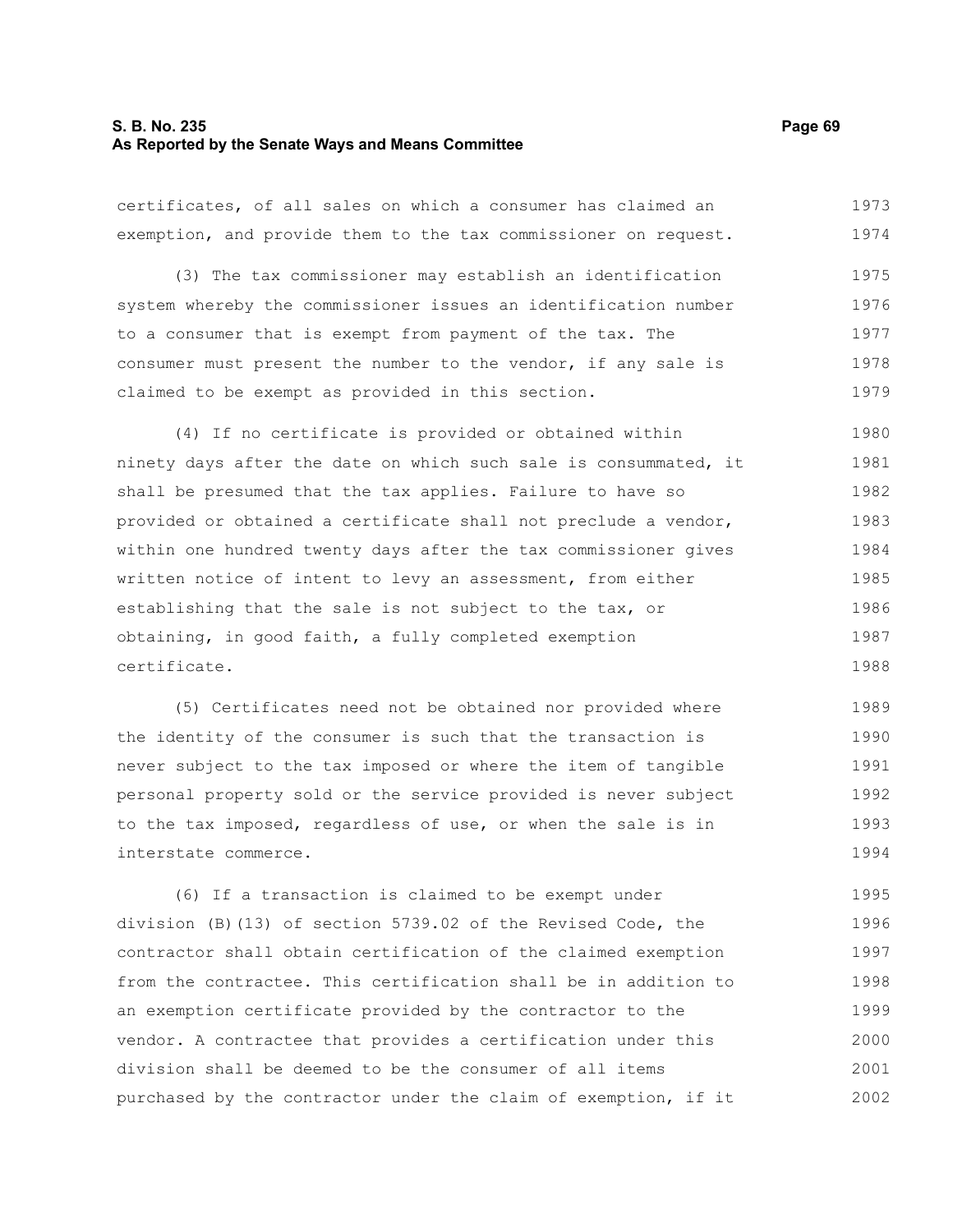#### **S. B. No. 235 Page 70 As Reported by the Senate Ways and Means Committee**

is subsequently determined that the exemption is not properly claimed. The certification shall be in such form as the tax commissioner prescribes. 2003 2004 2005

(C) As used in this division, "contractee" means a person who seeks to enter or enters into a contract or agreement with a contractor or vendor for the construction of real property or for the sale and installation onto real property of tangible personal property. 2006 2007 2008 2009 2010

Any contractor or vendor may request from any contractee a certification of what portion of the property to be transferred under such contract or agreement is to be incorporated into the realty and what portion will retain its status as tangible personal property after installation is completed. The contractor or vendor shall request the certification by certified mail delivered to the contractee, return receipt requested. Upon receipt of such request and prior to entering into the contract or agreement, the contractee shall provide to the contractor or vendor a certification sufficiently detailed to enable the contractor or vendor to ascertain the resulting classification of all materials purchased or fabricated by the contractor or vendor and transferred to the contractee. This requirement applies to a contractee regardless of whether the contractee holds a direct payment permit under section 5739.031 of the Revised Code or provides to the contractor or vendor an exemption certificate as provided under this section. 2011 2012 2013 2014 2015 2016 2017 2018 2019 2020 2021 2022 2023 2024 2025 2026 2027

For the purposes of the taxes levied by this chapter and Chapter 5741. of the Revised Code, the contractor or vendor may in good faith rely on the contractee's certification. Notwithstanding division (B) of section 5739.01 of the Revised Code, if the tax commissioner determines that certain property 2028 2029 2030 2031 2032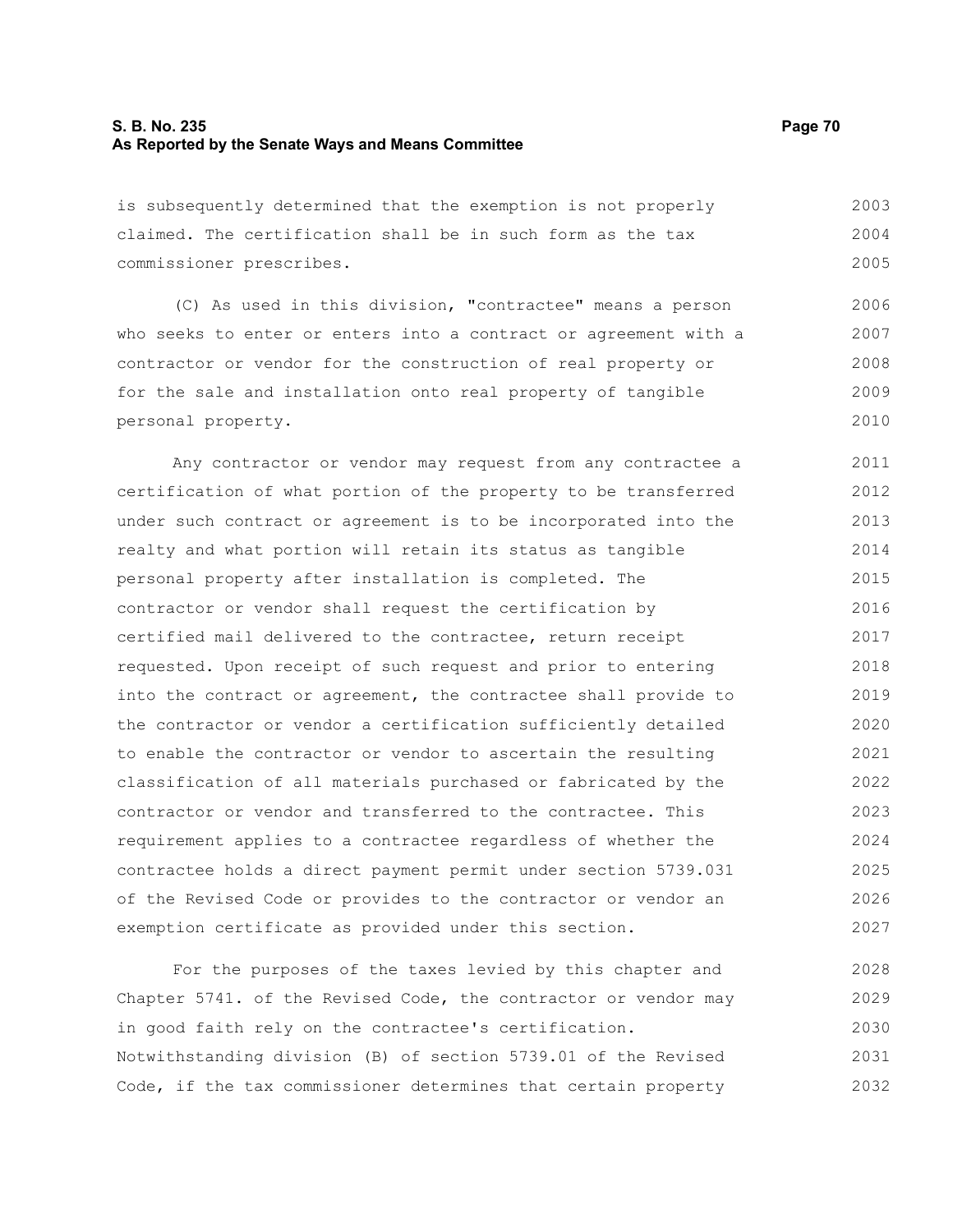#### **S. B. No. 235 Page 71 As Reported by the Senate Ways and Means Committee**

certified by the contractee as tangible personal property pursuant to this division is, in fact, real property, the contractee shall be considered to be the consumer of all materials so incorporated into that real property and shall be liable for the applicable tax, and the contractor or vendor shall be excused from any liability on those materials. 2033 2034 2035 2036 2037 2038

If a contractee fails to provide such certification upon the request of the contractor or vendor, the contractor or vendor shall comply with the provisions of this chapter and Chapter 5741. of the Revised Code without the certification. If the tax commissioner determines that such compliance has been performed in good faith and that certain property treated as tangible personal property by the contractor or vendor is, in fact, real property, the contractee shall be considered to be the consumer of all materials so incorporated into that real property and shall be liable for the applicable tax, and the construction contractor or vendor shall be excused from any liability on those materials. 2039 2040 2041 2042 2043 2044 2045 2046 2047 2048 2049 2050

This division does not apply to any contract or agreement where the tax commissioner determines as a fact that a certification under this division was made solely on the decision or advice of the contractor or vendor. 2051 2052 2053 2054

(D) Notwithstanding division (B) of section 5739.01 of the Revised Code, whenever the total rate of tax imposed under this chapter is increased after the date after a construction contract is entered into, the contractee shall reimburse the construction contractor for any additional tax paid on tangible property consumed or services received pursuant to the contract. 2055 2056 2057 2058 2059 2060

(E) A vendor who files a petition for reassessment contesting the assessment of tax on sales for which the vendor 2061 2062